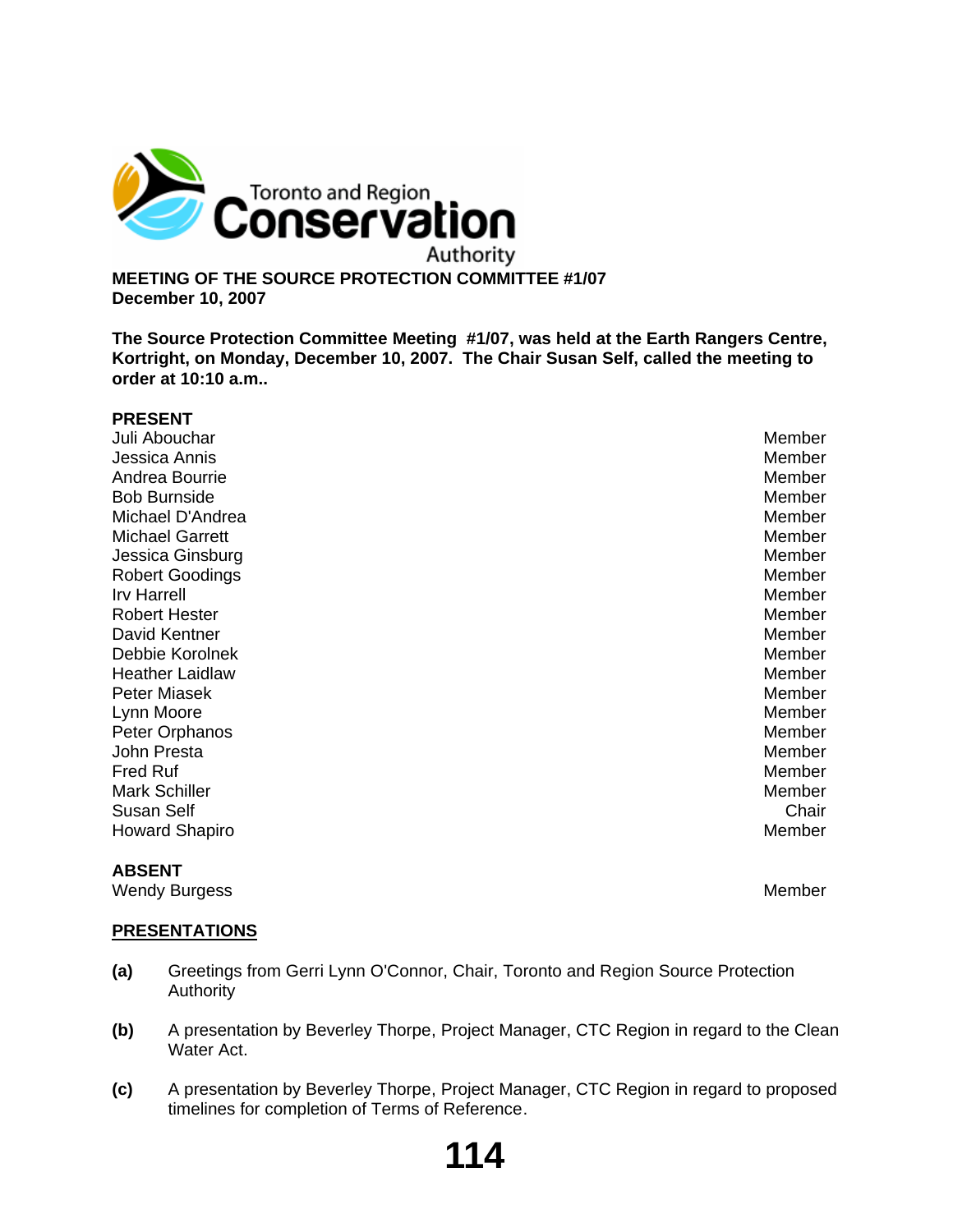**(d)** A presentation by Rick Gerber, Technical Lead, CTC Region in regard to drinking water source protection planning activities in the CTC Region. Presentation followed by a question and answer period.

## **RES.#A1/07 - PRESENTATIONS**

| Moved by:    | David Kentner |
|--------------|---------------|
| Seconded by: | Irv Harrell   |

## **THAT above-noted presentation (b) be heard and received.**

**CARRIED**

**RES.#A2/07 - PRESENTATIONS**

Moved by: David Kentner Seconded by: Heather Laidlaw

**THAT above-noted presentation (c) be heard and received.**

**CARRIED**

## **RES.#A3/07 - PRESENTATIONS**

Moved by: Peter Orphanos<br>
Seconded by: David Kentner Seconded by:

## **THAT above-noted presentation (d) be heard and received.**

 $\overline{\phantom{a}}$  ,  $\overline{\phantom{a}}$  ,  $\overline{\phantom{a}}$  ,  $\overline{\phantom{a}}$  ,  $\overline{\phantom{a}}$  ,  $\overline{\phantom{a}}$  ,  $\overline{\phantom{a}}$  ,  $\overline{\phantom{a}}$  ,  $\overline{\phantom{a}}$  ,  $\overline{\phantom{a}}$  ,  $\overline{\phantom{a}}$  ,  $\overline{\phantom{a}}$  ,  $\overline{\phantom{a}}$  ,  $\overline{\phantom{a}}$  ,  $\overline{\phantom{a}}$  ,  $\overline{\phantom{a}}$ 

**CARRIED**

# **SECTION I - ITEMS FOR COMMITTEE ACTION**

# **RES.#A4/07 - COMMITTEE RULES OF PROCEDURE, CODE OF CONDUCT AND CONFLICT OF INTEREST POLICY** Pursuant to Ontario Regulation 288/07 under the Clean Water Act, 2006, the CTC Source Protection Committee (SPC) must prepare written rules of procedure for committee business and written code of conduct and conflict of interest policy by January 6, 2008 that are satisfactory to the Toronto and Region Source Protection Authority.

Moved by: Fred Ruf Seconded by: John Presta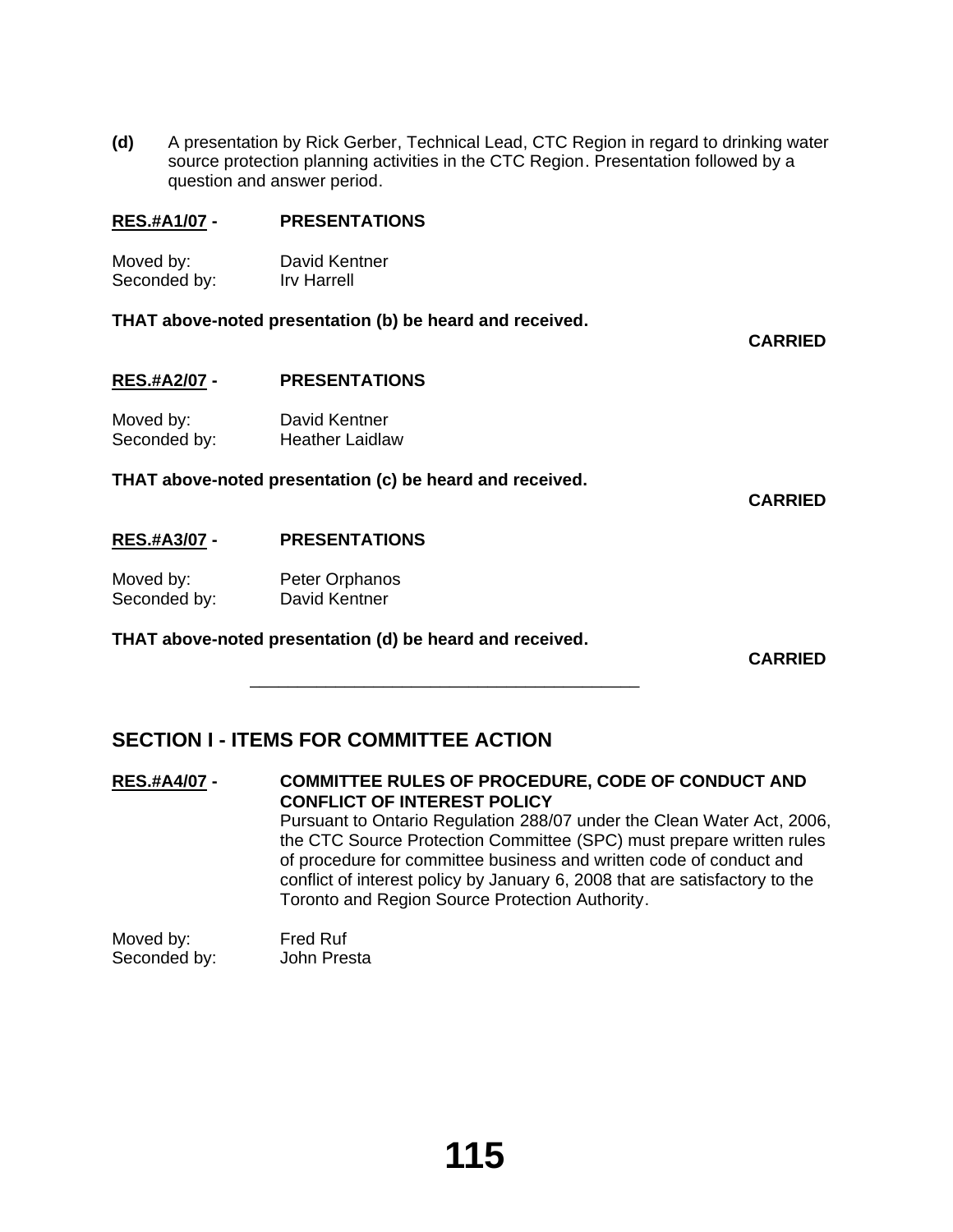**THAT the Rules of Procedure, Code of Conduct and Conflict of Interest Policy outlined in Attachments 2 and 3 be approved;**

**THAT the members of the CTC Source Protection Committee commit to abide by these procedures, codes and policies by signing and returning a copy;** 

**THAT the Toronto and Region Source Protection Authority (TRSPA) be requested to endorse the Rules of Procedure, Code of Conduct and Conflict of Interest Policy;**

**AND FURTHER THAT staff take the necessary actions to publish these documents on the CTC website and send a copy to the Ministry of the Environment.**

## **CARRIED**

# **BACKGROUND**

Ontario Regulation 288/07 under the *Clean Water Act, 2006* in sections 14 and 15, sets out requirements for the CTC Source Protection Committee to prepare written rules of procedure for conducting the business of the committee and written code of conduct and conflict of interest policy for members of the committee that are satisfactory to the TRSPA.

Approval of these foregoing documents by both the SPC and TRSPA must be completed within two months of the committee formation, which means by January 6, 2008. The next scheduled meeting of the Toronto and Region Source Protection Authority when these documents could be endorsed is January 4, 2008.

If required, the Rules of Procedure, Code of Conduct or Conflict of Interest Policy can be amended by the SPC and satisfactory to the TRSPA in the future, subject to the same approvals and requirement to post on the website.

Subsection 14 (2), paragraphs 1 to 4 of the regulation also specify that the written procedural rules contain as a minimum the following:

- *1. The business of the committee shall be carried out at meetings of the committee at which a quorum is present.*
- *2. The committee shall attempt to make decisions by consensus among the members.*
- *3. If the chair determines that reasonable efforts have been made to achieve consensus but the committee has been unable to make a decision by consensus, the decision may be made by a vote of two-thirds of the members present, not counting the chair.*
- *4. The chair may not vote.*

The regulation also requires that the written Rules of Procedure and Code of Conduct and Conflict of Interest Policy are published on the internet. Staff has established a website specifically for the CTC Source Protection Region activities where the approved documents and other required or relevant materials will be posted.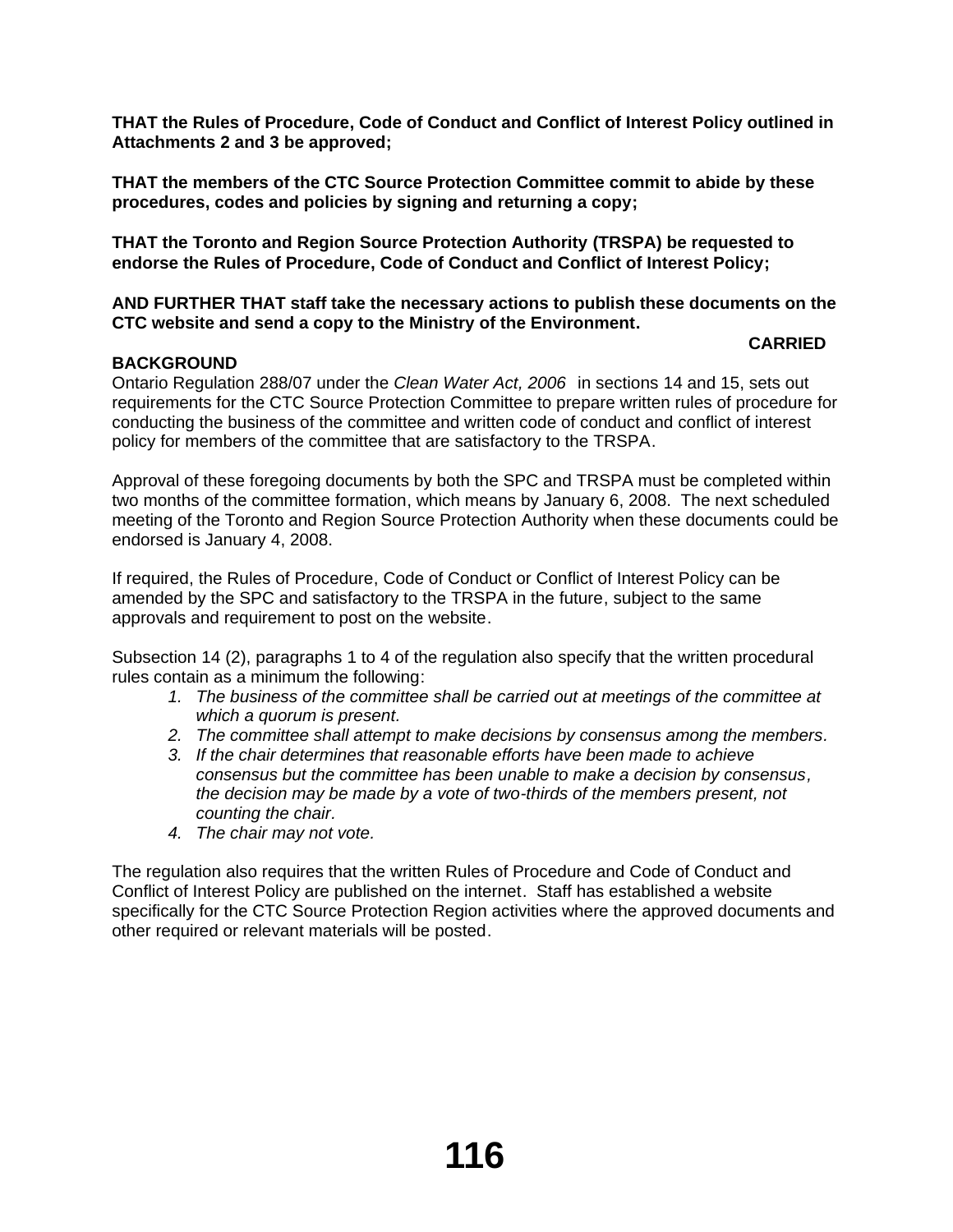Copies of the Clean Water Act, 2006 (http://www.e-laws.gov.on.ca/Download?dID=244850) and the Source Protection Committees regulation ( http://www.e-laws.gov.on.ca/Download?dID=228215) are available on the internet.

## **Other procedural matters covered in regulation**

The committee is required to establish and post its schedule of meetings every six months. Until the terms of reference are submitted to the source protection authority's (no later than August 2008) it is mandatory to have monthly meetings. Meetings are open to the public except when dealing with confidential matters.

Quorum for meetings is set at 2/3 of the members. Members who cannot participate can assign their proxy to another member or the chair. Proxies count towards quorum.

Minutes must be kept and posted on the website. Minutes also must be made dealing with confidential matters but these are not posted.

Three liaison seats are available on the SPC – one for appointment by the TRSPA and two for appointment by the Minister of the Environment, one of which is a ministry representative and the other representing the medical officers of health from the public health units in any part of the CTC. Liaison representatives may attend and participate in any part of a meeting, including confidential matters, but they do not have voting powers. The TRSPA has appointed a roster of staff to occupy the liaison seat on the CTC SPC. Only one of the persons on the roster (Attachment 1) will be the SPA liaison at any point in time. We do not yet know who the provincially appointed liaison persons are. However, at the December 10, 2007 meeting, Keith Willson, Manager, Source Protection Approvals, Ministry of the Environment (MOE) will attend as the interim MOE liaison person.

The minimum term of appointment to the SPC responsible for the first assessment reports and source protection plans are until the Minister of the Environment publishes a notice of approval of all the source protection plans for which the SPC is responsible. One-third of the members of each group (municipal, economic sector and general) are replaced each year. Newly appointed members' terms are for a period of three years. Members can be reappointed.

The names and a short biography of each member must be posted on the CTC website. If a vacancy occurs, the term of the member who is appointed is for the duration of the term of the member whom they are replacing.

A member must continue to reside, own or rent property, or work within the CTC Source Protection Region boundary throughout his or her term. A member who works for a municipality which is wholly or partially within the CTC Region meets this requirement even if the office is outside of the CTC Region boundary.

If a member does not regularly attend meetings and/or comply with the Code of Conduct and/or Conflict of Interest Policy, he or she may be removed from office by the TRSPA following receipt of written reasons and the opportunity to make submissions. Such proceedings are subject to privacy provisions of the relevant provincial legislation.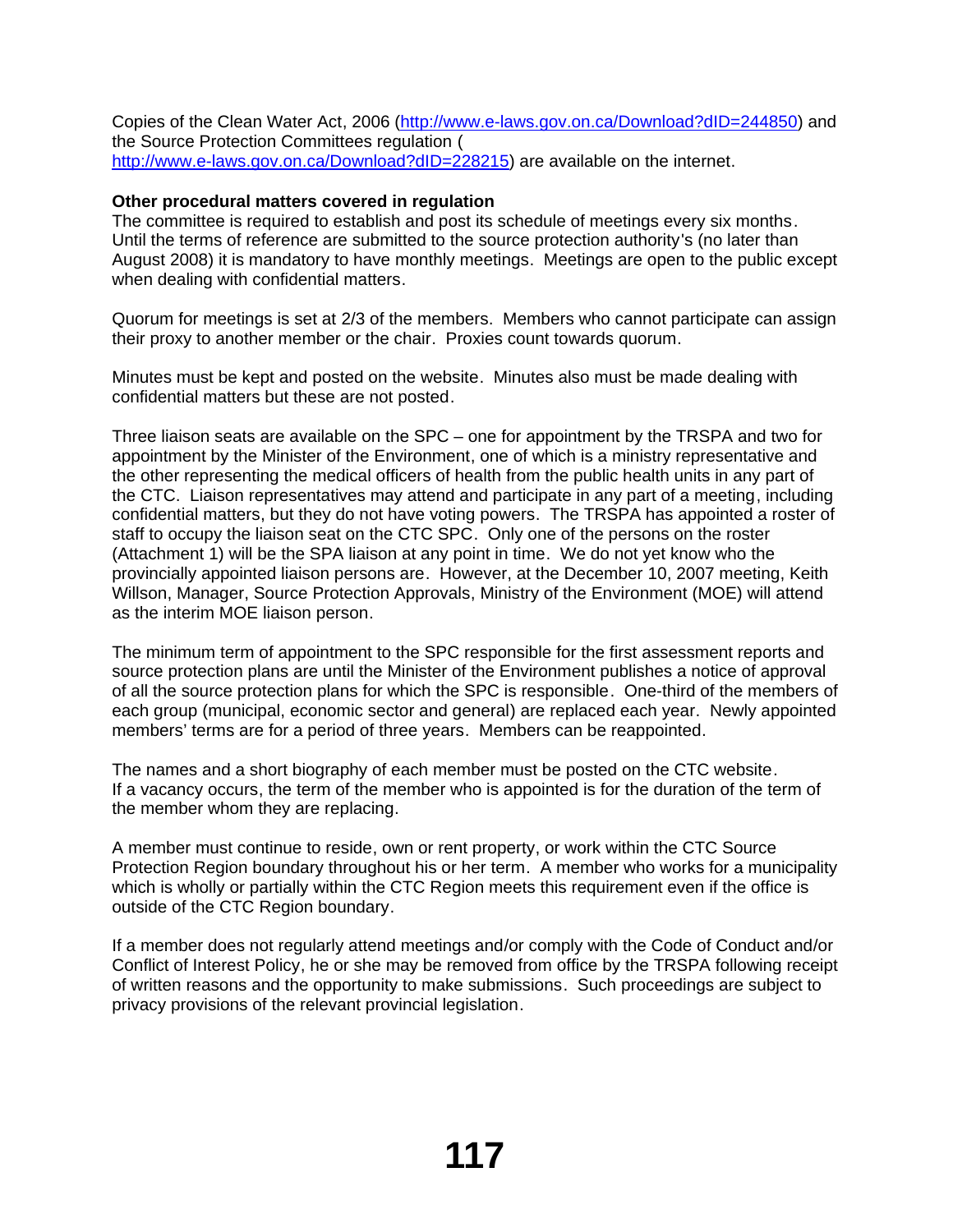# **PROPOSED RULES OF PROCEDURE, CODE OF CONDUCT AND CONFLICT OF INTEREST POLICY**

At the December  $3^{\degree}$  and  $4^{\degree}$ , 2007 meeting of all SPC chairs and project managers in the province, the CTC SPC Chair and project manager will review the proposed documents to ensure they represent the best practices. This will ensure that the proposed Rules of Procedure, Code of Conduct and Conflict of Interest Policy contained in Attachments 2 and 3 (to be sent separately) have been developed in consultation with staff of the Ministry of the Environment, Conservation Ontario, the program managers of the other lead source protection authorities and chairs of all the source protection committees, and senior staff of Toronto and Region Conservation Authority.

These proposals are based on the following principles:

- 1. Mandatory regulatory requirements must be included.
- 2. Optional material is consistent with existing rules of procedure and policies in effect at the TRCA where these exist.
- 3. Additional optional material beyond item 2 above is kept to the minimum to provide clarity on unique matters related to the functions of the Source Protection Committee.
- 4. Members are expected to already know and practice effective committee behaviour, including treating other committee members with respect allowing their views to be adequately expressed.
- 5. If required, more explicit procedures, codes of conduct or conflict of interest policies can be developed in the future.

It is recommended that these Rules of Procedure, Code of Conduct and Conflict of Interest Policy be approved to govern the deliberations of the CTC Source Protection Committee.

**Report prepared by: Beverley Thorpe, 416-661-6600 extension 5577 For Information contact: Beverley Thorpe, 416-661-6600 extension 5577 Email: bthorpe@trca.on.ca; Adele Freeman, extension 5238 Date: November 22, 2007 Attachments: 3**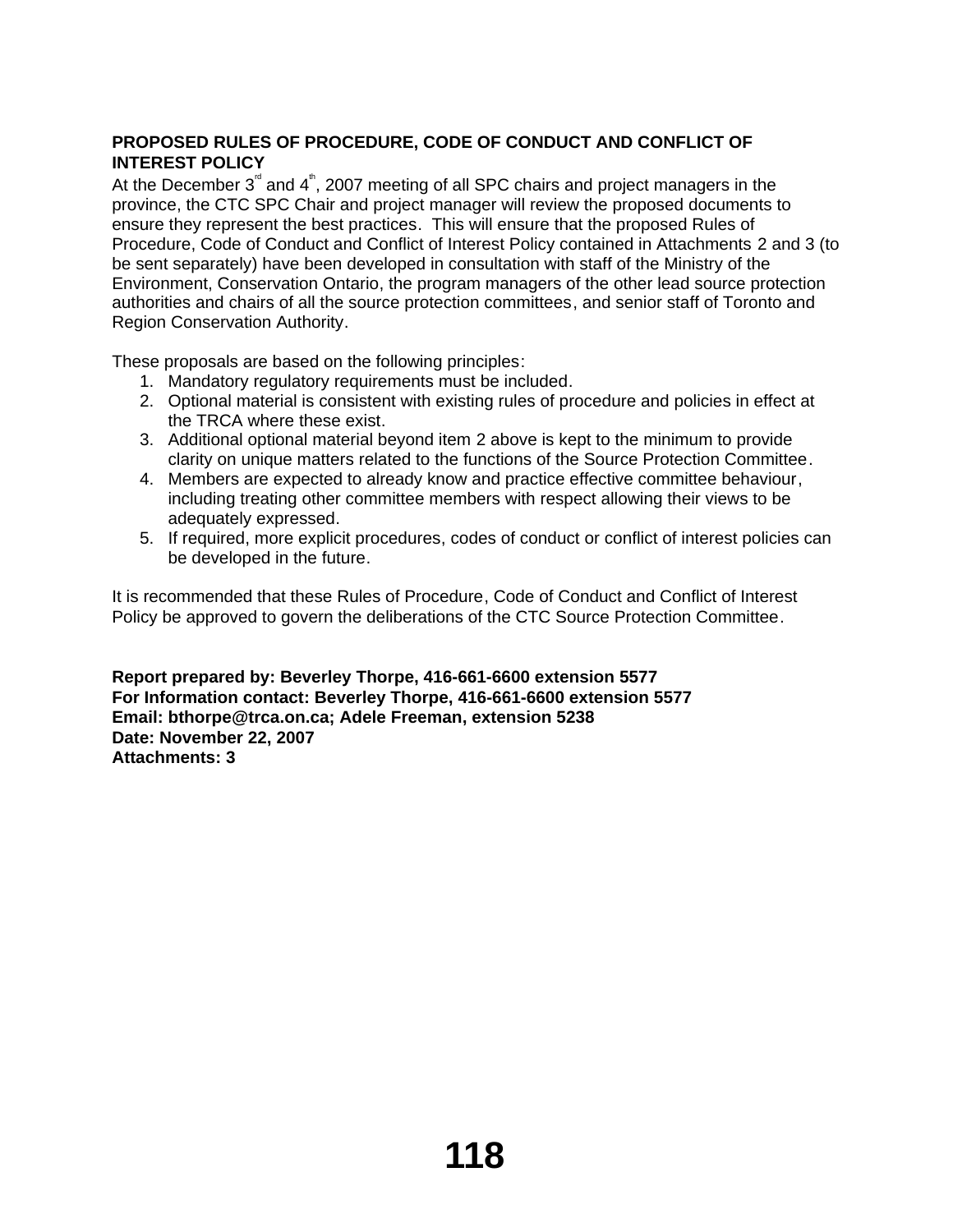# **Attachment 1 –** CTC SPA Liaison Member Roster

#### **CTC Source Protection Committee (SPC) Source Protection Authority (SPA) Liaison Representatives**

At Toronto and Region Source Protection Authority Meeting #2/07, held on October 26, 2007, Resolution #SPA10/07 approved the appointed the following roster of persons to act as the SPA liaison member to the CTC as permitted in subsection 19(1) of Ontario Regulation 288/07 under the *Clean Water Act, 2006* . Only one of these persons will sit as the SPA liaison member at any time. More than one person may act as the SPA liaison member at a meeting of the committee dealing with different agenda matters. Brian Denney, the Chief Administrative Officer of the Toronto and Region Source Protection Authority will be responsible for advising the chair who will sit as the liaison member(s) at each meeting.

| Liaison Member                                                     | <b>Source Protection</b><br>Area | Role                                                  |
|--------------------------------------------------------------------|----------------------------------|-------------------------------------------------------|
| Brian Denney, CAO                                                  | <b>Toronto and Region</b>        | Lead CTC SPA &<br>TRSPA & principal<br>liaison member |
| Adele Freeman, Director,<br>Watershed Management                   | <b>Toronto and Region</b>        | Alternate                                             |
| Deborah Martin-Downs, Director,<br>Ecology                         | <b>Toronto and Region</b>        | Alternate                                             |
| Rae Horst, CAO                                                     | <b>Credit Valley</b>             | Alternate                                             |
| Hazel Breton, Director, Water<br>Resources I                       | <b>Credit Valley</b>             | Alternate                                             |
| John Kinkead, Director, Water<br>Resources II                      | <b>Credit Valley</b>             | Alternate                                             |
| Russ Powell, CAO                                                   | <b>Central Lake Ontario</b>      | Alternate                                             |
| Gayle Soo-Chan, Director,<br><b>Groundwater Resources</b>          | Central Lake Ontario             | Alternate                                             |
| Heather Brooks, Director, Natural<br>Heritage & Watershed Planning | <b>Central Lake Ontario</b>      | Alternate                                             |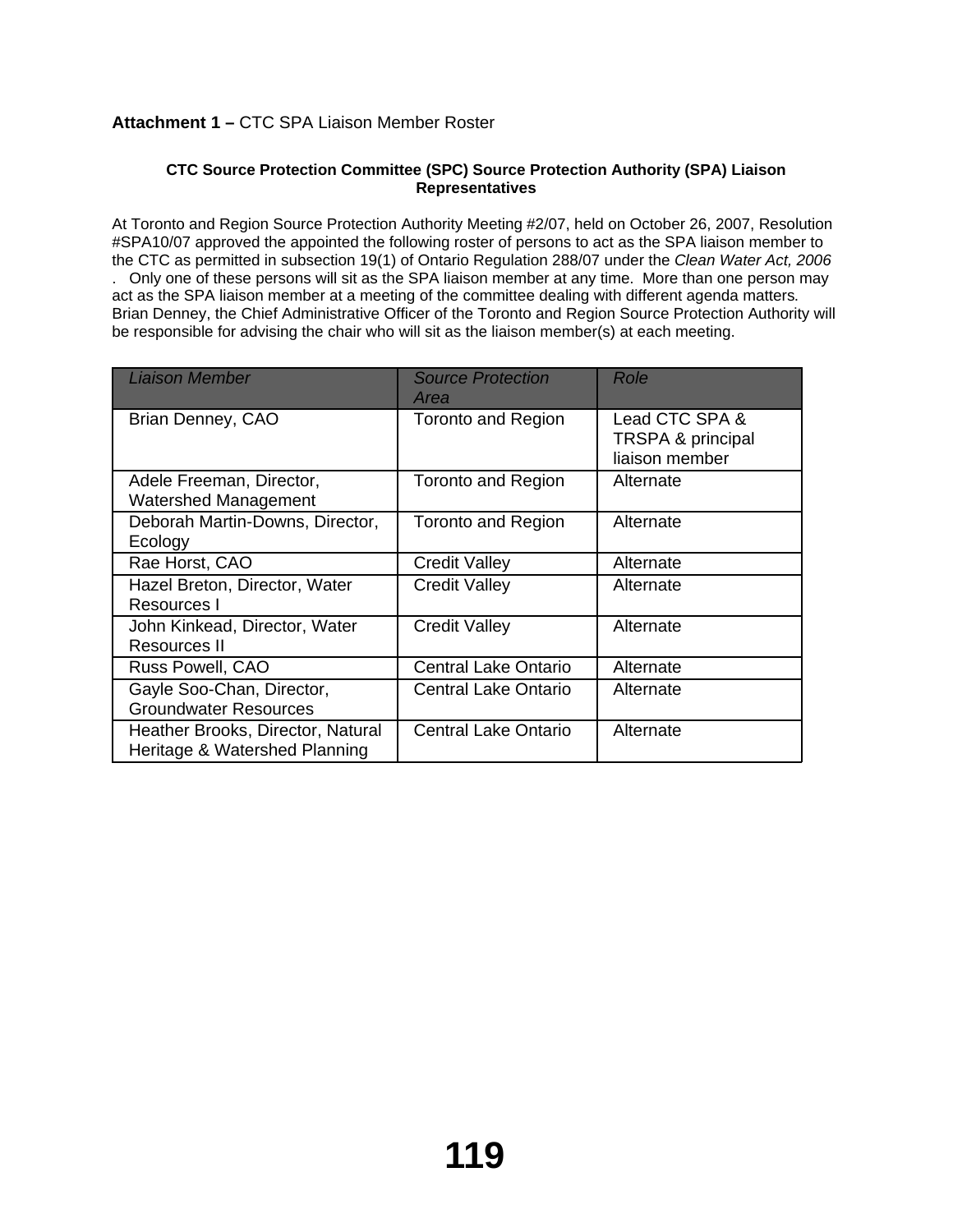# **CTC Source Protection Committee Rules of Procedure**

## **Preamble (NOTE FOLLOWING PARAGRAPH WOULD GO IN FINAL APPROVED RULES)**

The functions and operation of the CTC Source Protection Committee are governed by the *Clean Water Act, 2006* and Ontario Regulation 288/07. The following rules of procedure have been adopted by the CTC Source Protection Committee and authorized by the Toronto and Region Source Protection Authority in accordance with the requirements of Section 14 of O. Reg. 288/07. These rules of procedure are based on the minimum requirements set out in the Act and regulations, with additional requirements that are necessary for the good governance and clarity of committee operations.

If necessary, additional rules of procedures or amendments to these rules of procedure may be made from time to time with the approval of 2/3 of the membership of the Source Protection Committee and authorization of the Toronto and Region Source Protection Authority, pursuant to the requirements of the foregoing Act and regulation.

## **1. General Items on Meetings**

## **1.1.** *Chair*

- 1.1.1. The chair of the source protection committee shall preside at all meetings of the committee;
- 1.1.2. If the chair is absent or unable to act or the office of the chair is absent, the acting chair shall have the powers and shall perform all duties of the chair;
- 1.1.3. The acting chair will be selected by the members of the SPC (see subparagraph 5.1); and
- 1.1.4. The chair of the source protection committee shall determine the time and location of the first meeting of the SPC.

## **1.2.** *Robert's Rule of Order*

In all matters not regulated by these Rules of Procedure, that part of the latest edition of Robert's Rules of Order shall govern.

## **1.3.** *Agenda and Minutes*

- 1.3.1. Full agenda with committee reports to be sent to all members and CAOs of CTC SPAs via email a minimum of one week prior to the meeting, members without access to email will be sent a package via mail or fax or courier;
- 1.3.2. CTC municipalities and other interested parties will be notified by email a the same time as members that the agenda package is available from the CTC website;
- 1.3.3. Addenda (added items) to be sent out a minimum of two business days prior to the meeting; additional items may be dealt with at the meeting without prior circulation if they are considered to be a time sensitive matter;
- 1.3.4. Draft minutes will be sent with the agenda for the next SPC meeting and will be posted on the CTC website;
- 1.3.5. Minutes once approved will be posted separately as Approved Minutes on the CTC website;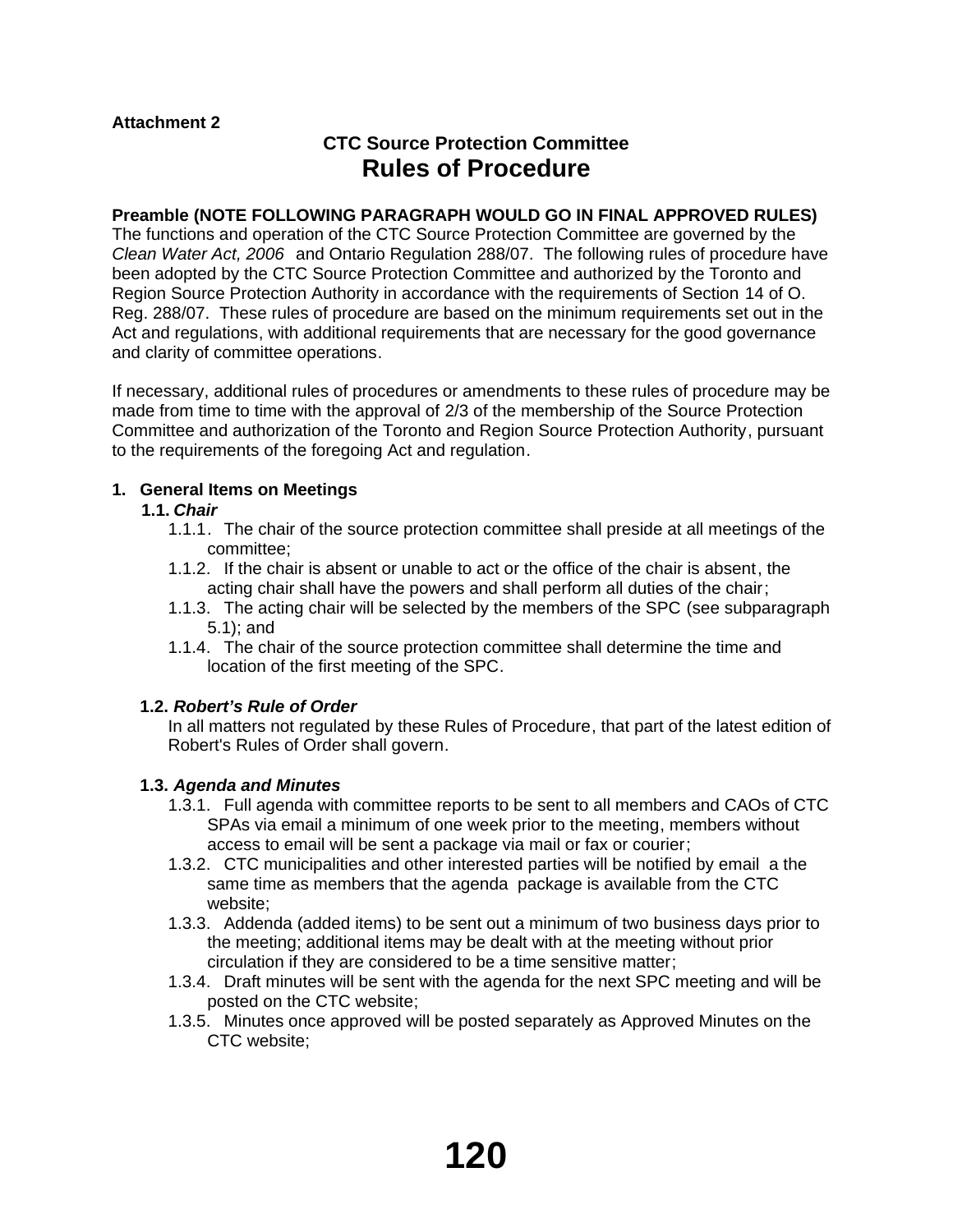- 1.3.6. Minutes of in-camera sessions are also to be kept. These minutes are not available to the public but form part of the official record of the SPC; and
- 1.3.7. At such time as a matter which was dealt with *in camera* is no longer confidential, then the minutes relating to that item shall become part of the public record and posted on the CTC website.

# *1.4. Delegations and Presentations*

- 1.4.1. Parties wishing to make delegations should notify the secretary of the CTC SPC preferably 2 weeks in advance but no later than three days prior to a scheduled meeting if such request is to be included in the agenda of that meeting;
- 1.4.2. Delegations with written information for consideration of the Committee will provide same 2 weeks prior to the meeting in a digital form to facilitate electronic distribution and posting on the website;
- 1.4.3. The request should comprise a brief statement of the issue or matters involved and indicate the names of the proposed speakers;
- 1.4.4. Delegations are limited to 5 minutes;
- 1.4.5. The purpose of a delegation is to make a deputation, not a presentation;
- 1.4.6. Delegations are limited to one speaker per group sharing a common interest;
- 1.4.7. When the chair of the SPC believes that a large number of delegations will request an opportunity to address the SPC with respect to a particular matter or matters, the chair may summon a special meeting of the SPC to deal with the particular matter or matters;
- 1.4.8. Staff preparing any agenda shall:
	- list all requests received before the closing of the agenda in a section titled
	- 1.4.8.1. "Delegations" and indicate the source of the request and a brief description of the issue or matter involved; and
	- 1.4.8.2. provide an item at the end of the section of the agenda titled "Delegations" for the meeting to consider hearing any other delegation present.
- 1.4.9. The Chair of the SPC or designate shall advise any person or organization applying for an opportunity to address the SPC and not having made a written request in accordance with paragraph 1.4.1, that the applicant may appear before such meeting but will be heard only if approved by a ruling of the meeting under subparagraph 1.4.15. The SPC Chair or designate shall inform the applicant of the date, time and place of meeting, and obtain a brief statement of the issue or matter involved;
- 1.4.10. No delegation, whether or not listed on the agenda pursuant to subparagraph 1.4.1, shall be heard without a ruling by the chair of the meeting giving leave, but such ruling may be immediately appealed by proper motion and the ruling of the meeting shall govern. A representative of a Council of a member municipality of the CTC Region, duly authorized by resolution of such Council and any member of the SPC shall be heard by the SPC at the appropriate time as of right;
- 1.4.11. If the number of delegations present pursuant to subparagraphs 1.4.4 and 1.4.10.2 wishing to address a particular matter or matters is such that the meeting will not be able to deal with its agenda properly, then, on proper motion, the particular matter or matters may be adjourned to a special meeting and, if the time, date and place of the special meeting is included in the motion, no further notice of such meeting will be required;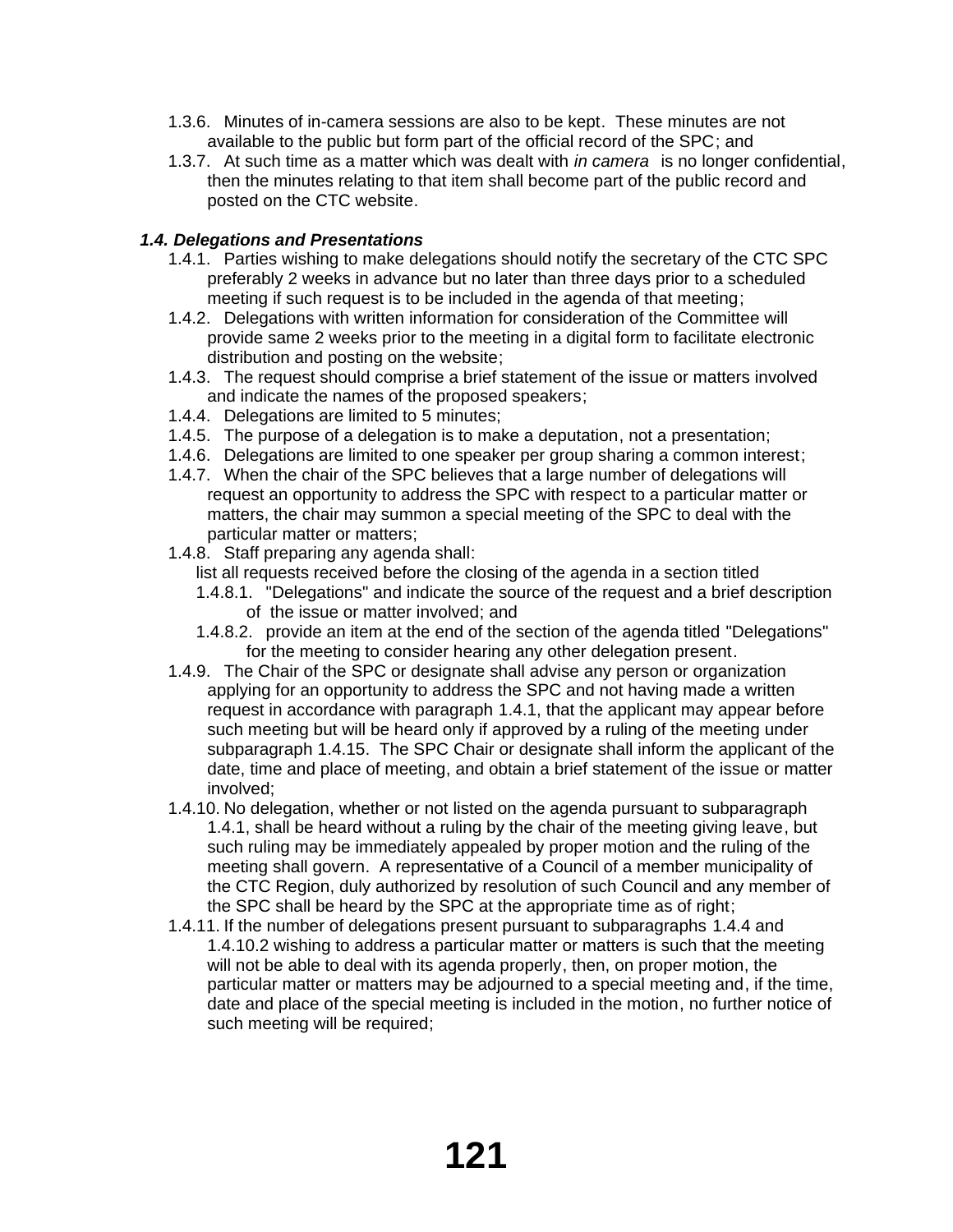- 1.4.12. Delegations shall be heard only when the meeting is dealing with the item "Delegations" on the agenda except that the meeting may, at that time, by proper motion defer the hearing of any specific delegation until the meeting is considering a particular item or matter;
- 1.4.13. With respect to a delegation not listed on the agenda, but desiring an opportunity to be heard pursuant to subparagraph 1.4.10.2 hereof, the procedure shall be:
	- 1.4.13.1 a motion shall be made by a member of the meeting that the delegation be added to the agenda;
	- 1.4.13.2. if such motion passes, the chair may immediately rule that the hearing of the delegation would be unfair or prejudicial to members or other persons not present because of lack of advance notice and that the hearing of the delegation be deferred to the next meeting and listed on that agenda pursuant to subparagraph 1.4.10 hereof. The chair's ruling may be immediately appealed by proper motion and the ruling of the meeting shall then govern;
	- 1.4.13.3. if the ruling in subparagraph 1.4.15.2 hereof is not made or sustained, the procedure in subparagraph 1.4.14 hereof shall be followed.
	- 1.4.13.4. Except by leave of the chair or on an appeal by the leave of the meeting:
		- 1.4.13.4.1. each speaker shall be limited to five (5) minutes; and
		- 1.4.13.4.2. each group of delegates having a common interest shall appoint one speaker to represent the group and such speaker shall be limited to five (5) minutes.
- 1.4.14 Presentations are limited to 15 minutes plus discussion time; and
- 1.4.15. Presentations are delivered by requested staff or invited guests.

# *1.5 Schedule of Meetings*

- 1.5.1. The committee shall at its first meeting and every meeting thereafter, establish a meeting schedule for at least the following six months which shall include at least one meeting each month until proposed terms of reference are submitted to the SPA; and
- 1.5.2. The committee shall give notice of committee meetings to the public by publishing the current meeting schedule on the CTC website and in such other manner as may be determined by the committee.

## *1.6 Public and In Camera Meetings*

- 1.6.1. All meetings of the source protection committee are open to the public, except where the committee chooses to close a meeting or part of a meeting to the public where the subject matter to be discussed is a personal or financial matter about an identifiable individual or other matters listed in subparagraph 1.6.3;
- 1.6.2. Where the committee decides to close all or part of a meeting to the public, it must first pass a resolution that:
	- 1.6.2.1. states that the meeting or part of the meeting is closed to the public; and
	- 1.6.2.2. states the general nature of the subject matter to be discussed *in camera.*
- 1.6.3. All matters arising out of committee meetings, and supporting technical reports shall form part of the public record and shall be posted on the CTC website.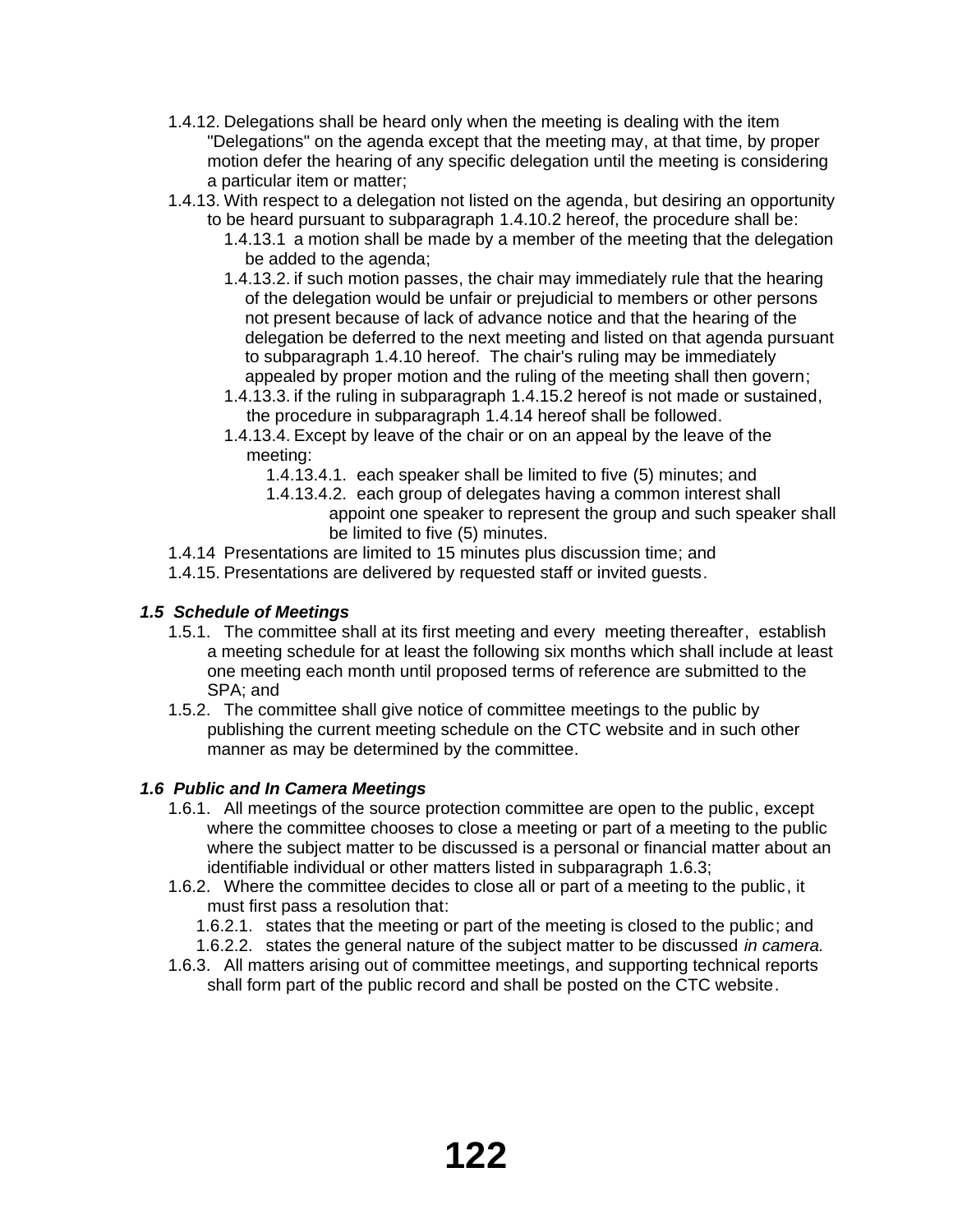- 1.6.3.1. Exceptions to the foregoing include the following private matters consistent with the *Municipal Freedom of Information and Privacy Act* ;
- 1.6.3.2. personal matters about an identifiable individual, including source protection authority employees, source protection committee members or employees of municipalities within the CTC source protection region;
- 1.6.3.3. a proposed or pending acquisition or disposition of land by a source protection authority or municipality within the CTC source protection region;
- 1.6.3.4. labour relations or employee negotiations;
- 1.6.3.5. litigation or potential litigation, including matters before administrative tribunals, affecting the source protection authority, the source protection committee or municipality within the CTC source protection region;
- 1.6.3.6. advice that is subject to solicitor-client privilege, including communications necessary for that purpose; and
- 1.6.3.7. a matter in respect of which a source protection authority or source protection committee, municipality within the CTC source protection region or other body may hold a closed meeting under another Act.

# *1.7. Quorum*

- 1.7.1. Quorum of the source protection committee is the chair or the acting chair plus and at least two thirds of the number of members of the committee;
- 1.7.2. Members who have given proxy notice, by sending the signed proxy notice via email or fax to the Committee secretary count towards quorum. In the case of emailed forms, electronic signatures are acceptable; and
- 1.7.3. One or more vacancies in the membership of a source protection committee does not prevent the committee from conducting business as long as the number of members remaining in office is sufficient to maintain quorum.

# *1.8. Decision Making*

- 1.8.1. The committee shall attempt to make decisions by consensus among the members;
- 1.8.2. If the chair determines that reasonable efforts have been made to achieve consensus but the committee has been unable to make a decision by consensus, the decision may be made by a vote of the two-thirds of the members present, not counting the chair; and
- 1.8.3. The chair shall not vote.

# *1.9. Proxy to Meetings*

- 1.9.1. A member of the source protection committee may participate in the meetings of the committee by proxy;
- 1.9.2. Members participating by proxy must send by either fax or email or hand deliver a signed proxy form to the committee secretary or the other member who is to act on their behalf at a specific meeting. In the case of emailed forms, electronic signatures are acceptable;
- 1.9.3. A proxy should be delivered at least three business days prior to the meeting so that the presence of quorum can be determined;
- 1.9.4. A separate proxy form is required for each meeting;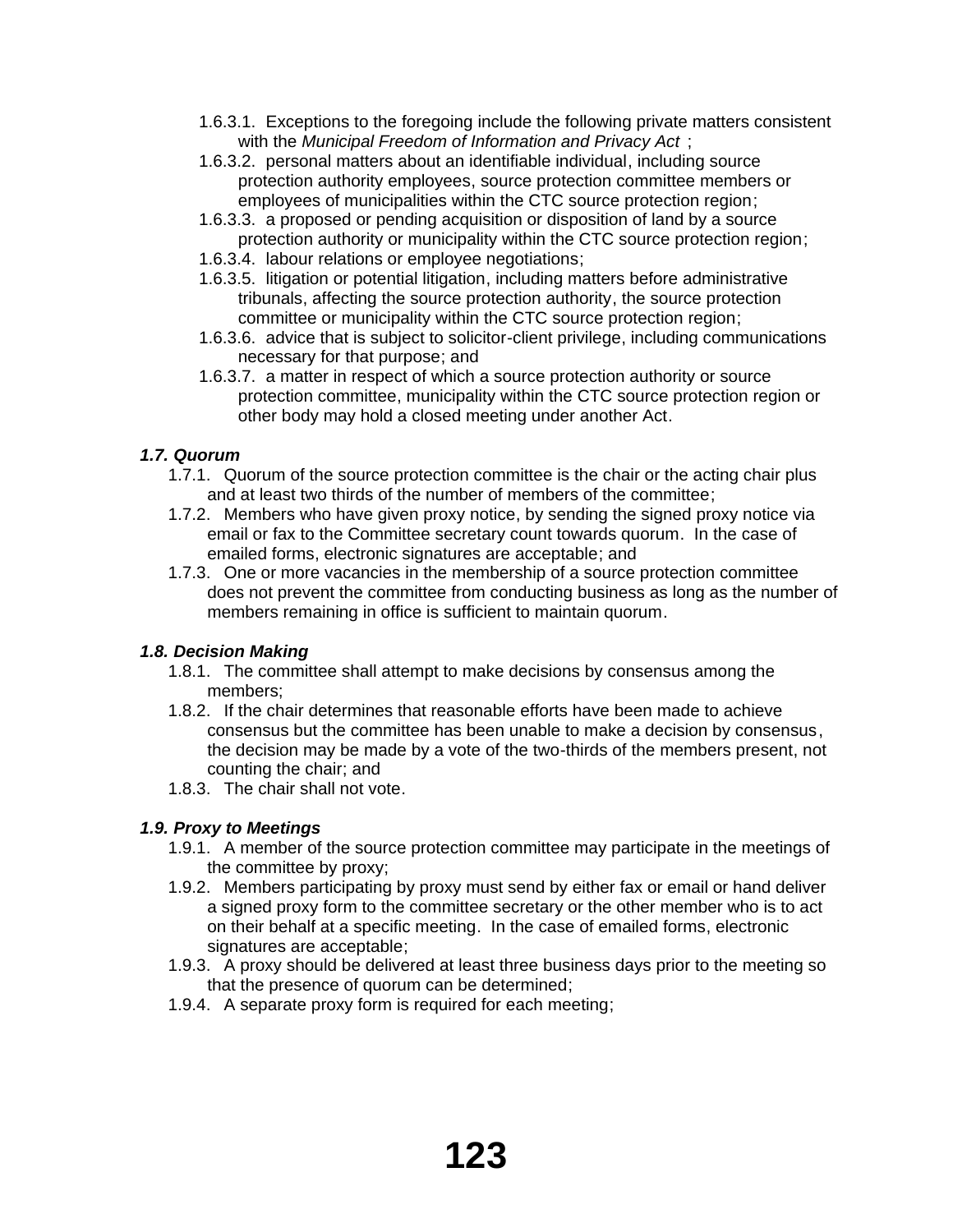- 1.9.5. The member who has been sent the proxy form is authorized to speak on behalf of the absent member on any agenda item and vote on any items on behalf of the absent member at that meeting;
- 1.9.6. Members participating via proxy are not eligible to receive *per diem* payment for that meeting; and
- 1.9.7. A member who participates via proxy at more than three consecutive meetings is deemed to not be attending Committee meetings regularly.

# **2. Function of Members, Duties and Working Groups**

# *2.1. Duties of Chair (or Acting Chair in the absence of the chair)*

- 2.1.1. Represent the committee at such functions as warrant the interest of the committee, except where this responsibility is specifically assigned to some other person;
- 2.1.2. Liaise with designated staff in the day-to-day operation and administration of the committee;
- 2.1.3. Be "ex-officio", a member of all Working Groups, sub-committees and ad hoc Working Groups appointed from time to time by the Source Protection Committee; and
- 2.1.4. Preside over the source protection committee meetings.

# *2.2. Duties of Members*

- 2.2.1. Attend committee meetings and training sessions;
- 2.2.2. Become aware and knowledgeable of programs, projects, and activities of the committee;
- 2.2.3. Become members and/or chair of working groups as designated by the SPC;
- 2.2.4. Attend public information sessions and participate in public consultation forums;
- 2.2.5. To keep the organizations/municipal group which they represent informed of committee programs, projects and activities;
- 2.2.6. Be prepared to discuss issues at all committee meetings;
- 2.2.7. Respect confidential information and abide by the process in place to safeguard confidential information; and
- 2.2.8. Advise the Toronto and Region Source Protection Authority as early as possible in advance of the member's pending change in eligibility to be a member of the Committee regarding subsections 7(1) to (3) of O. Reg. 288/07.

# **3. Duties of Source Protection Committee**

- **3.1.** Oversee the preparation of rules of procedure including a code of conduct and conflict of interest policy within the required timeframe;
- **3.2.** Oversee the preparation and submission of a Terms Of Reference in the prescribed manner and in keeping with Regulation 287/07 within the required timeframe;
- **3.3.** Oversee the preparation and submission of the Assessment Report in keeping with the Regulations, and technical guidance modules within the prescribed timeframe;
- **3.4.** Oversee the preparation and submission of a Source Protection Plan in keeping with the Regulations within the prescribed timeframe;
- **3.5.** Undertake public consultation as required by regulation;
- **3.6.** Provide a quarterly report of progress to the Source Protection Authorities within the Region;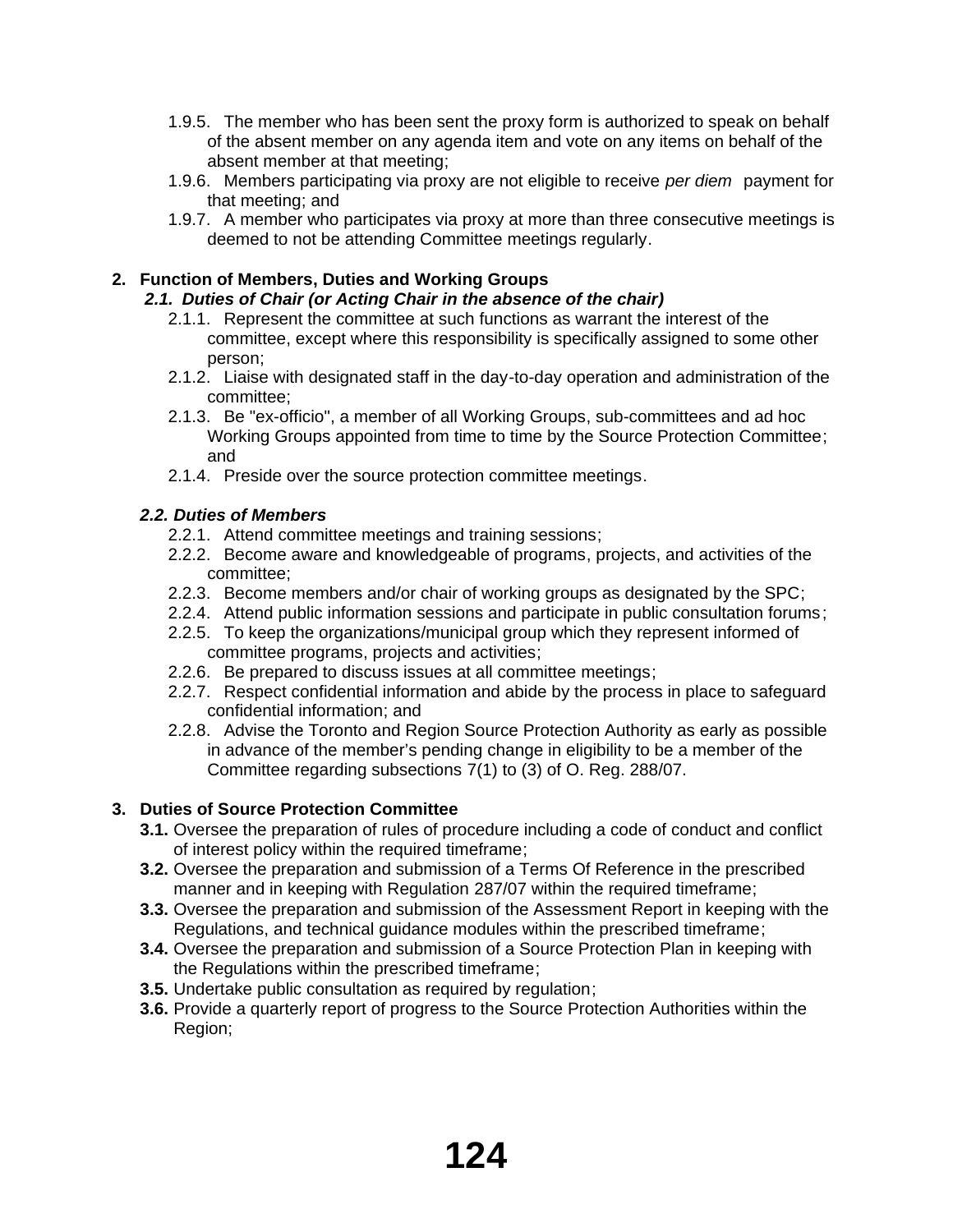- **3.7.** Co-ordinate with the Lead Authority the authorization of payment of accounts, awarding and entering into contracts where necessary; and
- **3.8.** Determine how and when working groups may be established.

# **4. Liaison Members**

The following persons may attend and participate in discussions at meetings of a source protection committee including any meetings or part of a meeting that is closed to the public:

- **4.1.** A person designated by the lead source protection authority in writing as a representative(s) of the authority;
- **4.2.** A person designated by the Minister as a representative of the Ministry of the Environment; and
- **4.3.** A person designated by the Minister as a representative of the medical officers of health for the health units in which any part of the source protection area/source protection region is located.

# **5. Elections and Appointments**

- **5.1.** An acting chair will be elected by the members to act as the chair in his or her absence; and
- **5.2.** A member of the source protection committee will be selected by the committee to chair each working group that the committee establishes. If an election for this position as working group chair is requested by any member, then it shall be conducted by secret ballot.

# **6. Terms of Appointment/Filling Vacancies**

The term of appointment, rules for filling vacancies is governed by Section 7 of the *Clean Water Act, 2006* and Sections 8 and 9 of Ontario Regulation 288/07.

# **7. Removal of Members from Office**

- **7.1.** The rules governing the removal of a member from office is set out in Section 22 of Ontario Regulation 288/07 under the *Clean Water Act, 2006;*
- **7.2.** The Toronto and Region Source Protection Authority may on its own, or by request of the chair of the CTC SPC remove a member following due process as set out in the regulation who:
	- 7.2.1. has failed to comply with a condition of appointment set out in Section 7 of the Regulation which pertains to residing, owning or renting land or being employed within the source protection region;
	- 7.2.2. has failed to comply with the committees rules of procedures, code of conduct or conflict of interest policy;
	- 7.2.3. who does not regularly attend meetings, i.e. misses more than three meetings in a row; or
	- 7.2.4. for other reasons which in the opinion of the chair or the source protection authority warrant the member's removal from office.
- **7.3.** If a member is removed from office, the Toronto and Region Source Protection Authority shall as soon as reasonably possible, appoint a replacement member in accordance with the rules set out in the Act and regulation.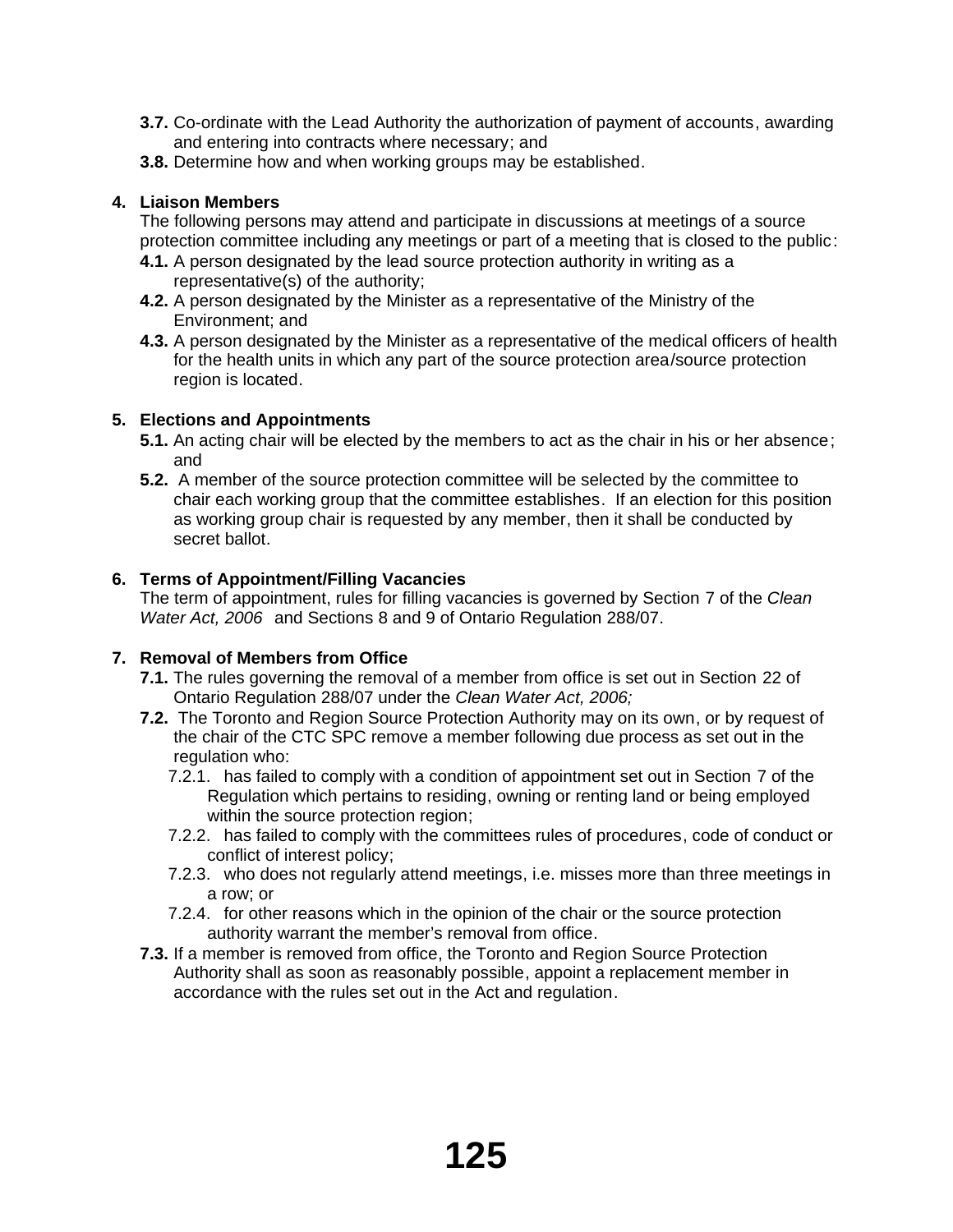# **8. Freedom of Information and Privacy**

- **8.1.** The source protection committee members shall be governed at all times by the provisions of the *Municipal Freedom of Information and Protection of Privacy Act (MFIPPA)* ; and
- **8.2.** In the instance where a committee member vacates their position on the source protection committee they will continue to be bound by *MFIPPA* requirements.

## **9. Per Diems and Expenses**

- **9.1.** The per diem for CTC SPC members is set at \$200 by the Toronto and Region Source Protection Authority;
- **9.2.** CTC Source Protection Committee members will receive a per diem for:
	- 9.2.1. each CTC Source Protection Committee meeting attended, including when member arrives at a meeting that is subsequently cancelled due to lack of quorum or other reasons;
	- 9.2.2. training sessions as identified by the Ministry of the Environment; and
	- 9.2.3. other meetings where members have been assigned to represent the CTC Source Protection Committee (such as public consultation meetings, meetings with other source protection committees).
- **9.3.** There is no separate reimbursement beyond the per diem for preparation and travel time for meetings;
- **9.4.** Travel expenses, in the form of mileage, to and from meetings, will be reimbursed for members at the rate set out by the Toronto and Region Conservation Authority, as adjusted from time to time;
- **9.5.**Members are required to record their mileage on a form provided by the TRSPA and reimbursement will be paid out twice yearly (March and September);
- **9.6.**Payment will be automatically deposited into members' bank accounts; and
- **9.7.**Payment for attendance at meetings other than the SPC and MOE training sessions will require the prior approval of the chair.

## **10. Indemnity**

- **10.1.** The Toronto and Region Source Protection Authority is responsible for acquiring and maintaining insurance coverage for committee members in keeping with Section 99 of the Clean Water Act, 2006, that:
- **10.2.** keeps every member of the committee and his/her heirs, executors, administrators and estate and effects respectively shall from time to time and at all times indemnified and saved harmless out of the funds of the committee from and against all costs charges, and expenses whatsoever which member of the committee sustains or incurs in or about any action, suit or proceeding which is brought, commenced, or prosecuted against him for or in respect of any act, deed, matter or think whatsoever made, done or permitted by him/her in or about the execution of the duties of his/her office; and
- **10.3.** covers all other costs, charges and expenses he or she sustains or incurs in or about or in relation to the affairs thereof, except such costs, charges or expenses as are occasioned by his/her own wilful neglect or default.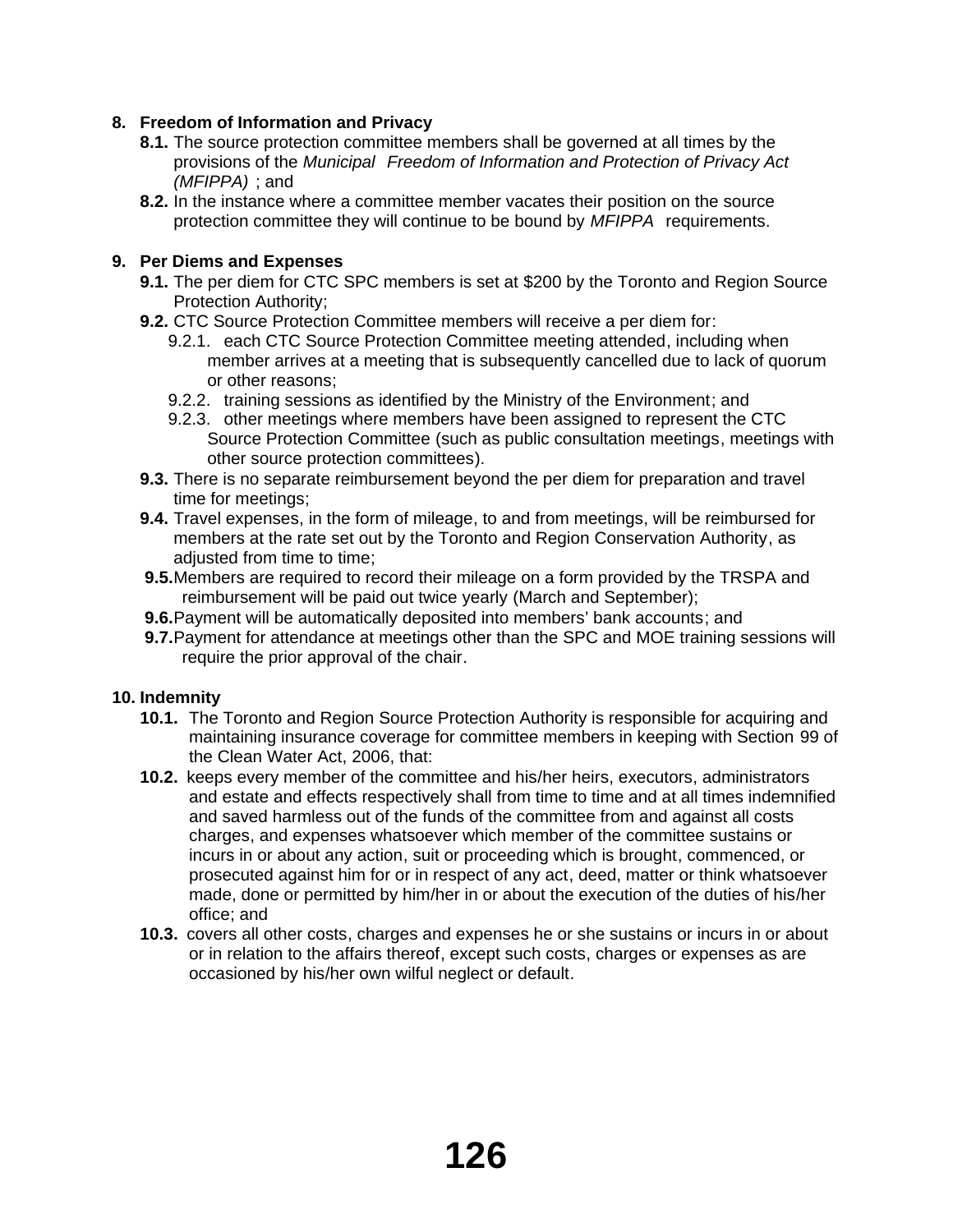# **11. Media Contact**

- **11.1.** Members shall consult with chair in advance and provide written information as soon as possible afterwards on any media interviews, including the name of media outlet, person doing interview, date of expected publication/broadcast, the questions asked and answers given;
- **11.2.** The chair is the designated spokesperson on behalf of the committee unless another member is assigned the responsibility by the chair;
- **11.3.** If a member is the designated spokesperson on any matter, they must speak on behalf of the Committee as a whole; and
- **11.4.** If a member is not the designated spokesperson then they must clarify for the media that they are speaking only for themselves.

## **12. Source Protection Authority**

- **12.1.** Through funding from the Province of Ontario specifically for these purposes, the *lead source protection authority* is responsible for:
	- 12.1.1. providing administrative support and funding for the operations of the CTC SPC, including paying *per diems* and mileage costs per paragraph 9;
	- 12.1.2. obtaining and maintaining insurance coverage per paragraph 10;
	- 12.1.3. paying for technical work on behalf of the Committee according to the provincially approved Terms of Reference, including transfers to municipalities, conservation authority staff and consultants;
	- 12.1.4. maintaining the CTC website, including posting all mandatory information, information as directed by the Committee or on behalf of the CTC source protection region;
	- 12.1.5. maintaining Committee's files and records;
	- 12.1.6. responding to any requests under the *Municipal Freedom of Information and Privacy Act* for information related to the Committee's operations; and
	- 12.1.7. any other duties required under the *Clean Water Act, 2006* and associated regulations, e.g. appointing members of the SPC, approving rules of procedure, etc.
- **12.2.** In accordance with the Memorandum of Agreement amongst the source protection authorities in the CTC source protection region, *each source protection authority* is responsible for:
	- 12.2.1. providing technical support to the Committee to undertake technical work under the current provincially-approved work plans as well as work assigned by the Committee under the provincially approved Terms of Reference reviewing;
	- 12.2.2. commenting on Terms of Reference, Assessment Report and Source Protection Plans;
	- 12.2.3. sending these products to the province for approval, along with other comments received from public consultations and municipal council resolutions; and
	- 12.2.4. any other duties required under the *Clean Water Act, 2006* and associated regulations.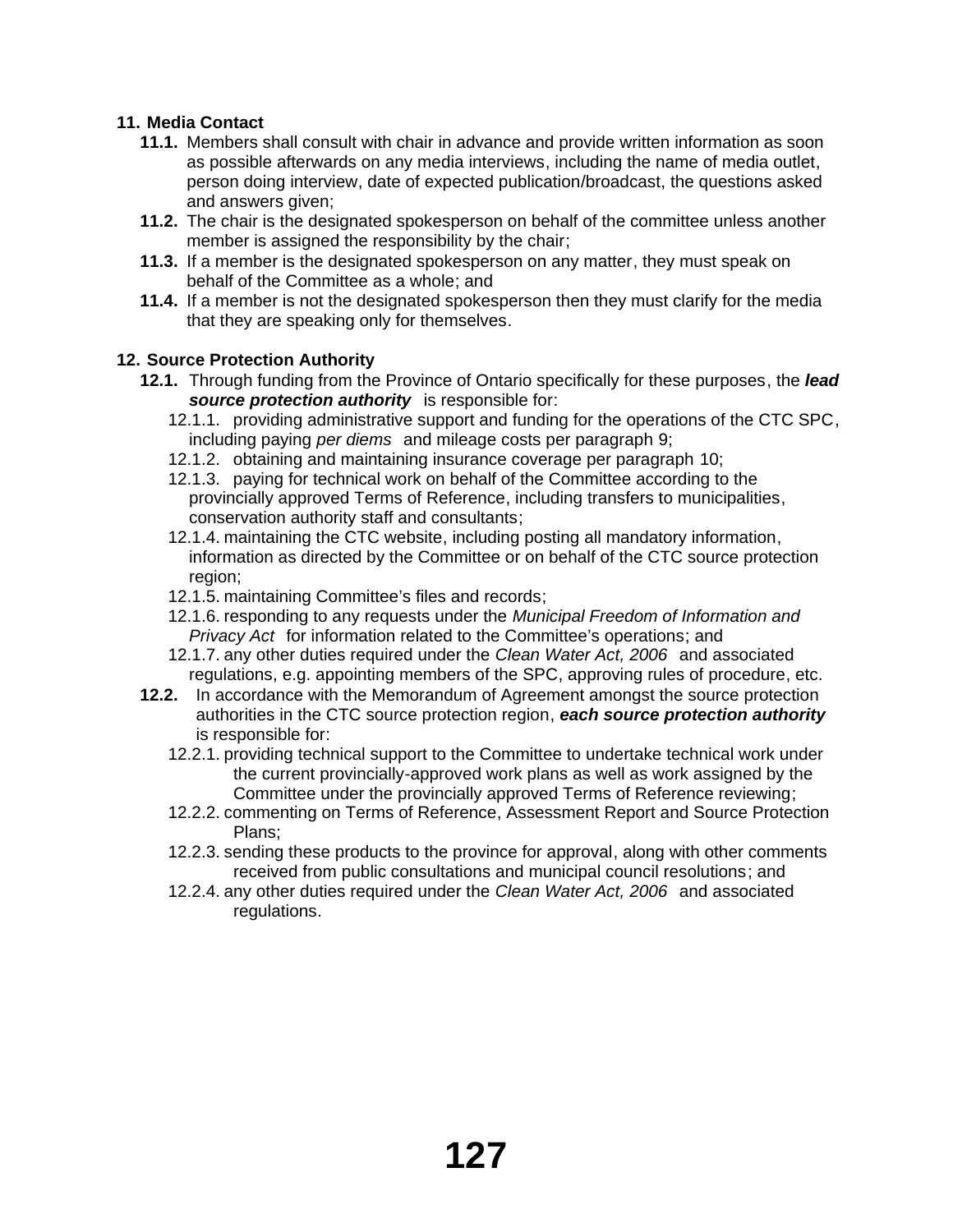# **CTC Source Protection Committee Code of Conduct and Conflict of Interest Policy**

# **1.0 Preamble**

- 1.1 Source protection committees established by source protection authorities under section 7 of the Clean Water Act, 2006 are responsible for the preparation of terms of references, assessment reports and source protection plans for source protection areas in accordance with the Act, regulations and Director's rules.
- 1.2 Members of a Committee bring to the committee a wide range of relevant knowledge and expertise relating to the committee's role, acquired as a result of experience in both the private and public sector. Committee Members join the committee to contribute to the source protection planning process under the Clean Water Act, 2006.
- 1.3 The purpose of this Code of Conduct and Conflict of Interest Policy is to set out the standard of conduct expected of Members of Committees appointed by source protection authorities. It also sets out the procedure to be followed by Members in disclosing conflicts and perceived conflicts, as well as the consequences of failure to comply with that procedure.

## **2.0 Definitions**

- 2.1 For the purposes of this Code, the following definitions apply:
	- 2.1.1 "Code" means this Code of Conduct and Conflict of Interest Policy;
	- 2.1.2 "Commercial Information" means information that relates solely to the buying, selling or exchange of merchandise or services by both profit-making enterprises and non-profit organizations;
	- 2.1.3 "Committee" means a source protection committee established by a source protection authority under section 7 of the Clean Water Act, 2006.
	- 2.1.4 "Confidential Information" means Commercial Information, information about a third party, material information about a pending government decision or announcement or any other information that is not in the public domain regardless of whether it is identified as confidential that is obtained by the Member in the course of serving on the Committee. For example, the following information should not be released:
		- personal information about any individual
		- items under litigation
		- personnel matters
		- information about suppliers provided for evaluation which might be useful to competitors
		- sources of complaints about a variety of matters where the identity of the complainant is given in confidence
		- items under negotiation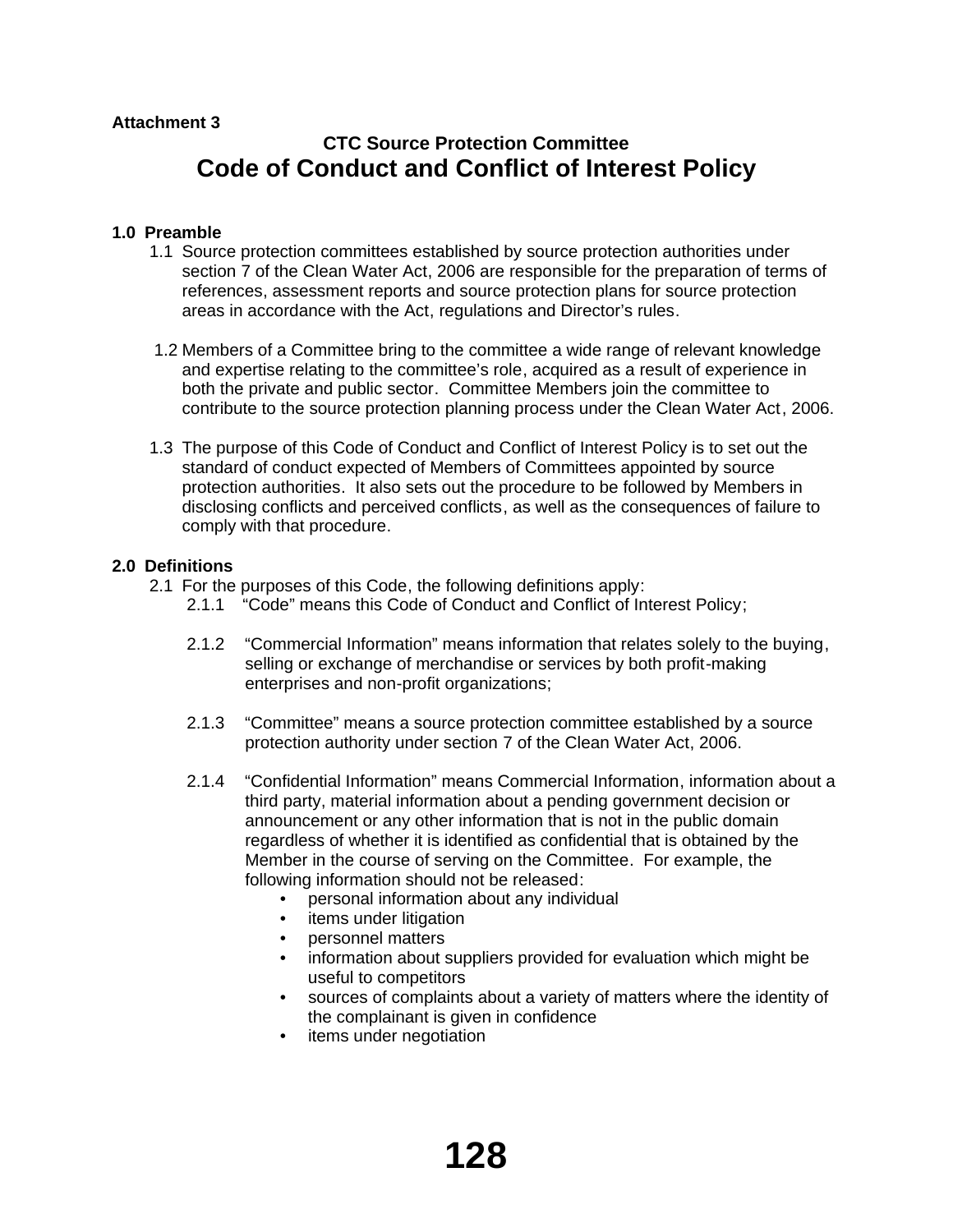- information supplied in support of license applications, etc., where such information is not part of the public documentation
- schedule of prices in contract tenders
- personal opinions regarding policies, regulations and programs should not be given to the public.

The preceding is not an inclusive list.

- 2.1.5 "Gift" includes any money, thing, intangible or personal benefit exceeding \$100.00 in value or anything that may reasonably be seen to compromise the personal judgement or integrity of a Member, but does not include nominal gifts, gratuities, hospitality or favours that do not create a sense of business obligation to the giver;
- 2.1.6 Harassment may include, but is not limited to the following:
	- (a) Sexual Harassment
		- unwelcome remarks, jokes, and innuendos or taunting about a person's body, attire, sexual orientation or gender;
		- practical jokes of a sexual nature which cause awkwardness or embarrassment;
		- displaying pornographic pictures or other offensive material;
		- **•** leering (suggestive staring) or other gestures;
		- unnecessary physical contact such as touching, patting or pinching;
		- physical assault;
		- demands for sexual favours or repeated unwanted social invitations
	- (b) Racial or Ethnic Harassment
		- unwelcome remarks, jokes, innuendos or taunting about a person's racial or ethnic background, colour, place of birth, citizenship or ancestry;
		- the displaying of derogatory or offensive racist pictures or material;
		- refusing to converse or work with a Member or volunteer because of his or her racial or ethnic background;
		- insulting gestures or practical jokes based on racial or ethnic grounds, which cause embarrassment or awkwardness
	- (c) Other Harassment
		- unwelcome remarks jokes, innuendo or taunting about a person's age, record of offences, marital status, family status, handicap, creed, sexual orientation or gender.
- 2.1.7 "Member" means a member of a Committee appointed by the Minister or a source protection authority under section 7 of the Clean Water Act, 2006
- 2.1.8 "Private Interest" includes the financial or material interests of a Member and the financial or material interests of a Member or the Member's immediate family. Immediate family includes spouse, common-law spouse, children and parents.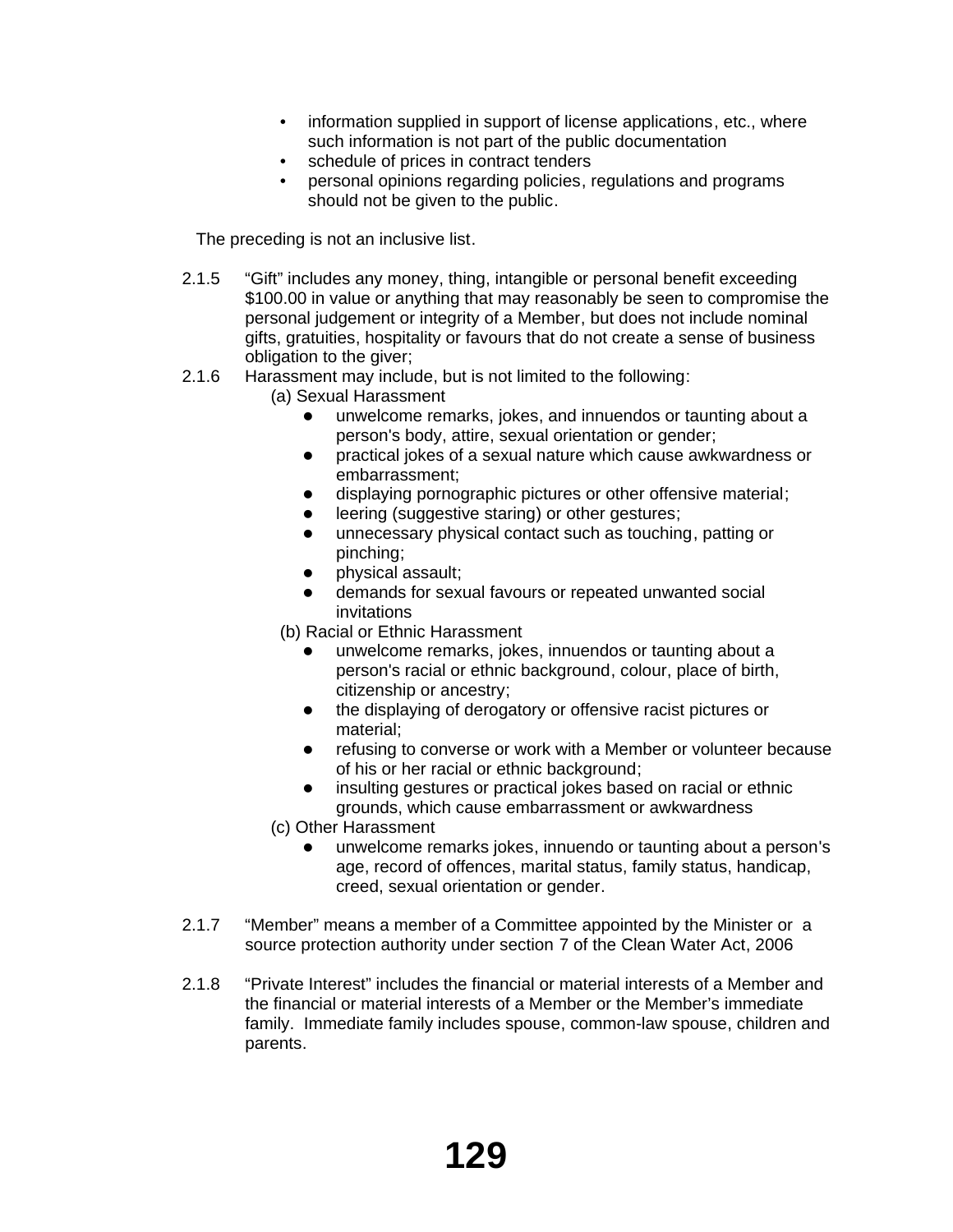- 2.1.9 "Non-permitted Activities" means:
	- 2.1.9.1 Seeking or accepting a Gift in connection with their capacity as Member;
	- 2.1.9.2 Attempting to influence committee decisions in order to further the Member's Private Interest or the interests of a third party, including participating in a matter before the Committee, or making representations to another Member about a recommendation or decision that the Member should make and, at the same time, knowing or ought to know that in the recommendation or decision is the opportunity, or the reasonable appearance of an opportunity, for the Member to further his or her own Private Interest;
	- 2.1.9.3 Using Confidential Information for any improper purpose, which includes using Confidential Information to the benefit of the Member's Private Interest;
	- 2.1.9.4 Disclosing Confidential Information to third parties without the consent of party to whom the information relates;
	- 2.1.9.5 Taking an action in their capacity as a Member that involves dealing with oneself in a private capacity that confers a benefit on oneself;
	- 2.1.9.6 Misrepresenting their role as a Member to a third party to further the Member's Private Interest;
	- 2.1.9.7 Holding oneself out as an official of the Government of Ontario or inferring to a third party that the Member has the capacity to deliver a favourable decision from the government,
	- 2.1.9.8 Making representations to a third party that the Government of Ontario has endorsed the business activity that the Member is engaged in;
	- 2.1.9.9 Using the name Government of Ontario or Ministry of the Environment for personal purposes or to further the Member's Private Interest; and
	- 2.1.9.10Failing to disclose a Conflict of Interest to the Chair or Minister as the case may be.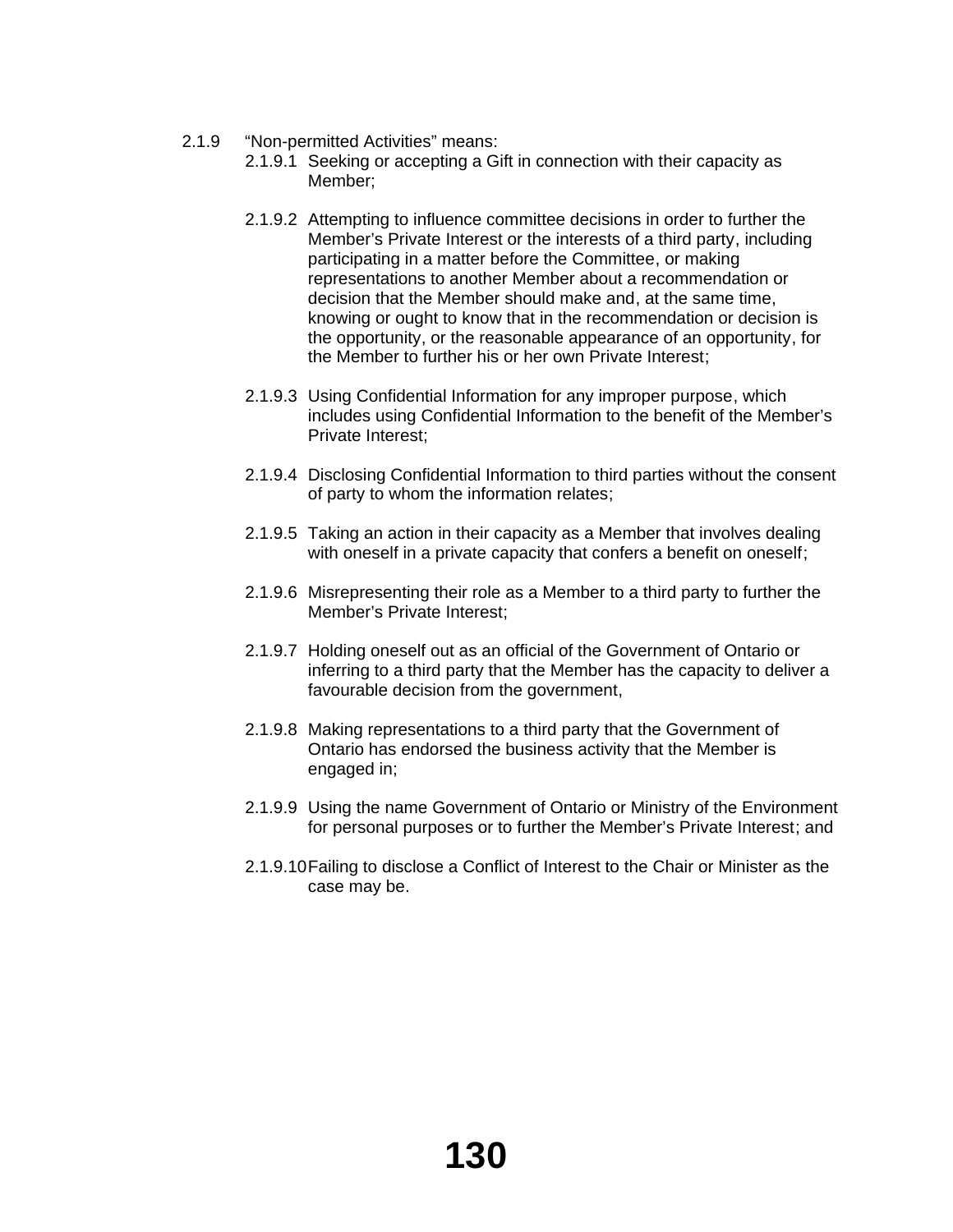# **3.0 Conflict of Interest**

- 3.1 A conflict of interest refers to a situation in which the Private Interests or personal considerations of the Member could compromise, or could reasonably appear to compromise, the Member's judgment in acting objectively and in the best interest of the Committee. It is important to note that a conflict of interest exists if the decision could be, or could appear to be compromised. It is not necessary that compromise takes place.
- 3.2 A conflict of interest also includes using a Member's position or Confidential Information for private gain or advancement or the expectation of private gain or advancement (e.g. direct or indirect financial interest in a matter, a contract or proposed contract with the SPC or its agent, the Lead SPA). A conflict may occur when an interest benefits any member of the Member's immediate family (spouse, partner, children, parents, or siblings), friends or business associates.
- 3.3 Members should not engage in private employment or render services for any person or corporation where such employment or services are considered a conflict of interest as defined by the Province of Ontario Conflict of Interest legislation. Where an Member is or becomes involved in such private employment, the Member must resign from the Committee.

# **4.0 Application and Scope**

This Code applies to all persons appointed to the CTC Source Protection Committee under section 7 of the Clean Water Act, 2006 .

# **5.0 Principles and Code of Conduct**

- 5.1 Members of the Committee are expected to:
	- 5.1.1 Conduct themselves ethically, lawfully and with integrity;
	- 5.1.2 Act in the public interest, serving the mandate of the Committee as a whole, rather than serving the Member's Private Interest or other interests;
	- 5.1.3 Maintain a sense of fairness, independence and objectivity and treat others with respect;
	- 5.1.4 Refrain from placing themselves in Conflict of Interest situations;
	- 5.1.5 Disclose any actual, potential or perceived Conflict of Interest to the Chair of the committee and to the Chair of the source protection authority or where the Chair is reporting, to the Minister and the Chair of the source protection authority;
	- 5.1.6 Refrain from engaging in any of the Non-permitted Activities as described in this policy;
	- 5.1.7 Educate other Members on those matters within their own area of expertise with a goal of having the Committee make decisions collectively;
	- 5.1.8 Demonstrate their commitment to the Committee and to the source protection planning process through high levels of attendance and participation at committee meetings;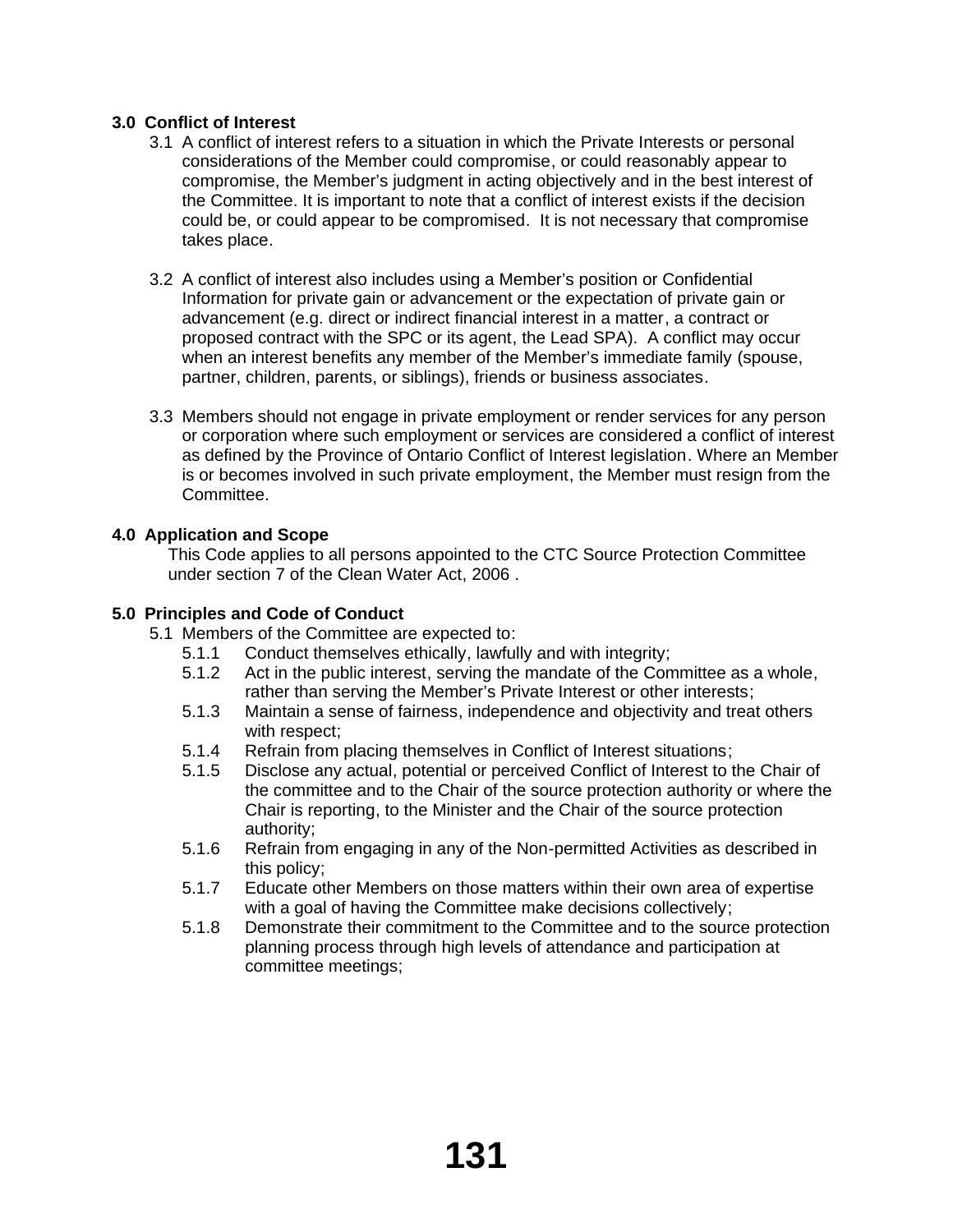- 5.1.9 Every Member of the Committee, staff or consultants are entitled to work in an environment that is free from discrimination and/or harassment. The Chair will take prompt and appropriate action to prevent, discourage or respond to incidents of discrimination or harassment. Every Member, staff or consultant of the Committee will deal with their fellows in a fair and equitable manner free from discrimination and/or harassment;
- 5.1.10 A Member or staff or consultant who feels they are being harassed at work should:
	- 5.1.10.1make it clearly known to the offender that their conduct is unacceptable and should not be repeated; and/or
	- 5.1.10.2discuss the situation, in confidence, with the Chair, Project Manager or in the case of staff, their HR Manager;
	- 5.1.10.3keep a short written record of dates, incidents and names of witnesses, if any;
	- 5.1.10.4if necessary, prepare a written complaint.
- 5.1.11 Upon receipt of a verbal or written complaint, the Chair will request that the Chief Administrative Office of the Toronto and Region Source Protection Authority conducts an investigation in confidence or appoints an independent third party to conduct a confidential investigation. If the investigation concludes that harassment has occurred, appropriate disciplinary action will be taken (this may include suspension or termination). If the investigation concludes that the complaint is unfounded the complaint and investigation file will be destroyed. The Member or staff who issued the complaint will be informed of the results of the investigation and of any action taken.
- 5.2 Members have access to confidential information by reason of their participation on the Source Protection Committee. Members must not make such information available unless it is public information. Where a Member is unsure of the status of information, before making any release h/she shall discuss it with the Project Manager who may see fit to consult with the designated Freedom of Information Officer for the Toronto and Region Source Protection Authority.
- 5.3 Only the Chair or the Project Manager or his/her designate should comment to the media on policy matters. This is not intended to restrict the ability of Members to express an opinion on non-Committee general interest matters, where the Member makes it clear that he/she is commenting as a private citizen and not in his/her capacity as Committee Member.
- 5.4 All Members appointed to the CTC Source Protection Committee by the Toronto and Region Source Protection Authority have an obligation to raise any concern with the Chair with respect to their compliance with this Code. The Chair will determine an appropriate response and communicate this to the Member.
- 5.5 The chair of the CTC Source Protection Committee has an obligation to raise any concern with the Minister and the Chair of the Toronto and Region Source Protection Authority with his/her own compliance with this Code. The Minister will determine an appropriate response and communicate this to the CTC SPC Chair and the Chair of the Toronto and Region Source Protection Authority**.**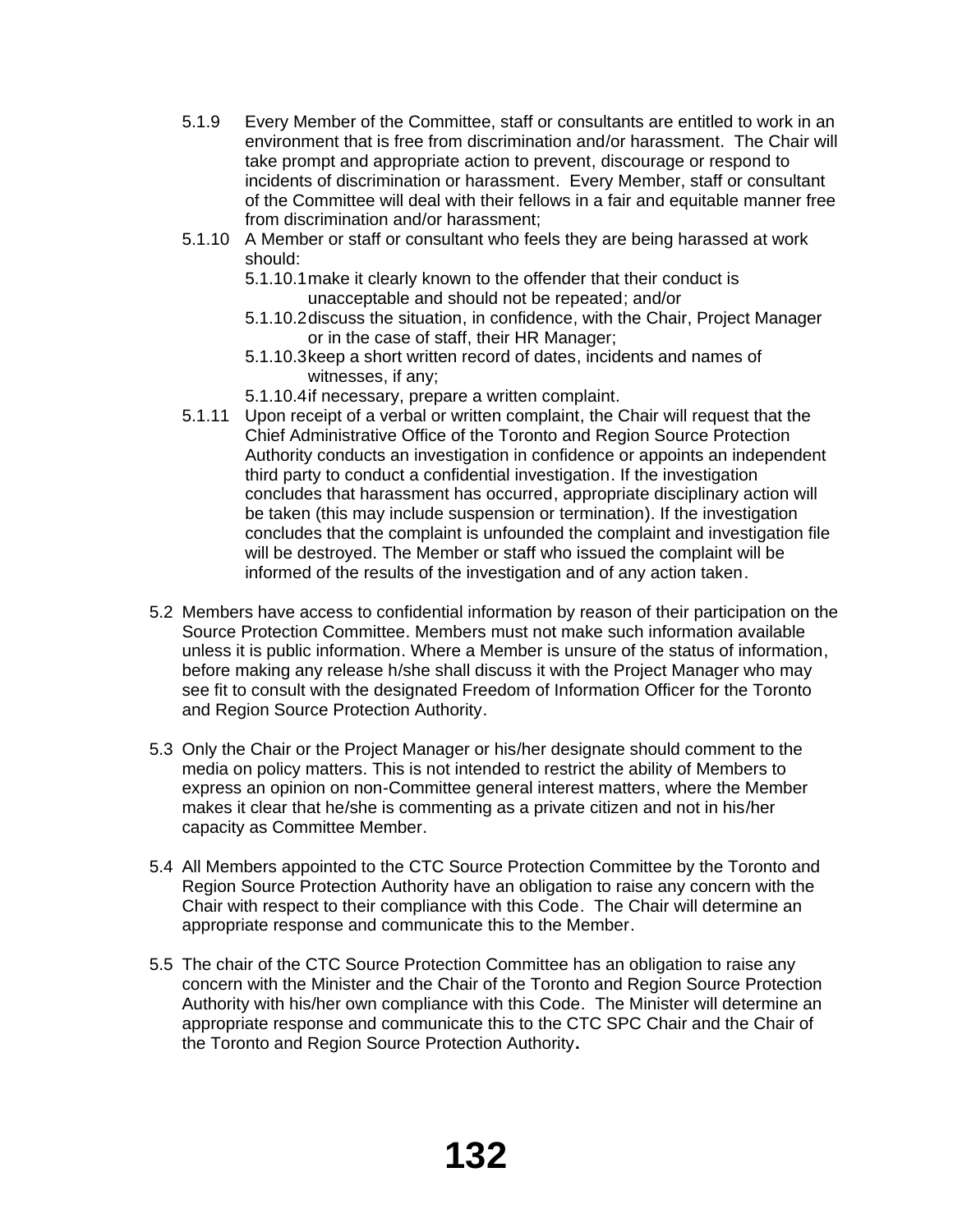# **6.0 Procedure for Disclosing a Conflict of Interest**

- 6.1 A Member or chair who has reasonable grounds to believe that he or she may have a Conflict of Interest or that there may be an appearance of a conflict of interest, in respect of a matter that is before the Committee shall:
	- 6.1.1 Promptly disclose (verbally or in writing) the actual, potential or perceived Conflict of Interest to the Chair or where the Member is the Chair, promptly disclose the Conflict of Interest, to the Committee; and
	- 6.1.2 Excuse him or herself and leave the Committee meeting while the matter is under consideration. If the Member is participating via telephone or other electronic means, the Chair shall ensure that the Member is not able to listen to or participate in the discussion of the matter.
	- 6.1.3 If the Member who has the actual, potential or perceived conflict is the Chair, then the Acting Chair will take over the duties of the Chair, while the Chair has excused his/her self from the meeting while the matter is under consideration.
- 6.2 A Member who has disclosed an actual, potential or perceived Conflict of Interest to the Chair or the Committee, as the case may be, shall refrain from voting or participating in the consideration of the matter, or from commenting on, discussing or attempting to exert his or her personal influence on another Member with respect to the matter.
- 6.3 The minutes of the meeting shall reflect the disclosure of the actual, potential or perceived Conflict of Interest and whether the Member withdrew from the discussion of the matter.
- 6.4 If it is not entirely clear whether or not an actual, potential or perceived Conflict of Interest exists, then the Member with the potential Conflict of Interest shall disclose the circumstances to the Chair of the CTC Source Protection Committee and the Chair of the Toronto and Region Source Protection Authority. If the Member is the SPC Chair, then he/she shall disclose the circumstances to the Minister and the Chair of the Toronto and Region Source Protection Authority.
- 6.5 The Chair of the Toronto and Region Source Protection Authority or the Minister, as the case may be, will determine if there is a Conflict of Interest or if the Member's conduct has violated this policy, in a timely fashion, dependent on the complexity of the situations and will communicate his or her decision directly to the Member.
- 6.6 A Member who has concerns about the conduct of another Member regarding compliance with this Code should raise those concerns with the Chair of the CTC Source Protection Committee and the Chair of the Toronto and Region Source Protection Authority. The Chairs will follow essentially the same process for addressing complaints as for dealing with declared Conflicts of Interest with modifications to suit the different circumstances.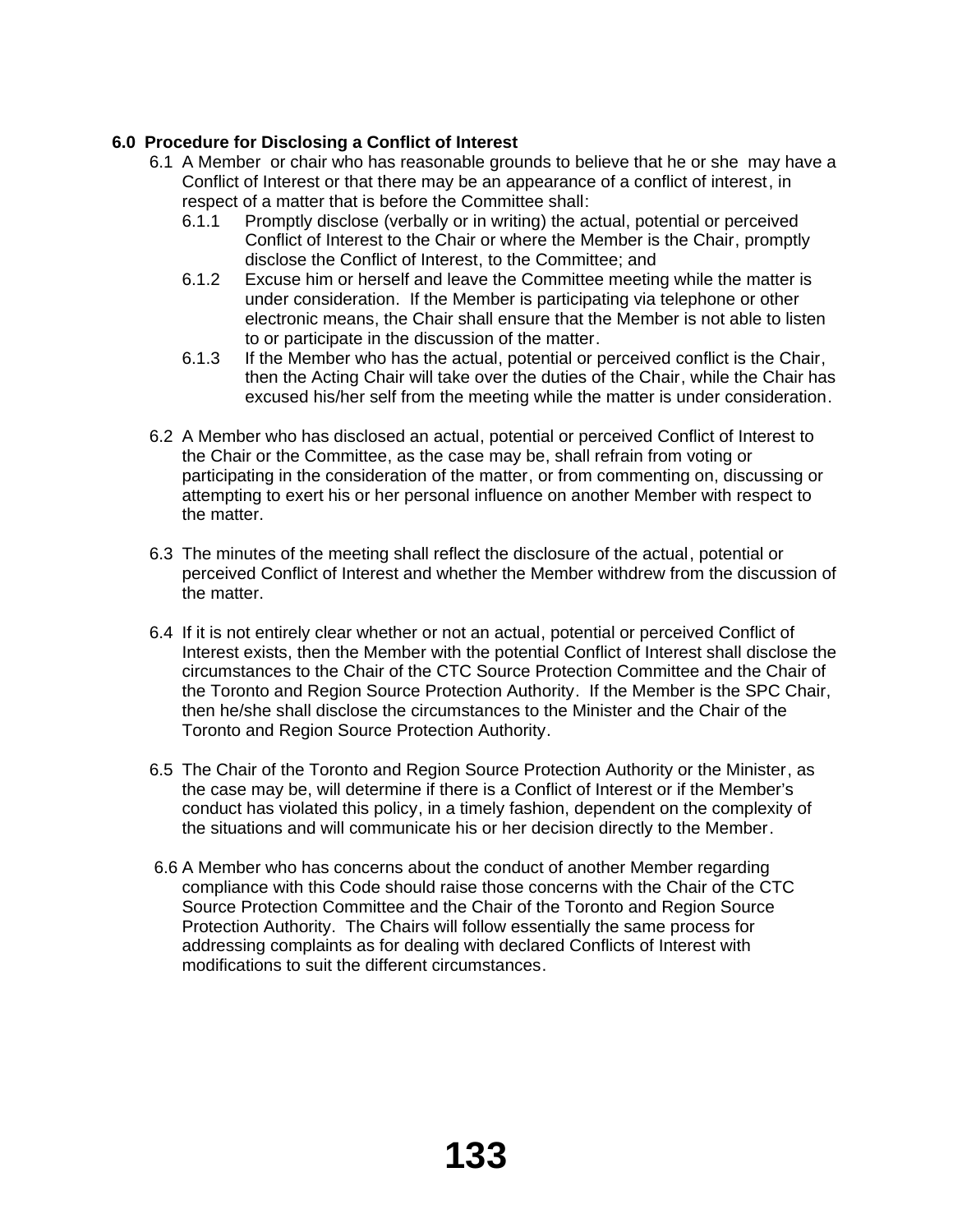- 6.7 A Member who has concerns about the conduct of the Chair regarding compliance with this Code should raise those concerns with the Minister. The Minister will follow essentially the same process for addressing complaints as for dealing with declared Conflicts of Interest by the Chair with modifications to suit the different circumstances.
- 6.8 All correspondence between the Chairs and the Minister respecting the disclosure of a Conflict of Interest shall be treated as personal information under the *Municipal Freedom of Information and Protection of Privacy Act* .

# **7.0 Procedure where Member has engaged in Non-permitted Activities**

- 7.1 Where a Member, other than the Chair, has engaged in a Non-permitted Activity, the Chair may:
	- 7.1.1 Request the source protection authority to investigate the matter and report to the Chair with his or her findings or recommendations;
	- 7.1.2 Request that the Member refrain from participating as a Member of the Committee pending the outcome of the investigation;
	- 7.1.3 Request that the Member resign from the Committee;
	- 7.1.4 Request that the source protection authority revoke the Member's appointment in accordance with O. Reg. 288/07 (Source Protection Committees).
- 7.2 Where the Chair has engaged in a Non-permitted Activity, the Minister may:
	- 7.2.1 Request the source protection authority to investigate the matter and report to the Minister with its findings or recommendations;
	- 7.2.2 Request that the Chair refrain from participating as a Member of the Committee pending the outcome of the investigation;
	- 7.2.3 Request that the Chair resign from the Committee;
	- 7.2.4 Take steps to revoke the Chair's appointment.

# **8.0 Acknowledgement**

- 8.1 Each Member shall be required to review a copy of this Code and acknowledge in writing that he or she has done so by signing the required form.
- 8.2 The Toronto and Region Source Protection Authority will retain a copy of each Member's signed acknowledgement.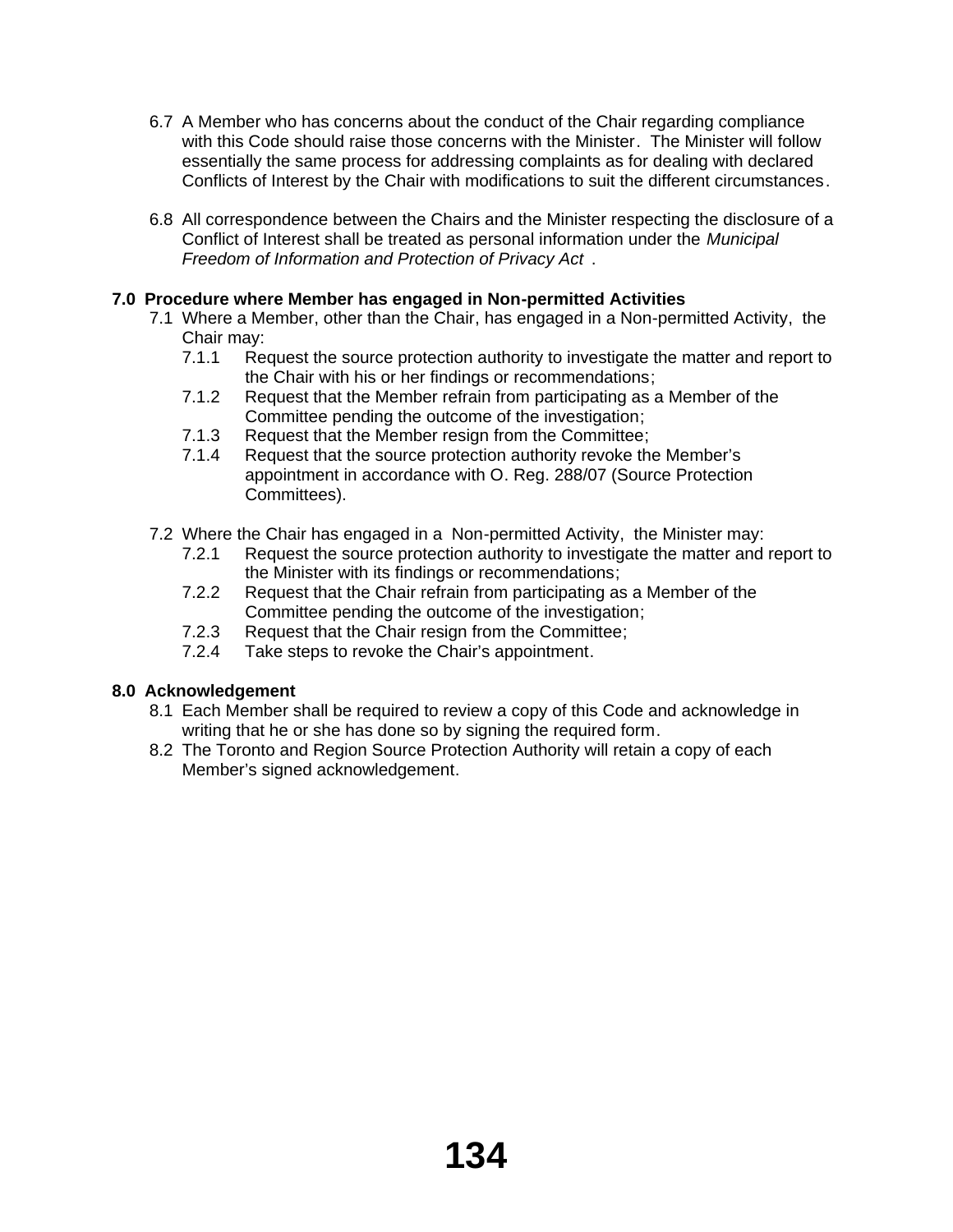## **ACKNOWLEDGEMENT OF MEMBER'S UNDERTAKING TO COMPLY WITH**

## **THE RULES OF PROCEDURE, CODE OF CONDUCT AND CONFLICT OF INTEREST POLICY OF THE CTC SOURCE PROTECTION COMMITTEE**

# **As approved by the Toronto and Region Source Protection Authority Resolution # \_\_\_\_, dated January 4, 2008.**

I, \_\_\_\_\_\_\_\_\_\_\_\_\_(*print full name)* \_\_\_\_\_\_\_\_\_\_\_\_\_\_\_\_\_\_\_\_\_\_\_\_\_\_\_\_\_\_\_\_\_\_\_ confirm that I have read and agree to follow the aforementioned rules, code and policy at all times during and following my appointment to the CTC Source Protection Committee

| SIGNED: | WITNESSED:              |
|---------|-------------------------|
|         |                         |
|         | NAME OF WITNESS & TITLE |
| DATE:   | DATE:                   |

 $\overline{\phantom{a}}$  ,  $\overline{\phantom{a}}$  ,  $\overline{\phantom{a}}$  ,  $\overline{\phantom{a}}$  ,  $\overline{\phantom{a}}$  ,  $\overline{\phantom{a}}$  ,  $\overline{\phantom{a}}$  ,  $\overline{\phantom{a}}$  ,  $\overline{\phantom{a}}$  ,  $\overline{\phantom{a}}$  ,  $\overline{\phantom{a}}$  ,  $\overline{\phantom{a}}$  ,  $\overline{\phantom{a}}$  ,  $\overline{\phantom{a}}$  ,  $\overline{\phantom{a}}$  ,  $\overline{\phantom{a}}$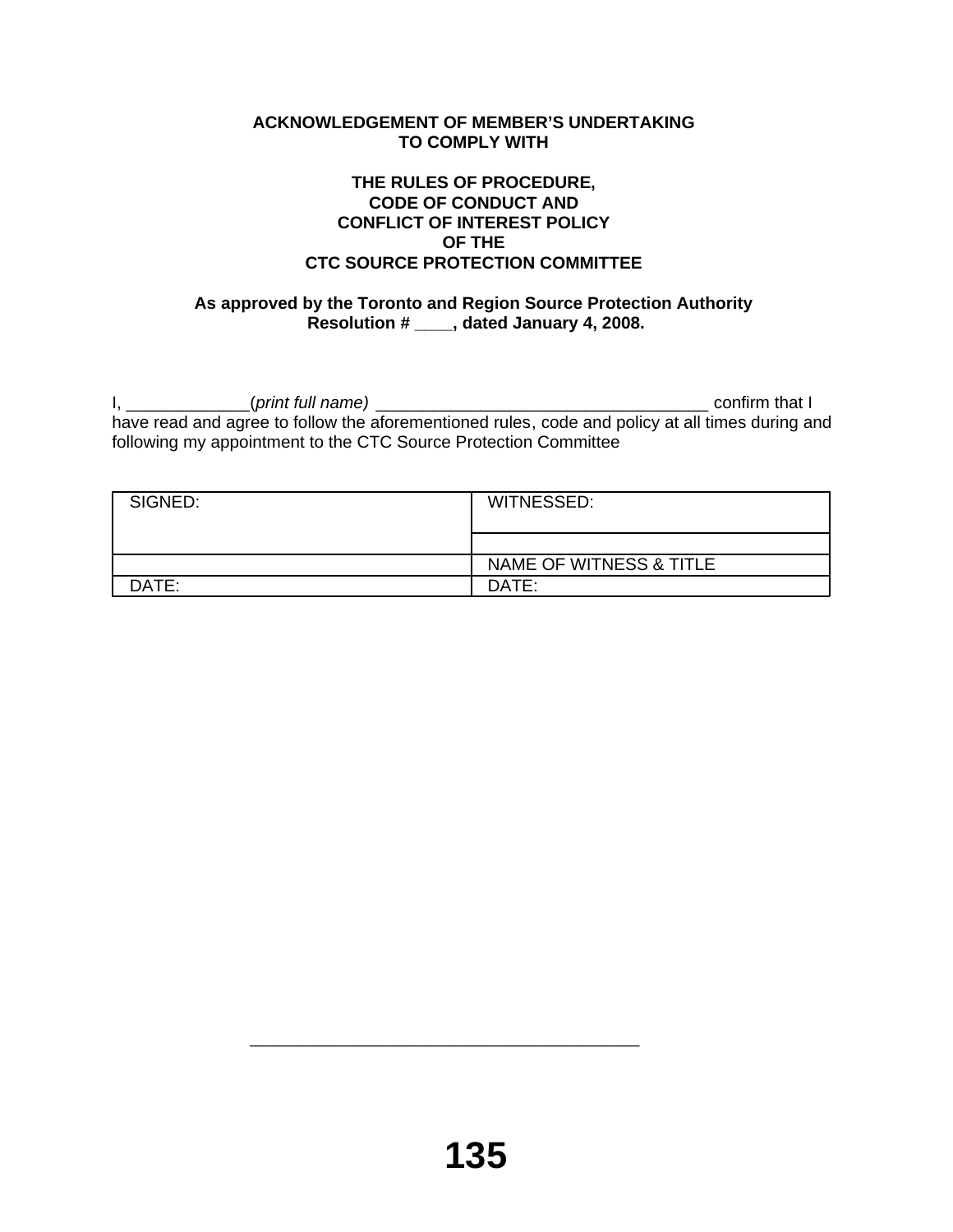# **RES.#C5/07 - CTC SOURCE PROTECTION COMMITTEE MUNICIPAL TECHNICAL ADVISORY WORKING GROUP** Formation of the CTC Source Protection Committee Municipal Technical Advisory Working Group with membership from the current interim CTC Municipal Technical Advisory Committee.

| Moved by:    | <b>Mark Schiller</b> |
|--------------|----------------------|
| Seconded by: | Juli Abouchar        |

**THAT the interim CTC Municipal Technical Advisory Committee become the CTC Source Protection Committee Municipal Technical Advisory Working Group;**

**THAT the functions of the CTC SPC Municipal Technical Advisory Working Group be:** 

- **1) to continue to provide technical advice and comment to staff of the three conservation authorities working on behalf of their respective source protection authorities in the CTC Source Protection Region on technical documents currently in preparation with provincial funding under the existing Memorandum of Agreement; and**
- **2) to develop draft Terms of Reference as required by Ontario Regulation 287/07 under the Clean Water Act, 2006 for the review and approval of the CTC SPC;**

**THAT the term of the CTC SPC Municipal Technical Advisory Working Group be effective as of December 15, 2007 until the completion of the Terms of Reference for the SPA's across the CTC Region;**

**THAT a member of the CTC SPC be appointed as chair of the working group;** 

**AND FURTHER THAT the proposed Terms of Reference (Attachment 3) and current membership (Attachment 2) be approved, subject to the review and approval of the working group at their first meeting and concurrence by commissioners or senior municipal staff for their employees to carry out the new functions.**

## **CARRIED**

## **BACKGROUND**

In March 2006, municipal commissioners and senior staff from the planning, public works and health departments of the regional municipalities of Peel, Durham, York and Halton; counties of Dufferin and Wellington; cities of Toronto, Brampton, Mississauga, Vaughan, Pickering and Oshawa; towns of Ajax, Whitby, Orangeville, Halton Hills, Milton, Markham, Whitchurch-Stouffville, Richmond Hill, Erin, Mono, Oakville and Caledon; Municipality of Clarington; and townships of King, East Garafraxa, Amaranth, Uxbridge, Scugog and Adjala-Tosorontio were invited (Attachment 1) to assign staff to participate on the CTC Watershed Region Interim Source Protection Technical Advisory Committee (TAC). Members participate either as active or corresponding members. A list of the current TAC members is found in Attachment 2.

The first TAC meeting was held on May 10, 2006 and five meetings have been held with meetings taking place approximately every three to four months.

The initial terms of reference for the TAC were (Attachment 2):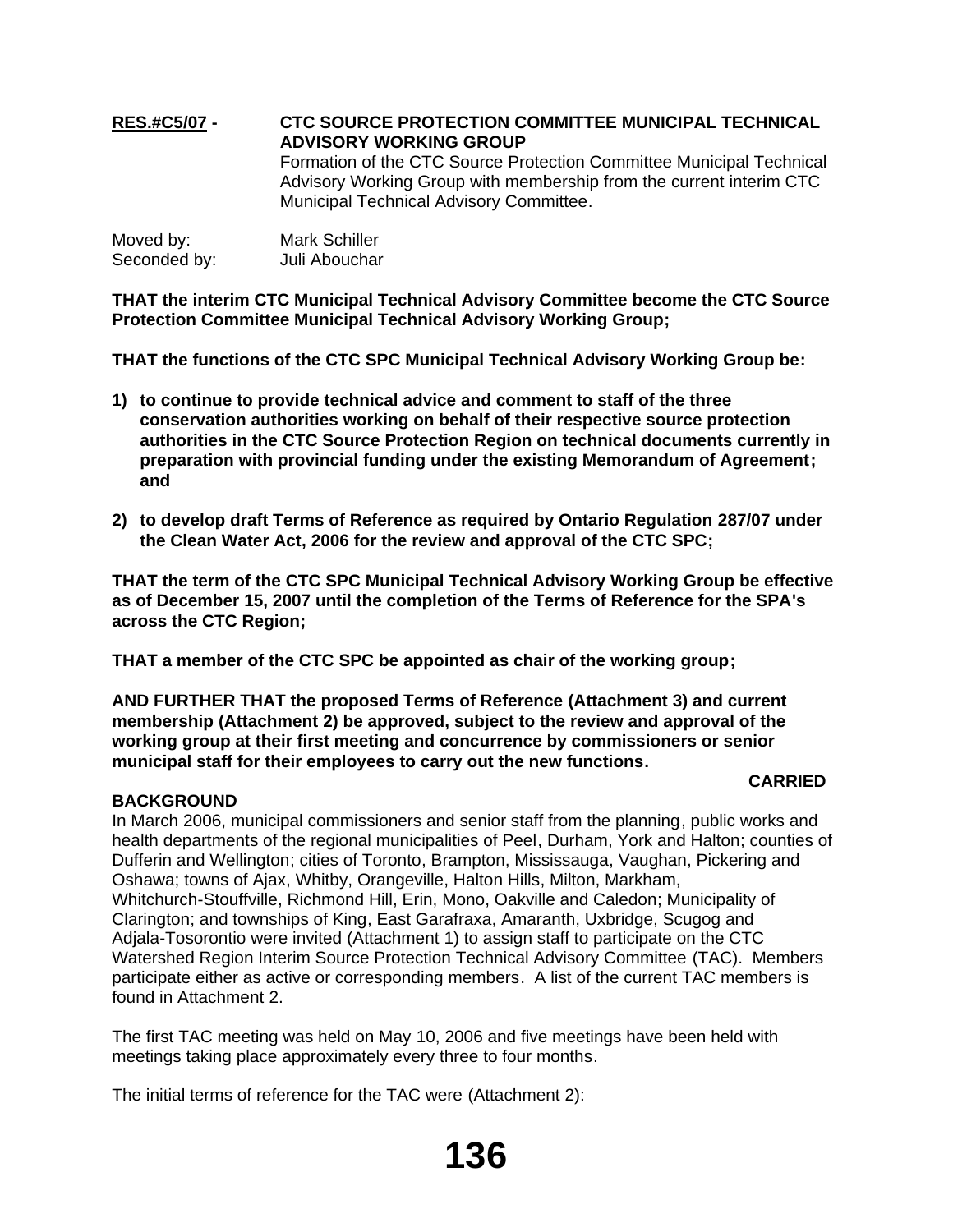- 1. To share information and build understanding of source protection requirements amongst municipal and conservation authority partners within the CTC Region in the pre-Source Protection Planning Committee period.
- 2. To provide technical advice and comment on source protection technical documents to the CTC Region (comprised of Credit Valley Conservation (CVC), Toronto and Region Conservation Authority (TRCA) and Central Lake Ontario Conservation Authority (CLOCA)).

Meetings of the TAC have been an effective means for municipalities to voice concerns and bring issues to the attention of the conservation authorities and create discussion, and stimulate networking and data sharing. The members of the TAC have been actively involved in reviewing technical reports, including the interim watershed characterization studies prepared for each source protection area, and the conceptual water budget reports. Working group members will review the current water budget studies starting in December on through March of 2008.

The term of the TAC was set from May 2006 until the formation of the CTC Source Protection Committee, after which the role of the committee would be reviewed.

# **Future Role**

At the most recent meeting of the TAC, held November 6, 2007, which coincided with the date that the CTC SPC members were appointed, TAC members discussed the future role they could fulfill within the CTC Source Protection Region and recommended that:

- the TAC becomes a formal working group under the CTC SPC either with the current membership or with an expanded membership, which could include stewardship staff (or consider establishing a separate stewardship working group);
- the new working group should include a representative from the CTC Source Protection Committee;
- the working group continue to network and build relationships with other committees and groups working on drinking water source protection related work, such as the Lake Ontario Collaborative Study and the York-Peel-Durham-Toronto groundwater initiative; and
- the number of meetings should be kept to a minimum to reflect time and work demands of the municipal partners with regards to neighbouring source protection regions.

In addition to the foregoing list, it is recommended that this working group be assigned the responsibility to prepare draft Terms of Reference as required by Ontario Regulation 287/07 under the *Clean Water Act, 2006* for the review and approval of the CTC SPC.

The membership of the working group provides the right mixture of expertise and knowledge to be able to advise the CTC SPC on the work required to complete the Assessment Report and source protection plans. Further, since municipalities have the "first right of refusal" under the regulation to undertake any of the work required to complete the Assessment Report, the municipal members of this working group can identify the work components that specific municipalities should undertake and seek the necessary council resolutions required in the regulation.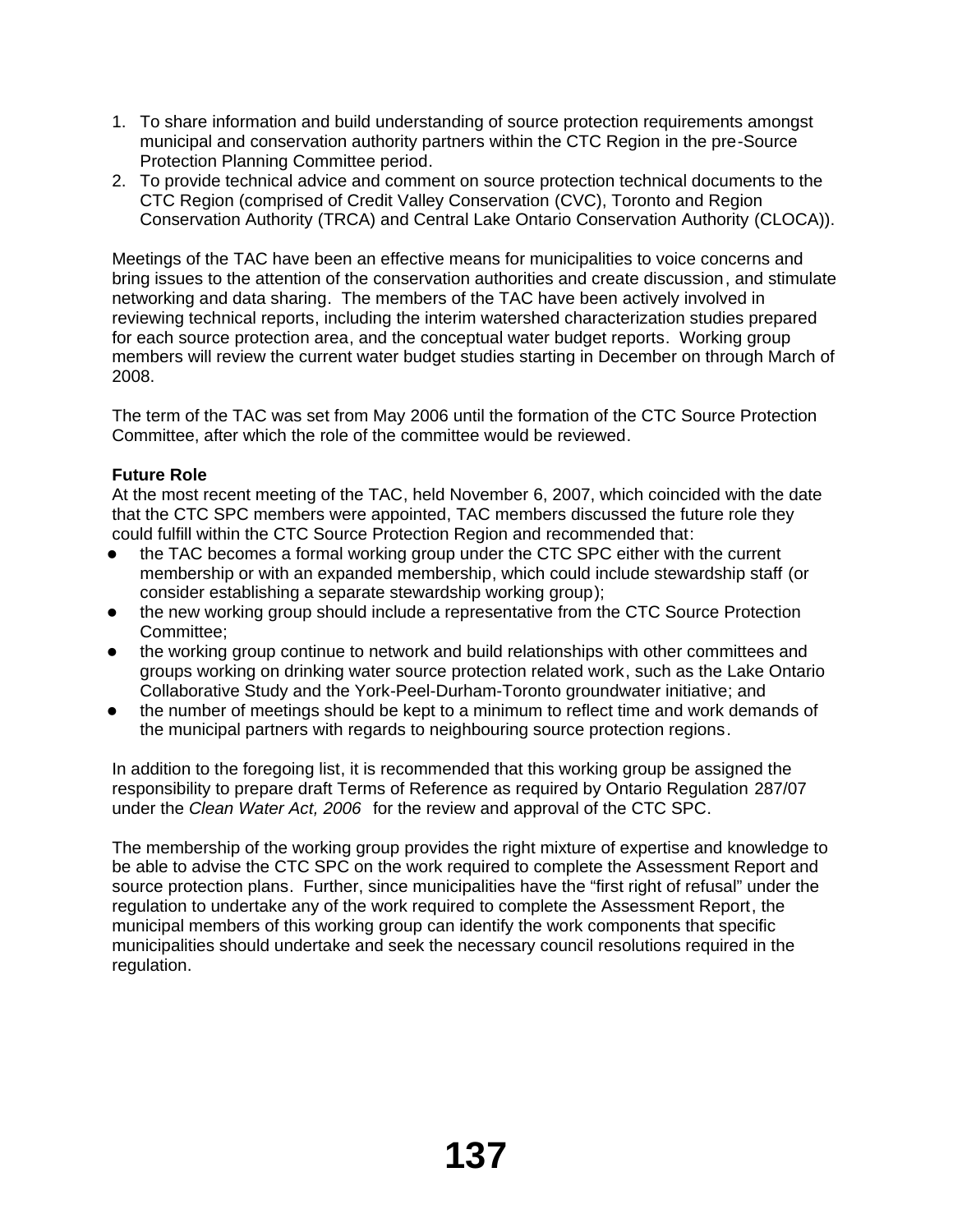Since this latter responsibility is beyond the current terms of reference of the TAC, endorsement of senior municipal staff should be sought. The municipal representatives on the CTC SPC could help facilitate seeking these approvals.

**Report prepared by: Beverley Thorpe, 416-661-6600 extension 5577 Email: bthorpe@trca.on.ca November 27, 2007 Attachments: 3**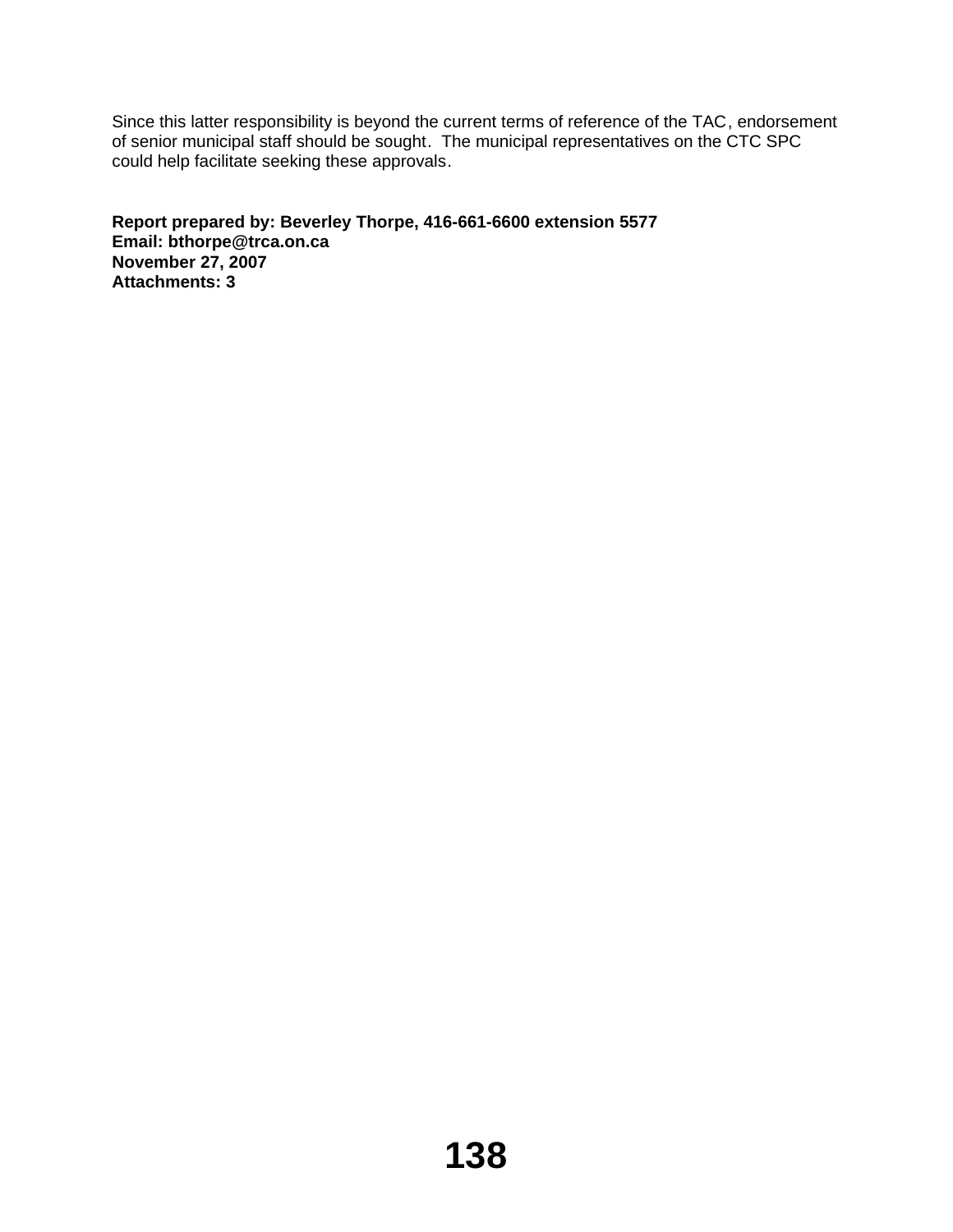## **Attachment 1**

# **DATE: March 6, 2006**

## **Re: Invitation to participate on the CTC Watershed Region Interim Source Protection Technical Advisory Committee**

I would like to invite representatives from the Planning, Public Works and Health Departments of the Regional Municipalities of Peel, Durham, York, Halton; Counties of Dufferin and Wellington; Cities of Toronto, Brampton, Mississauga, Pickering and Oshawa; Towns of Ajax, Whitby, Orangeville, Halton Hills, Milton, Markham, Vaughan, Whitchurch-Stouffville, Richmond Hill, King, Erin, Mono, Oakville, Caledon; Municipality of Clarington; and Townships of East Garafraxa, Amaranth, Uxbridge, Scugog, and Adjala-Tosorontio to participate on the CTC Watershed Region Interim Source Protection Technical Advisory Committee. The CTC Watershed Region is comprised of the Credit Valley Conservation (CVC), Toronto and Region Conservation Authority (TRCA) as the lead authority, and Central Lake Ontario Conservation Authority (CLOCA).

With the Province's introduction of the draft Clean Water Act (Bill 43) on December 5, 2005, the CTC Watershed Region is now in a position to more formally seek your advice and input on a number of technical matters. As discussed at our Consultation Session hosted by the CTC on November 8, 2005 at Black Creek Pioneer Village, we are committed to working closely with our Municipalities and Public Health Units.

We anticipate that the legislation will be passed and come into force in the summer or fall of 2006. The proposed legislation provides for responsibilities to be carried out by municipalities and conservation authorities in partnership. Presently, the CTC Watershed Region is funded by the Province to undertake background technical studies linked to the proposed legislated requirements. We want to more formally request the advice of our municipal partners as we develop these technical documents to compliment our existing informal channels of communication.

Attached are the Terms of Reference we have developed for the Interim Source Protection Technical Advisory Committee. We propose to review the role of the committee when the proposed Source Protection Planning Committee (SPPC) is formed. At that time, the SPPC would become responsible for the oversight of the technical work, with technical support from the conservation authorities and the municipalities.

It is our intention to strike an Ad Hoc Water Budget Subcommittee as a first activity of the Technical Advisory Committee. This Ad Hoc subcommittee will be briefed on the progress of the CVC, TRCA and CLOCA water budget initiatives, and the outcomes of the expert peer review, which will be carried out between March and May of 2006. This subcommittee will also provide advice on the preparation (or refinement) of the numerical water budget models.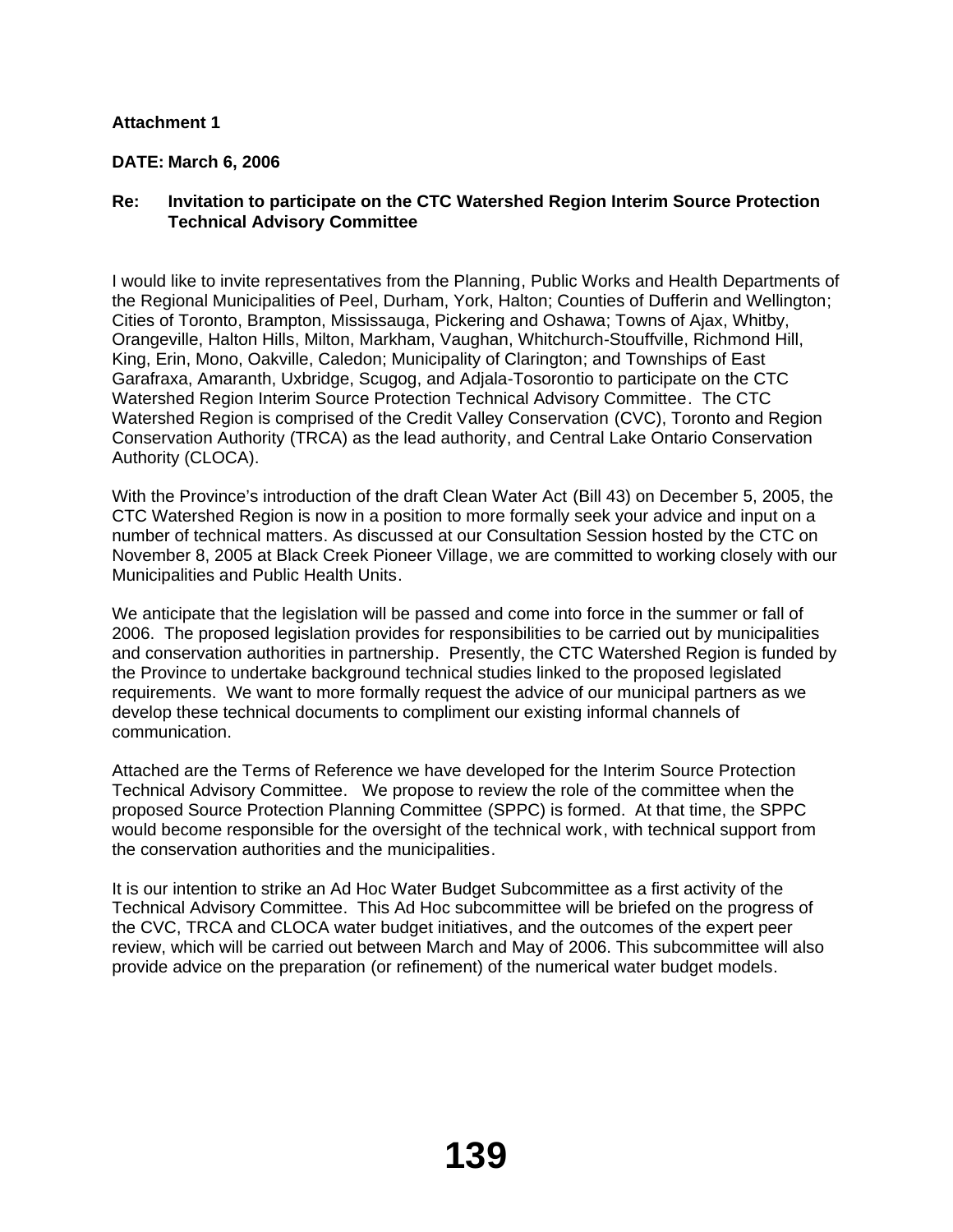If you would like to nominate a member of your staff to participate on either or both the Interim Technical Advisory Committee and the Ad Hoc Water Budget Subcommittee, please forward their name and contact information to Sylvia Waters, Toronto & Region Conservation Authority via email at swaters@trca.on.ca by March 17, 2006. Please advise us of your preference to participate as a sitting member, or as a corresponding member, to be kept informed of the activities and outcomes of the Technical Advisory Committee and any subcommittees.

If you require further information, please call Beverley Thorpe, CTC Project Manager, at 416-844-3875 (after March 10), or the project lead for CVC – Hazel Breton or Patty Meyer at 905-670-1615; TRCA – Don Ford at 416-661-6600 ext. 5369; or CLOCA – Gayle Soo-Chan or Jonathan Staples at 905-579-0411. I hope you would like to join us in this initiative.

Sincerely,

Buerler Harra Thorse

Beverley Thorpe CTC Project Manager

cc: Municipal Commissioners or equivalent CTC Management Committee Hazel Breton/Patty Meyer CVC Don Ford TRCA Gayle Soo-Chan/Jonathan Staples CLOCA Sylvia Waters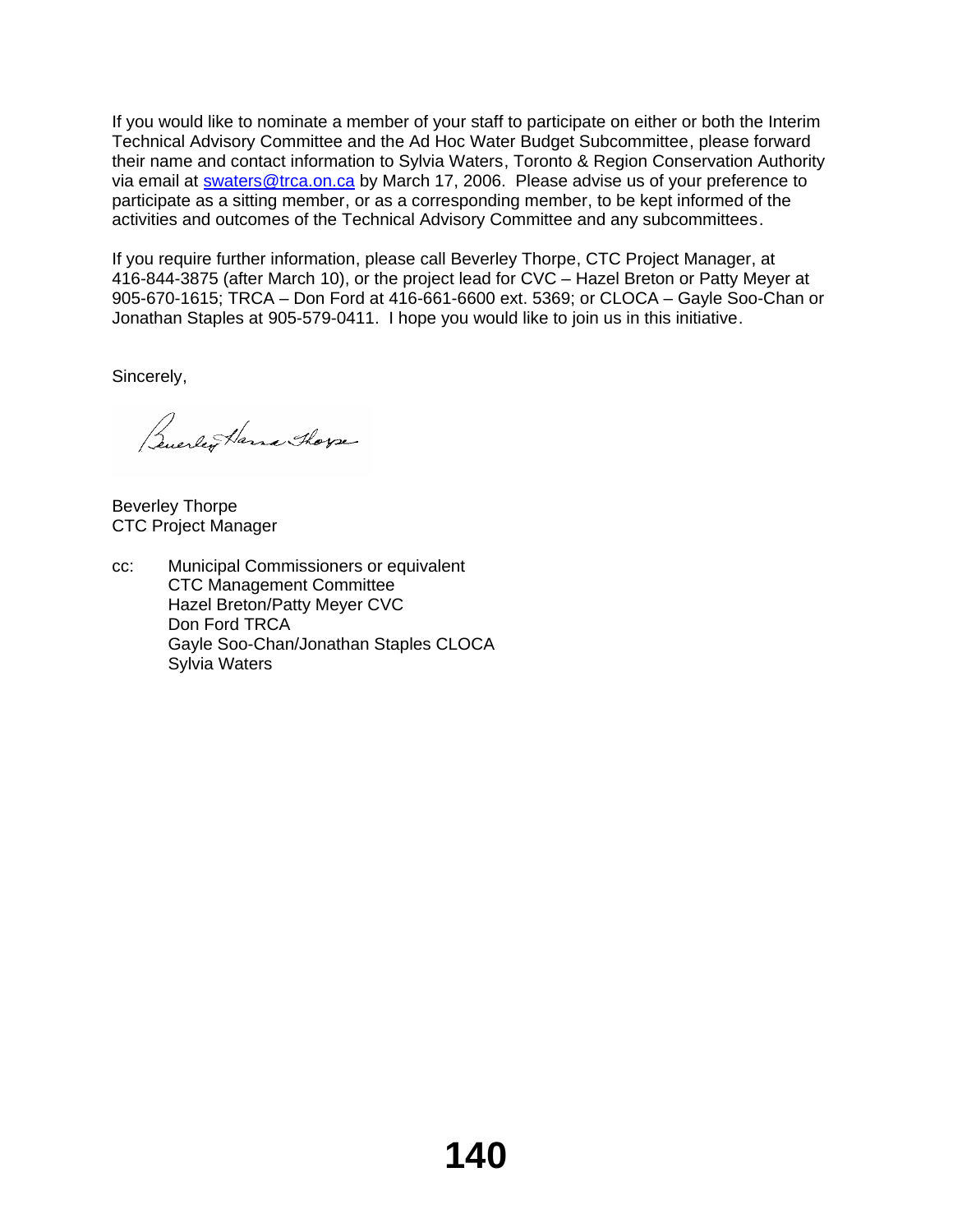# **Attachment 2**

## **Existing Terms of Reference for CTC Interim Source Protection Technical Advisory Committee**

## Purpose:

- 1. To share information and build understanding of Source Protection requirements amongst municipal and conservation authority partners within the CTC Watershed Region in the pre-Source Protection Planning Committee period.
- 2. To provide technical advice and comment on Source Protection technical documents to the CTC Watershed Region (comprised of Credit Valley Conservation (CVC), Toronto and Region Conservation Authority (TRCA), and Central Lake Ontario Conservation Authority (CLOCA)).

## Membership:

Members are representatives from each municipality's Planning, Water & Wastewater, Engineering, Public Works and Health Departments; technical leads from 3 member conservation authorities, and Technical Coordinator for CTC. Chair is the CTC Source Water Protection Project Manager, with administrative support from TRCA.

## Modus Operandi:

The Committee's role is advisory. Comments may be made at meetings or in writing. The CTC will consider the advice received in planning, undertaking, or completing technical studies or activities.

The CTC will provide information and schedule meetings as required. Meetings will be held at TRCA, Downsview Office or Black Creek Pioneer Village. It is anticipated that meetings of the Technical Advisory Committee will be held quarterly or on an as need basis. Corresponding members will be provided with information and may provide written comments.

The CTC will strike Ad Hoc Committees on specific technical matters as needed, and with a chair appointed from one of the CTC conservation authorities. Meeting frequency for the Ad Hoc Committees will be scheduled based on the specific requirements of the issue.

That the option be given to Municipalities to have other technical studies related to source protection be brought forward to this committee for review.

Based on the current workplan for 2005-2006, we anticipate seeking advice on the following matters:

1. Water Budget initiatives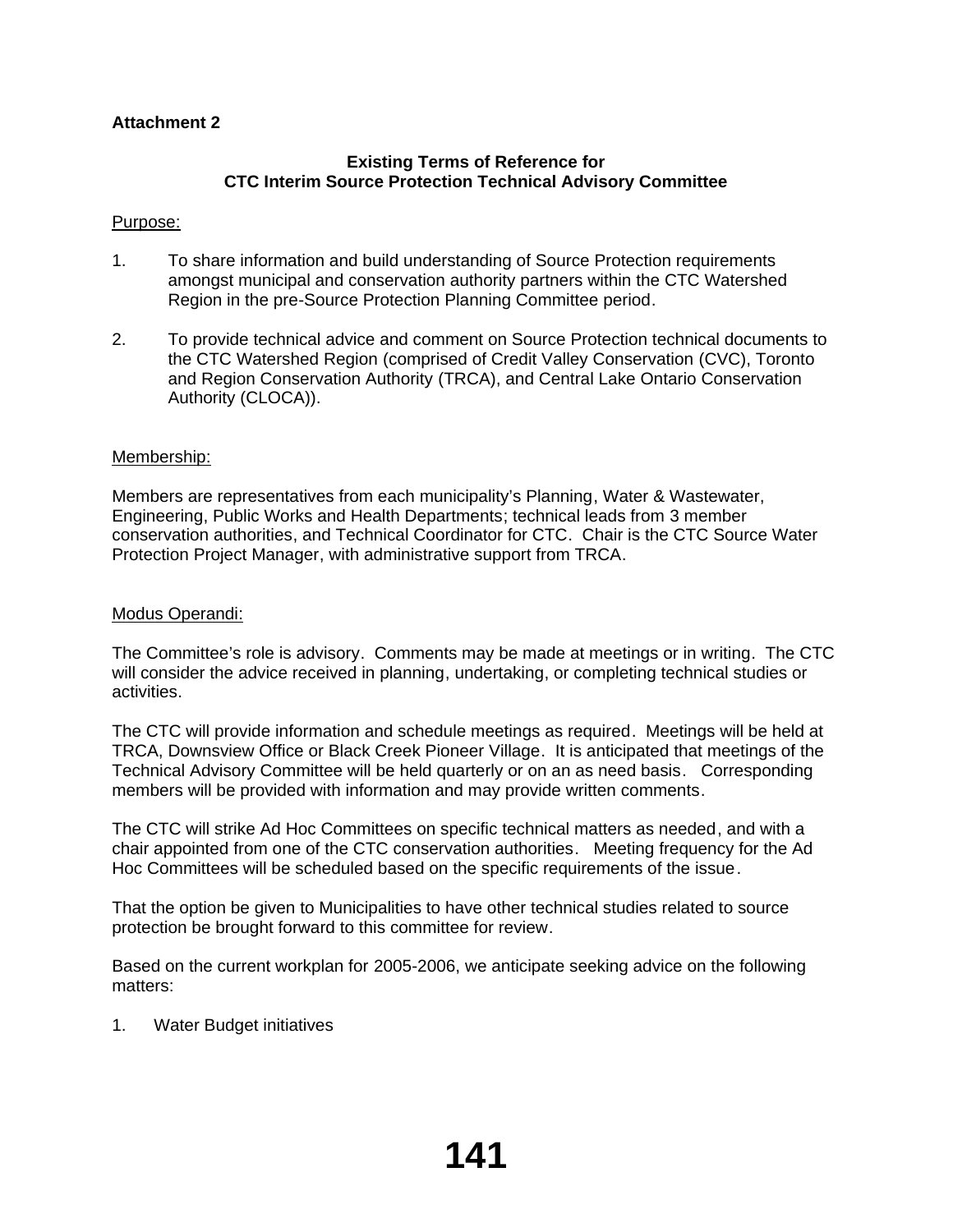- 2. Edge Mapping to achieve seamless mapping products across the CTC Watershed Region
- 3. Watershed Characterization Review
- 4. Data and data management
- 5. Other matters as required

## **Information**

- $\bullet$  Materials will be provided in advance of meetings and upon completion
- CTC will endeavor to provide members with information on Source Protection on an ongoing basis

# **Current TAC Members (as of November 2007)**

| <b>Contact Name</b>          | Agency               | <b>Title</b>                                         |
|------------------------------|----------------------|------------------------------------------------------|
| <b>Attending Members</b>     |                      |                                                      |
| <b>Jonathan P'ng</b>         | City of Toronto      | Manager, Stormwater Management                       |
| <b>Ted Bowering</b>          | City of Toronto      | Manger, Policy & Program Development                 |
| <b>Bill Snodgrass</b>        | City of Toronto      | <b>Works and Emergency Services</b>                  |
| <b>Mark Head</b>             | Peel Region          | <b>Principal Planner</b>                             |
| <b>Ralph Stanley</b>         | Peel Region          | Supervisor of Environmental Health                   |
| <b>Alina Korniluk</b>        | Peel Region          | Hydrogeologist                                       |
| <b>Clifford Rutledge</b>     | Peel Region          | Hydrogeologist                                       |
| <b>Rodney Bouchard</b>       | Peel Region          | Project Manager, Hydrogeology                        |
| <b>Ron Motum</b>             | Durham Region        | Supervisor, Technical Support Division               |
| <b>John Presta</b>           | Durham Region        | <b>Director of Environmental Services</b>            |
| <b>Bernie Kuslikis</b>       | Durham Region        | <b>Environmental Services</b>                        |
| <b>Beata Golas</b>           | Durham Region        | Hydrogeologist                                       |
| <b>Chris Darling</b>         | Durham Region        | <b>Principal Planner</b>                             |
| <b>Alex Connor</b>           | Durham Region        | Manager, Environmental Health                        |
| <b>Shelly Cuddy</b>          | Durham Region        | Hydrogeologic Coordinator                            |
| <b>Karen Antonio-Hadcock</b> | York Region          | <b>Senior Planner</b>                                |
| <b>Laura Atkins-Paul</b>     | York Region          | Senior Planner                                       |
| <b>Lina Ariza</b>            | York Region          | Prg. Coord. Water Resources                          |
| <b>Bernard Mayer</b>         | York Region          | <b>Health Services</b>                               |
| <b>Amanda Sturgeon</b>       | York Region          | Senior, Public Health Inspector                      |
| <b>Sudhakar Kurli</b>        | <b>Halton Region</b> | <b>Source Protection Coordinator</b>                 |
| <b>Janice Szwarz</b>         | Clarington           | Senior Planner, Special Projects                     |
| <b>Doug Jones</b>            | Orangeville          | Director, Env. & Dev. Services                       |
| <b>Lincoln Kan</b>           | Mississauga          | Manager, Env. Services                               |
| <b>Jeremy Blair</b>          | Mississauga          | Storm Drainage Prg. Engineer                         |
| <b>Lisa Hass</b>             | Town of Erin         | <b>Town Manager</b>                                  |
| <b>Frank Smedley</b>         | Town of Erin         | <b>Water Superintendent</b>                          |
| <b>Todd Salter</b>           | Town of Caledon      | <b>Senior Policy Planner</b>                         |
| <b>Dan Kennaley</b>          | Town of Caledon      | <b>Manager Planning Policy</b>                       |
| <b>Dave Cash</b>             | Town of Whit-Stouff  | <b>Chief Administrative Officer</b>                  |
| <b>Andrew McNeely</b>        | Town of Whit-Stouff  | Deputy Director and Manager, Development<br>Services |
| <b>Tom Parry</b>             | Town of Whit-Stouff  | Director, Development Services                       |
| <b>Marc Pourvahidi</b>       | Town of Whit-Stouff  | Treasurer                                            |
| <b>Laurie Wheeler</b>        | Markham              | <b>Senior Planner</b>                                |
| <b>Lilli Duoba</b>           | Markham              | Manager, Environmental Planning                      |
| <b>Soran Sito</b>            | Markham              | <b>Environmental Engineer</b>                        |
|                              |                      |                                                      |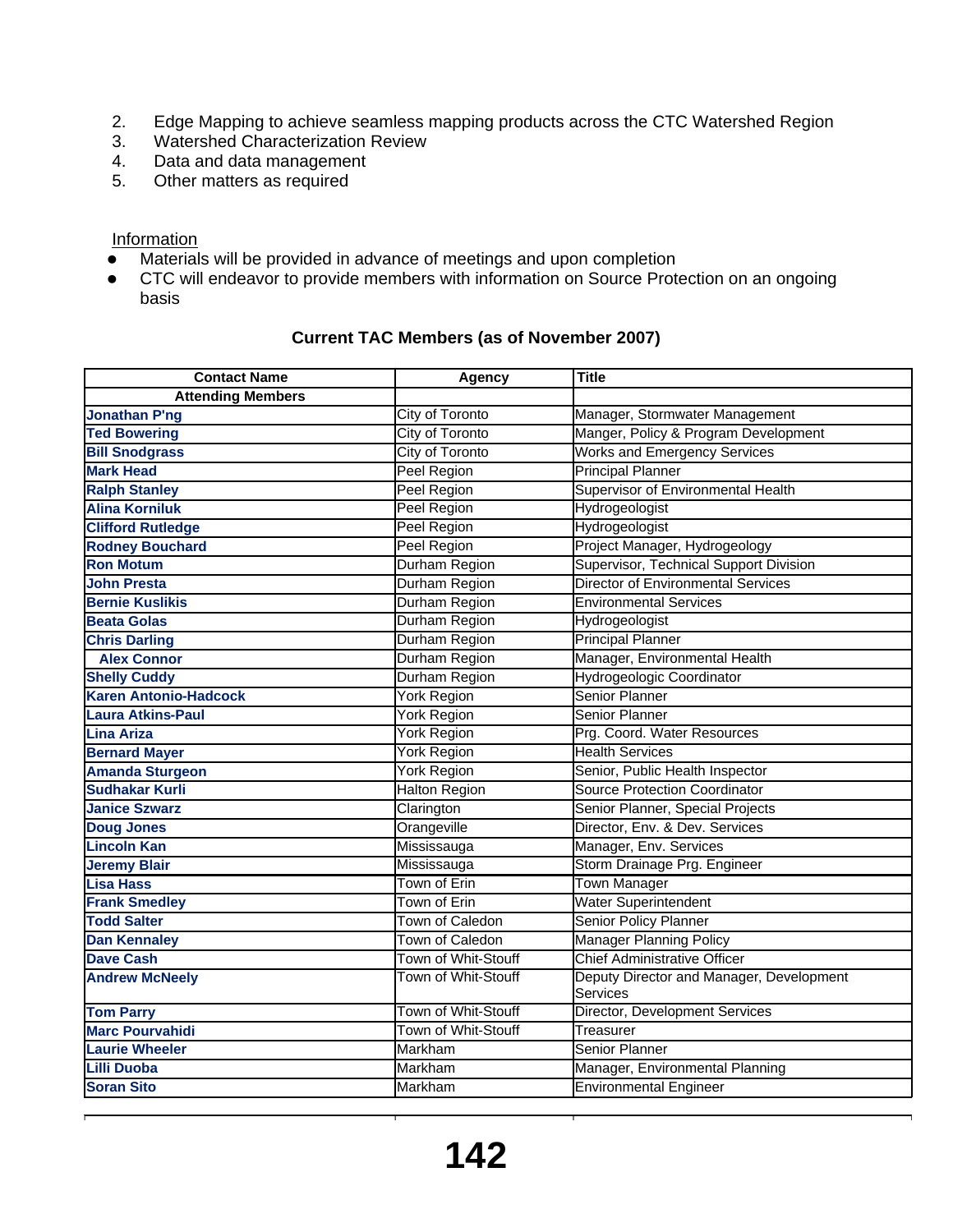| <b>Jim Baird</b>             | Markham                                                    | Commissioner                                                             |
|------------------------------|------------------------------------------------------------|--------------------------------------------------------------------------|
| <b>John Nemeth</b>           | Richmond Hill                                              | Manager - Water Resources                                                |
| <b>Patrick Lee</b>           | City of Oshawa                                             | Manager                                                                  |
| <b>Suzanne Elston</b>        | City of Oshawa                                             | Senior Environmental Coordinator                                         |
| <b>G. McGregor</b>           | City of Pickering                                          | Principal Planner, Policy                                                |
| <b>Steve Gaunt</b>           | City of Pickering                                          | <b>Senior Planner</b>                                                    |
| <b>Richard Holborn</b>       | City of Pickering                                          | Director, Public Works                                                   |
| <b>Barbara Hodgins</b>       | Town of Ajax                                               | Policy Planner, Planning and Development Services                        |
| <b>Kevin Heritage</b>        | <b>Town of Ajax</b>                                        | Policy Planning Coordinator, Planning and<br><b>Development Services</b> |
| <b>Gary Muller</b>           | Town of Ajax                                               | Manager of Planning, Planning and Development<br>Services                |
| <b>Don Ford</b>              | <b>Toronto and Region</b><br><b>Conservation Authority</b> | Project Lead                                                             |
| <b>Beverley Thorpe</b>       | <b>Toronto and Region</b><br><b>Conservation Authority</b> | Project Manager, CTC Region                                              |
| <b>Kerry Mulchansingh</b>    | <b>Credit Valley Conservation</b><br>Authority             | Project Lead                                                             |
| <b>John Kinkead</b>          | <b>Credit Valley Conservation</b><br>Authority             | Project Lead                                                             |
| <b>Gayle Soo-Chan</b>        | Central Lake Ontario<br><b>Conservation Authority</b>      | Project Lead                                                             |
| <b>Rick Gerber</b>           | <b>CTC Region</b>                                          | Technical Lead                                                           |
|                              |                                                            |                                                                          |
| <b>Corresponding Members</b> |                                                            |                                                                          |
| <b>Rob Fancy</b>             | <b>OMNR</b>                                                | Water Resource Coordinator                                               |
| <b>Tom Farrell</b>           | <b>OMNR</b>                                                | Coordinator, Strategic Planning                                          |
| <b>Scott Bates</b>           | <b>OMNR</b>                                                | Water Budget Analyst                                                     |
| <b>Heather Malcolmson</b>    | <b>MOE</b>                                                 | Manager, Source Protection Planning                                      |
| <b>Mark Paoli</b>            | County of Wellington                                       | Senior Policy Planner                                                    |
| <b>Mary Bracken</b>          | Mississauga                                                | <b>Environmental Planner</b>                                             |
| <b>Bob Short</b>             | Town of Whitby                                             | Director of Planning                                                     |
| <b>Heather Brooks</b>        | Central Lake Ontario<br>Conservation Authority             | Director, Watershed Planning & Natural Heritage                          |
| <b>Gene Chartier</b>         | Township of Scugog                                         | Community Infrastructure & Development                                   |
| <b>Don Goodyear</b>          | South Georgian Bay Lake<br>Simcoe Region                   | Project Manager                                                          |
| <b>Glenda Rodgers</b>        | <b>Trent Conservation</b><br>Coalition                     | Project Manager                                                          |
| <b>Lorrie Minshall</b>       | Lake Erie                                                  | Project Manager                                                          |
| <b>Mark Thompson</b>         | Halton-Hamilton                                            | Project Manager                                                          |
| <b>Mark Peacock</b>          | Ganaraska                                                  | Project Lead                                                             |
| <b>Jonathon Staples</b>      | Central Lake Ontario<br><b>Conservation Authority</b>      | <b>Special Projects</b>                                                  |
| <b>Adele Freeman</b>         | Toronto and Region<br><b>Conservation Authority</b>        | <b>CTC Executive Lead</b>                                                |
| <b>Deb Martin-Downs</b>      | <b>Toronto and Region</b><br><b>Conservation Authority</b> | Director, Ecology                                                        |
| <b>Charley Worte</b>         | <b>Conservation Ontario</b>                                | Source Water Protection Manager                                          |
| <b>Jennifer Havelock</b>     | <b>Conservation Ontario</b>                                | Source Water Protection Technical Coordinator                            |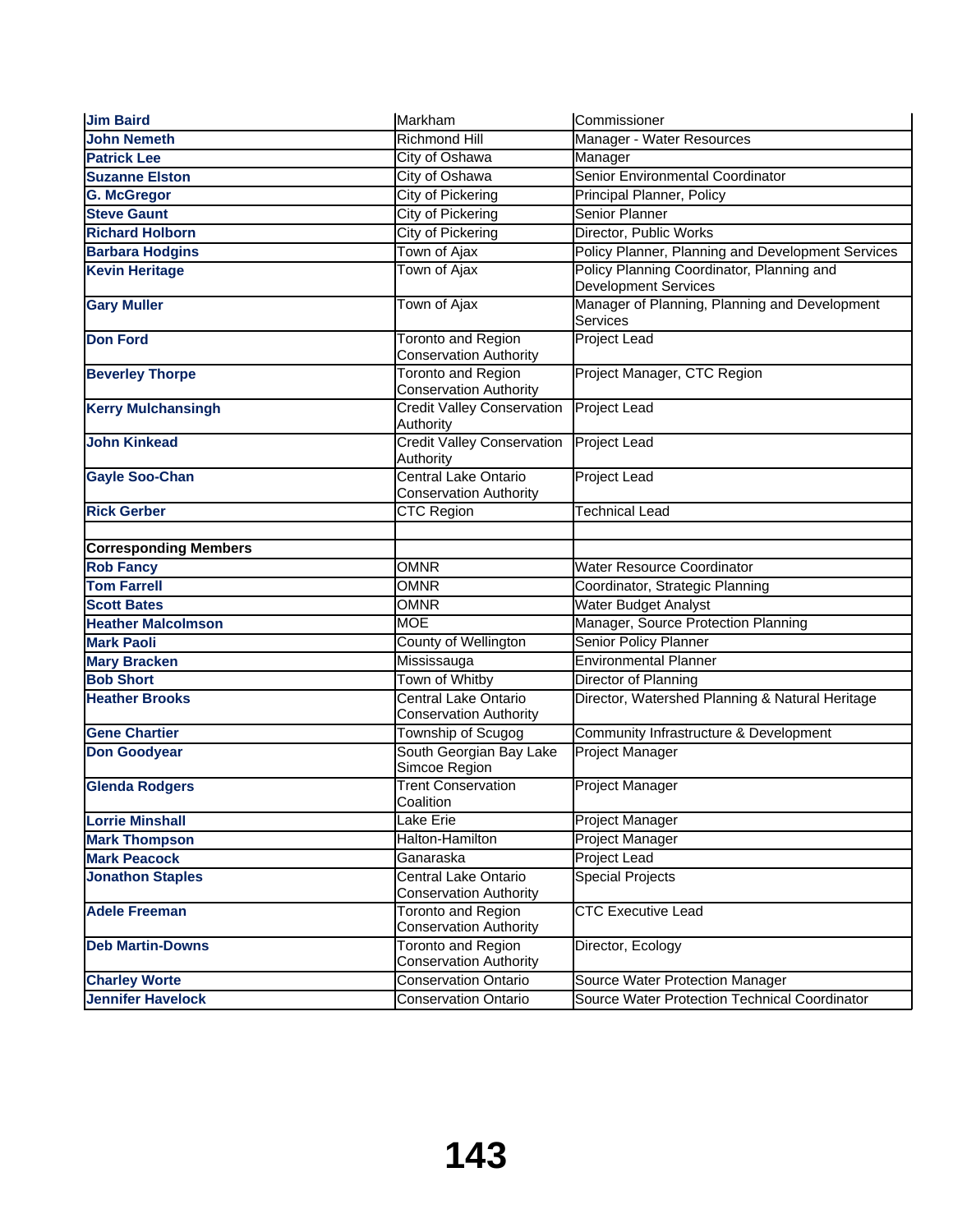# **Attachment 3**

# **Proposed Terms of Reference for New CTC Source Protection Committee Municipal Technical Advisory Working Group**

## Purpose:

To provide technical advice and comment to staff of the three conservation authorities working on behalf of their respective source protection authorities in the CTC source protection region on technical documents currently in preparation with provincial funding under the existing Memorandum of Agreement;

To develop draft Terms of Reference as required by Ontario Regulation 287/07 under the *Clean Water Act, 2006* for the review and approval of the CTC Source Protection Committee.

## Membership:

The Chair is a duly appointed member of the CTC Source Protection Committee.

Members are representatives from each CTC source protection region municipality's Planning, Water & Wastewater, Engineering, Public Works and Health Departments; technical leads from 3 CTC member conservation authorities, CTC Source Water Protection Project Manager and Technical Coordinator for CTC. Administrative support is provided by the CTC Communications Administration Coordinator.

## Modus Operandi:

The Committee's role is advisory. Comments may be made at meetings or in writing. The CTC technical staff will consider the advice received in planning, undertaking, or completing technical studies or activities related to purpose #1 above. The CTC SPC is responsible for approving the Terms of Reference prepared in response to purpose #2 above.

The CTC will provide information and schedule meetings as required. Meetings will be held at TRCA, Downsview Office or Black Creek Pioneer Village. It is anticipated that meetings of the Working Group will be held on a monthly or as needed basis at the call of the chair beginning in January 2008. Corresponding members will be provided with information and may provide written comments.

That the option be given to Municipalities to have other technical studies related to source protection brought forward to this committee for technical review (e.g. groundwater vulnerability and threat identification and issues evaluation studies being carried out with provincial source water protection funding).

## Term:

The term of the CTC SPC Municipal Technical Advisory Working Group will be effective as of December 15, 2007 until the completion of the CTC Terms of Reference.

 $\overline{\phantom{a}}$  ,  $\overline{\phantom{a}}$  ,  $\overline{\phantom{a}}$  ,  $\overline{\phantom{a}}$  ,  $\overline{\phantom{a}}$  ,  $\overline{\phantom{a}}$  ,  $\overline{\phantom{a}}$  ,  $\overline{\phantom{a}}$  ,  $\overline{\phantom{a}}$  ,  $\overline{\phantom{a}}$  ,  $\overline{\phantom{a}}$  ,  $\overline{\phantom{a}}$  ,  $\overline{\phantom{a}}$  ,  $\overline{\phantom{a}}$  ,  $\overline{\phantom{a}}$  ,  $\overline{\phantom{a}}$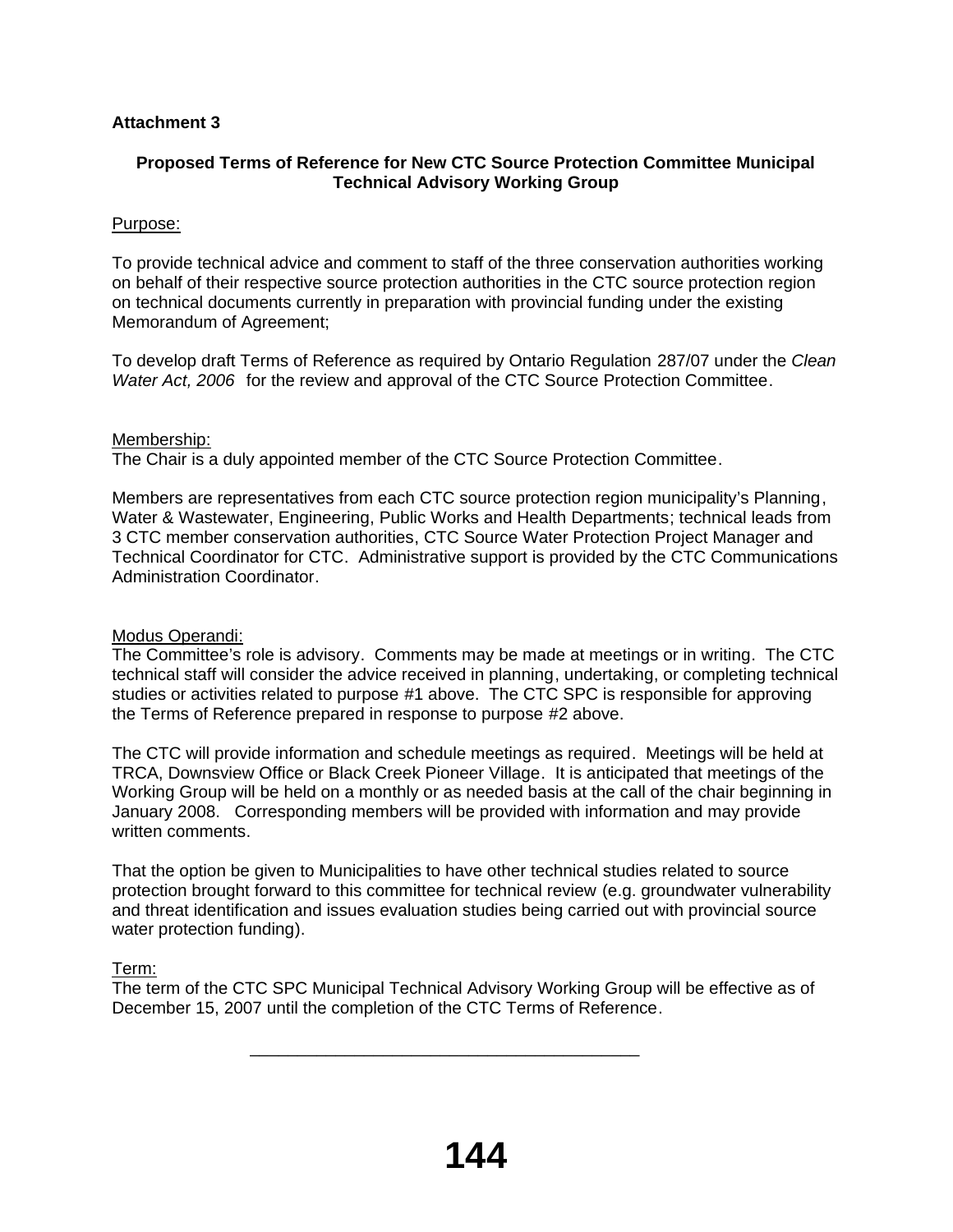# **ACTING CHAIR OF THE CTC SOURCE PROTECTION COMMITTEE**

Michael Garrett was nominated.

## **RES.#A6/07 - ELECTION AND APPOINTMENTS**

Moved by: Michael D'Andrea Seconded by: John Presta

**THAT Mr. Michael Garrett be Acting Chair of the CTC Source Protection Committee.**

**CARRIED**

## **CHAIR OF THE CTC MUNICIPAL TECHNICAL ADVISORY GROUP**

 $\overline{\phantom{a}}$  ,  $\overline{\phantom{a}}$  ,  $\overline{\phantom{a}}$  ,  $\overline{\phantom{a}}$  ,  $\overline{\phantom{a}}$  ,  $\overline{\phantom{a}}$  ,  $\overline{\phantom{a}}$  ,  $\overline{\phantom{a}}$  ,  $\overline{\phantom{a}}$  ,  $\overline{\phantom{a}}$  ,  $\overline{\phantom{a}}$  ,  $\overline{\phantom{a}}$  ,  $\overline{\phantom{a}}$  ,  $\overline{\phantom{a}}$  ,  $\overline{\phantom{a}}$  ,  $\overline{\phantom{a}}$ 

 $\overline{\phantom{a}}$  ,  $\overline{\phantom{a}}$  ,  $\overline{\phantom{a}}$  ,  $\overline{\phantom{a}}$  ,  $\overline{\phantom{a}}$  ,  $\overline{\phantom{a}}$  ,  $\overline{\phantom{a}}$  ,  $\overline{\phantom{a}}$  ,  $\overline{\phantom{a}}$  ,  $\overline{\phantom{a}}$  ,  $\overline{\phantom{a}}$  ,  $\overline{\phantom{a}}$  ,  $\overline{\phantom{a}}$  ,  $\overline{\phantom{a}}$  ,  $\overline{\phantom{a}}$  ,  $\overline{\phantom{a}}$ 

Michael Garrett was nominated.

# **RES.#A7/07 - ELECTION AND APPOINTMENTS**

Moved by: John Presta Seconded by: Michael D'Andrea

## **THAT Mr. Michael Garrett be Chair of the CTC Municipal Technical Advisory Group CARRIED**

**RES.#A8/07 - PER DIEMS AND MILEAGE EXPENSES** Procedure for submitting per diems and mileage expenses for reimbursement.

Moved by: Andrea Bourrie Seconded by: Irv Harrell

**BACKGROUND**

## **THAT committee members follow the procedures outlined for reimbursement of mileage expenses and payment of per diems.**

## **CARRIED**

It is the responsibility of Toronto and Region Conservation (TRCA), acting on behalf of the Toronto and Region Source Protection Authority (TRSPA) to administer payment of CTC Source Protection Committee (SPC) per diems and mileage expenses. The province is responsible for providing funding to cover these costs as well as other costs to support the administration of the source protection committee. Currently these costs will be covered under funding received per the current Memorandum of Agreement amongst the Ministry of Natural Resources, Conservation Ontario and Toronto and Region Conservation Authority to cover the period from July 1, 2006 to March 31, 2008.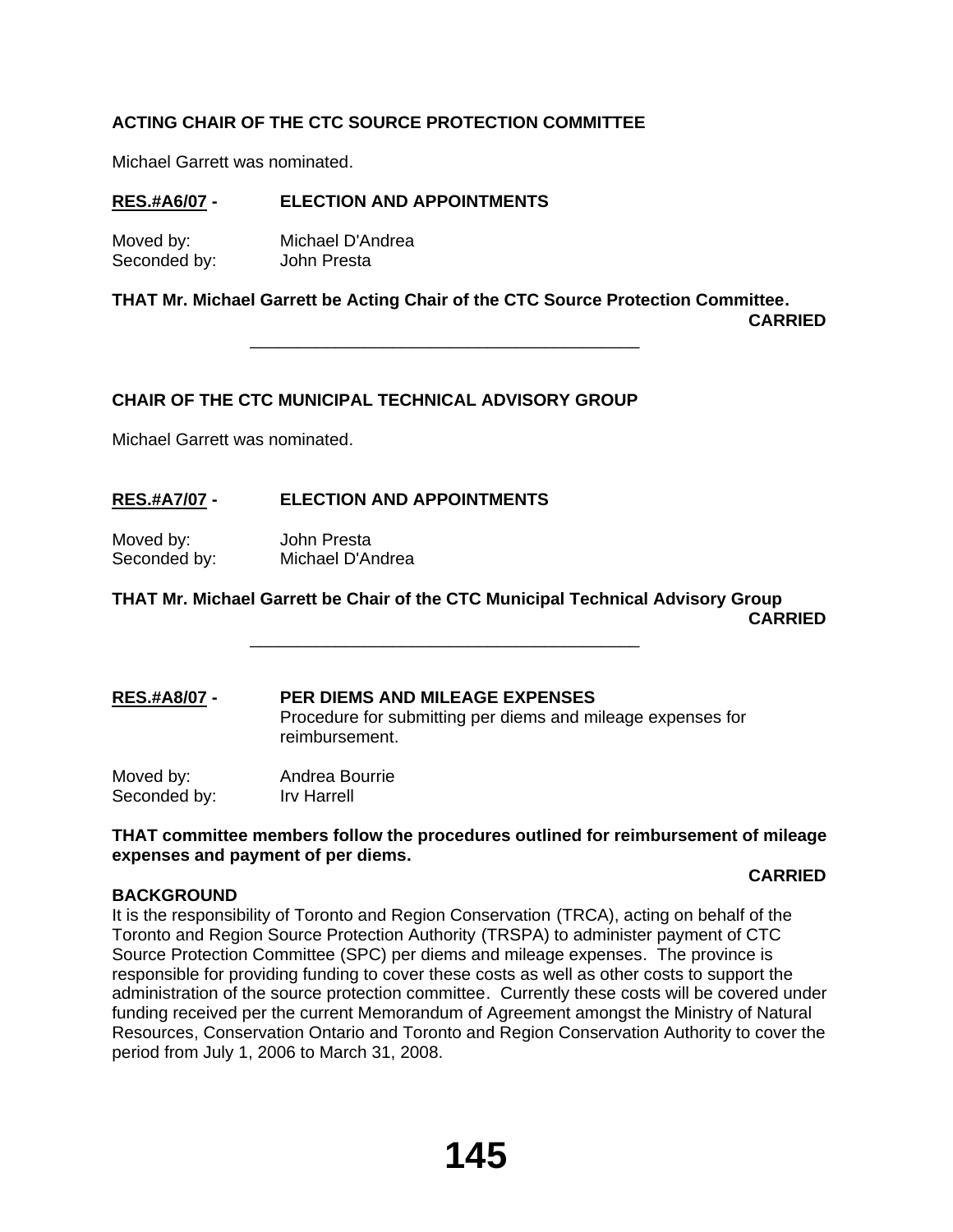At Toronto and Region Source Protection Authority meeting #1/07, Resolution#SPA4/07 approved:

*THAT SPC members per diem be established at \$200, and reimbursement for mileage to be consistent with the Toronto and Region Conservation Authority (TRCA) mileage rate, including future changes to the TRCA mileage rate;*

CTC Source Protection Committee members will receive a per diem for:

- a) each CTC Source Protection Committee meeting attended;
- b) training sessions as identified by the Ministry of the Environment; and
- c) other meetings where members have been assigned to represent the CTC Source Protection Committee (such as public consultation meetings, meetings with other source protection committees).

There is no separate reimbursement beyond the per diem for preparation and travel time for meetings.

## **Procedures**

At each SPC meeting, members will be asked to sign in and note actual mileage travelled (round trip) at each SPC meeting. Attendance recorded at each SPC meeting will be the record for payment of per diems to those members in attendance.

The following mileage rates are currently in effect (as amended beginning July 2007):

| 0 to 4,000 km/calendar year       | 46 cents/km |
|-----------------------------------|-------------|
| 4,0001 to 10,000 km/calendar year | 41 cents/km |
| over 10,000 km/calendar year      | 36 cents/km |

When the Toronto and Region Conservation Authority adjusts these rates, the new rates will also apply to the SPC. Committee members will be notified of any changes.

Members have been provided with a meeting and mileage record sheet for tracking other authorised meetings attended, in their SPC binders. Members must submit this completed form to the SPC secretary in order to receive reimbursement.

Provincial Liaison Officers will not receive a per diem or receive reimbursement for travel expenses related to SPC meetings from the Toronto and Region Conservation Authority as these tasks form part of their regular duties.

Members are asked to submit a **VOID CHEQUE** along with a completed Direct Deposit and Payroll form (also included in each member's SPC binder) to the SPC secretary to permit Toronto and Region Conservation Authority to deposit payment for per diems and mileage directly into members' accounts. Members are also required to provide their **SOCIAL INSURANCE NUMBER (SIN)** so that the respective administrative records required by the Canada Revenue Agency can be prepared.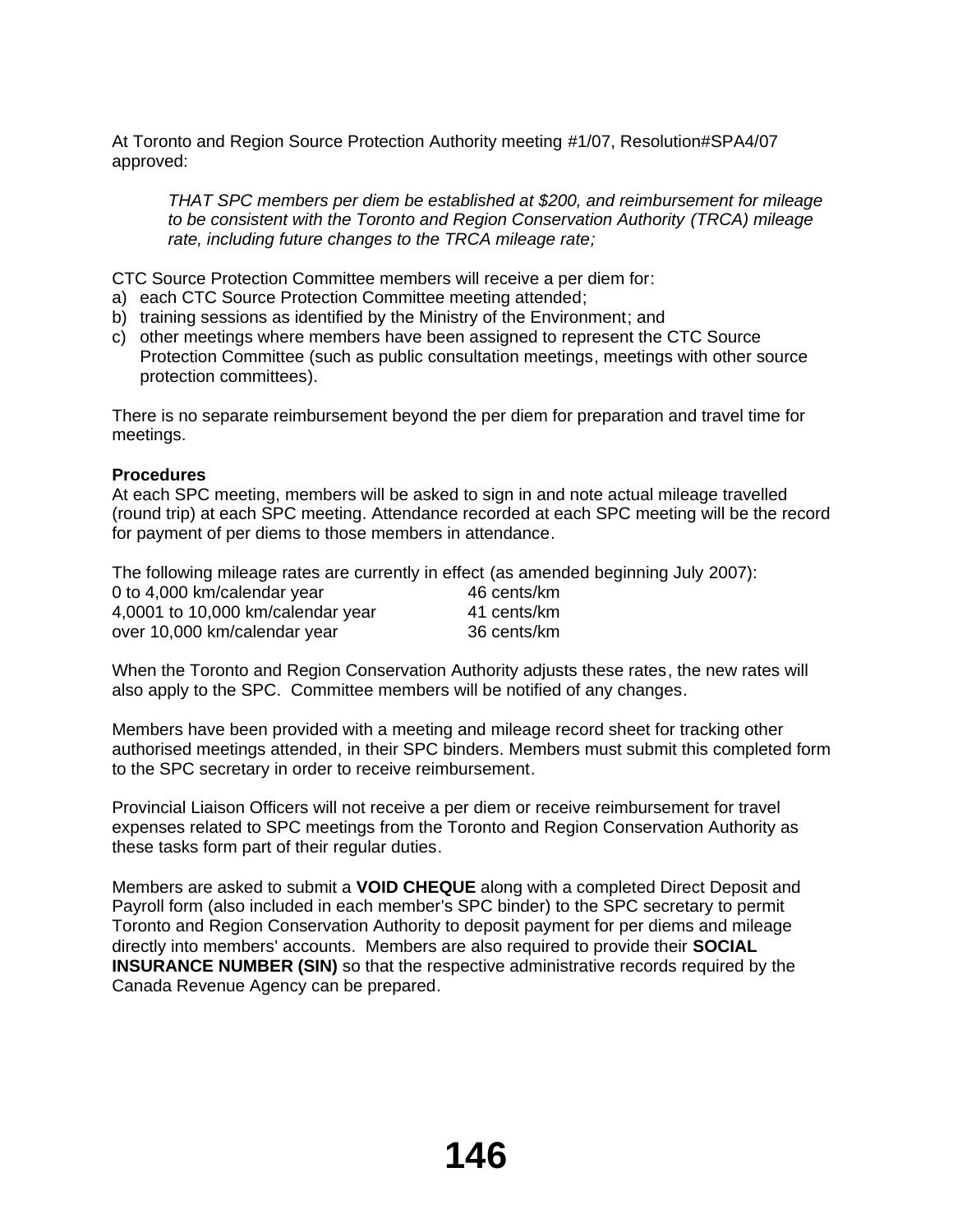Payment of per diems and reimbursement for mileage expenses will be made twice per year, in March and September.

**Report prepared by: Karen Hortopan, 416-661-6600 extension 5392 Emails: khortopan@trca.on.ca For Information contact: Karen Hortopan, 416-661-6600 extension 5392 Emails: khortopan@trca.on.ca Date: November 27, 2007**

 $\overline{\phantom{a}}$  ,  $\overline{\phantom{a}}$  ,  $\overline{\phantom{a}}$  ,  $\overline{\phantom{a}}$  ,  $\overline{\phantom{a}}$  ,  $\overline{\phantom{a}}$  ,  $\overline{\phantom{a}}$  ,  $\overline{\phantom{a}}$  ,  $\overline{\phantom{a}}$  ,  $\overline{\phantom{a}}$  ,  $\overline{\phantom{a}}$  ,  $\overline{\phantom{a}}$  ,  $\overline{\phantom{a}}$  ,  $\overline{\phantom{a}}$  ,  $\overline{\phantom{a}}$  ,  $\overline{\phantom{a}}$ 

# **RES.#A9/07 - SCHEDULE OF SPC MEETINGS** Ontario Regulation 288/07 requires that the Source Protection Committee establish at its first meeting, and a least every six months thereafter, a six month schedule of committee meetings. This schedule must be posted on the internet. Moved by: Lynn Moore

Seconded by: David Kentner

**THAT the CTC Source Protection Committee (SPC) approve the list of scheduled meetings.**

**THAT staff be directed to post the approved schedule on the internet.**

**THAT staff be directed to notify municipalities, wholly or partially, within the CTC Source Protection Region of the approved schedule.**

**THAT the location for SPC meetings be Black Creek Pioneer Village, whenever possible, for this period.**

**AND FURTHER THAT meetings be scheduled from 10 am to 3 pm, generally, allowing for adjustments to a meeting's length if warranted.**

## **BACKGROUND**

Pursuant to Ontario Regulation 288/07 section 16:

*(1) The chair of a source protection committee shall determine the time and location of the first meeting of the committee.*

**CARRIED**

- *(2) The committee shall at its first meeting and every six months thereafter establish a meeting schedule for the following six months which shall include at least one meeting each month until proposed terms of reference are submitted to the source protection authority under section 9 of the Act.*
- *(3) The committee shall give notice of committee meetings to the public by publishing the current meeting schedule on the Internet and in such other manner as may be determined by the committee.*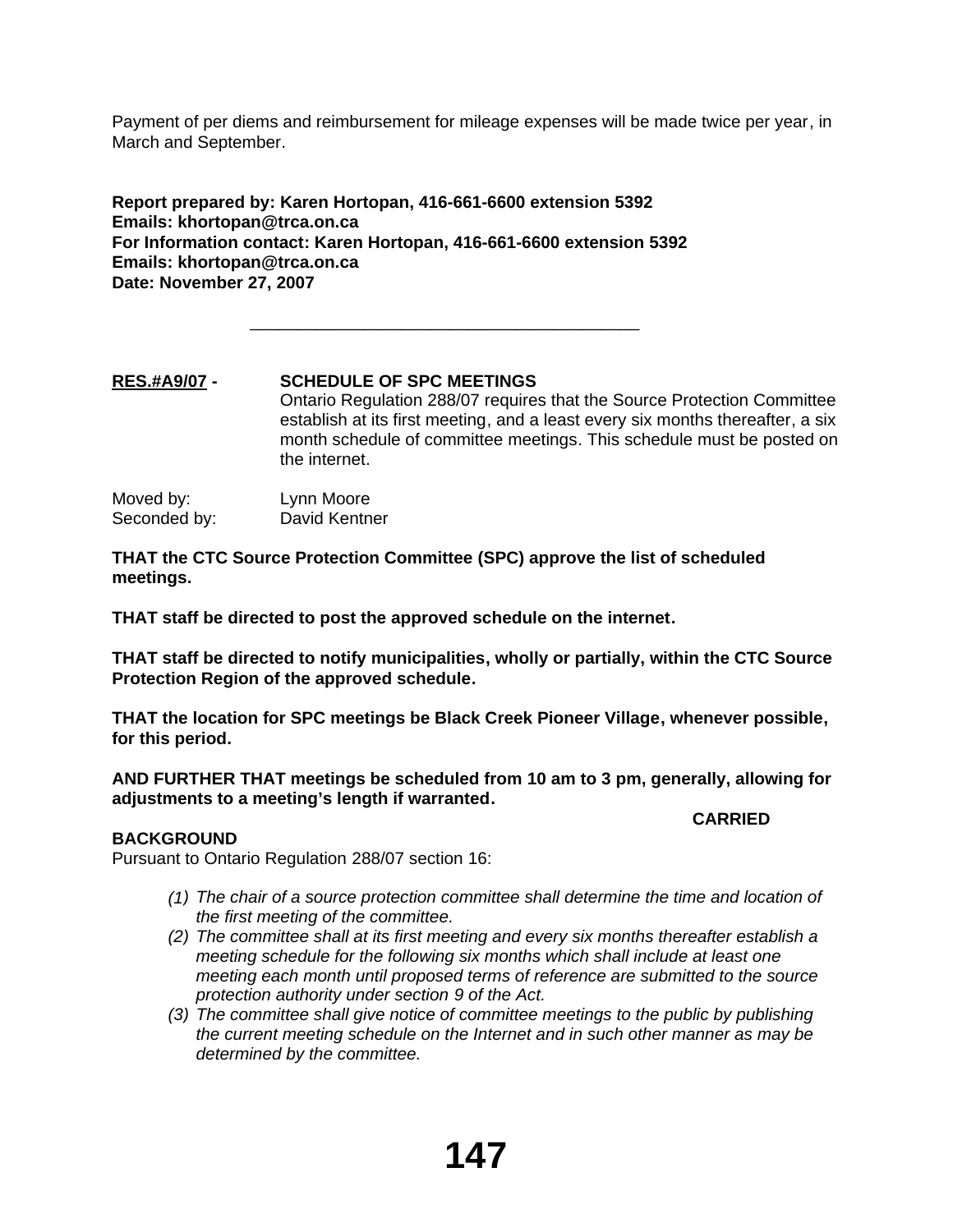Members were canvassed regarding their availability for future meetings. Staff propose the following schedule of CTC Source Protection meetings drafted to ensure the maximum participation of members.

| <b>Proposed CTC Source Protection Committee Meeting</b> |                           |  |
|---------------------------------------------------------|---------------------------|--|
| <b>Schedule</b>                                         |                           |  |
| <b>Location: Black Creek Pioneer Village</b>            |                           |  |
|                                                         | Time: 10 am to 3 pm       |  |
| <b>MOE Training</b>                                     | Monday, January 21, 2008  |  |
| (at The Briars, Jackson's Point,                        |                           |  |
| to be confirmed)                                        |                           |  |
| Meeting#2                                               | Tuesday, January 29, 2008 |  |
| Monday, February 11, 2008<br>Meeting#3                  |                           |  |
| Monday, March 17, 2008<br>Meeting#4                     |                           |  |
| Monday, April 14, 2008<br>Meeting#5                     |                           |  |
| Tuesday, May 13, 2008<br>Meeting#6                      |                           |  |
| Meeting#7                                               | Monday, June 9, 2008      |  |
| Meeting#8                                               | Tuesday, July 8, 2008     |  |
| Meeting#9                                               | Monday, August 11, 2008   |  |

Ontario Regulation 288/07 section 7(4) requires that all members must regularly attend meetings of the source protection committee. As per the proposed Rules of Procedure, agenda item 6.1, members will review the SPC meeting schedule to establish future meeting dates that will ensure regular attendance.

Included in the schedule, above, is the regional training session for SPC members organized by the Ministry of the Environment (MOE). January 21, 2007 has been selected for the first all-day source protection committee training with the combined membership of the CTC, Trent Conservation Coalition and South Georgian Bay-Lake Simcoe committees.

In addition to the scheduled SPC meetings and training, committee members will be required to attend mandatory public consultation sessions on the terms of reference (required for each source protection area) and any meetings they are assigned as members of the CTC SPC, such as membership on working groups.

## **Host Location**

Black Creek Pioneer Village, property of Toronto and Region Conservation Authority, is centrally located in the CTC Region and offers many meeting support services. The large theatres allow ample meeting space for committee members and the public. Adequate meeting rooms are not available at Central Lake Ontario Conservation Authority nor Credit Valley Conservation offices.

## **Other Meetings**

It is proposed that the public consultation sessions for the terms of reference will be held in locations central to the respective source protection areas.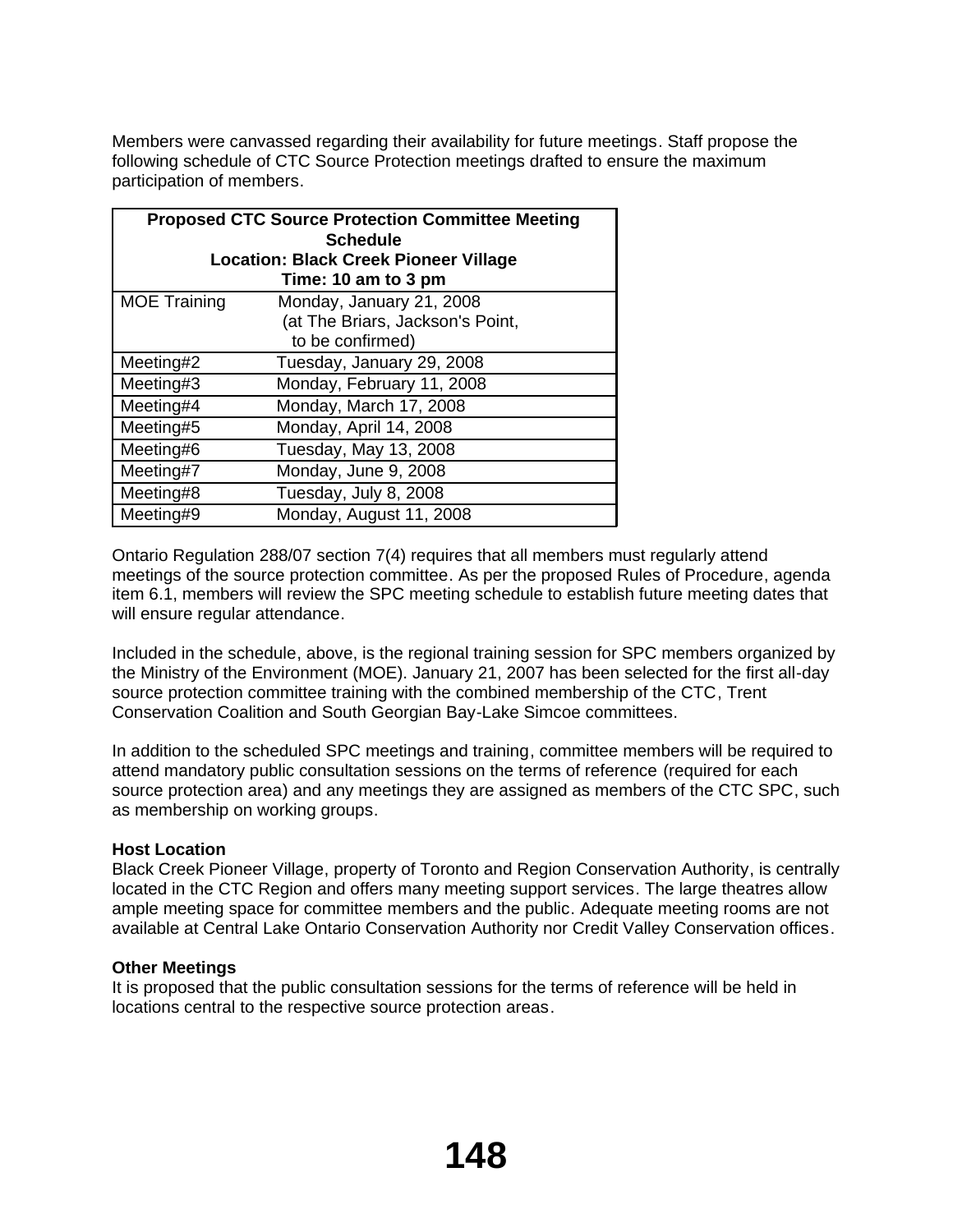Meetings of SPC working groups, including locations and times, will be established with the chair and membership of each group, taking into consideration time restrictions and travel for working group members.

**Report prepared by: Karen Hortopan, extension 5392 Emails: khortopan@trca.on.ca Date: December 05, 2007**

# **SECTION II - ITEMS FOR COMMITTEE INFORMATION**

 $\overline{\phantom{a}}$  ,  $\overline{\phantom{a}}$  ,  $\overline{\phantom{a}}$  ,  $\overline{\phantom{a}}$  ,  $\overline{\phantom{a}}$  ,  $\overline{\phantom{a}}$  ,  $\overline{\phantom{a}}$  ,  $\overline{\phantom{a}}$  ,  $\overline{\phantom{a}}$  ,  $\overline{\phantom{a}}$  ,  $\overline{\phantom{a}}$  ,  $\overline{\phantom{a}}$  ,  $\overline{\phantom{a}}$  ,  $\overline{\phantom{a}}$  ,  $\overline{\phantom{a}}$  ,  $\overline{\phantom{a}}$ 

## **RES.#A10/07 - TERMS OF REFERENCE**

Assessment Reports and Source Protection Plans. Pursuant to Ontario Regulation 287/07 and Sections 8 to14 of the Clean Water Act, 2006, the CTC Source Protection Committee (SPC) must prepare terms of reference for the preparation of the assessment reports and source protection plans for each source protection area within the CTC and submit the terms of reference to the source protection authority no later than August 19, 2007.

**CARRIED**

Moved by: David Kentner Seconded by: Heather Laidlaw

## **THAT the report on the Terms of Reference be received.**

## **BACKGROUND**

# Ontario Regulation 287/07 under the *Clean Water Act, 2006* , sets out requirements for the CTC source protection committee to prepare written terms of reference for the preparation of assessment reports and source protection plans for each source protection area in the CTC.

The regulation specifies minimum requirements on the content that must be included, as well as setting out mandatory consultation and minimum timelines for posting notices and holding consultations. Required contents include a work plan which identifies the major tasks, who is responsible for completing each task, estimated completion date and cost for the task.

The Ministry of the Environment can set the form in which the terms of reference must be submitted. Ministry staff are preparing a "Terms of Reference Wizard", to facilitate the SPC completing and providing the required information. It is expected that the ministry will be posting "Director's Rules" soon to provide further guidance and direction on the terms of reference.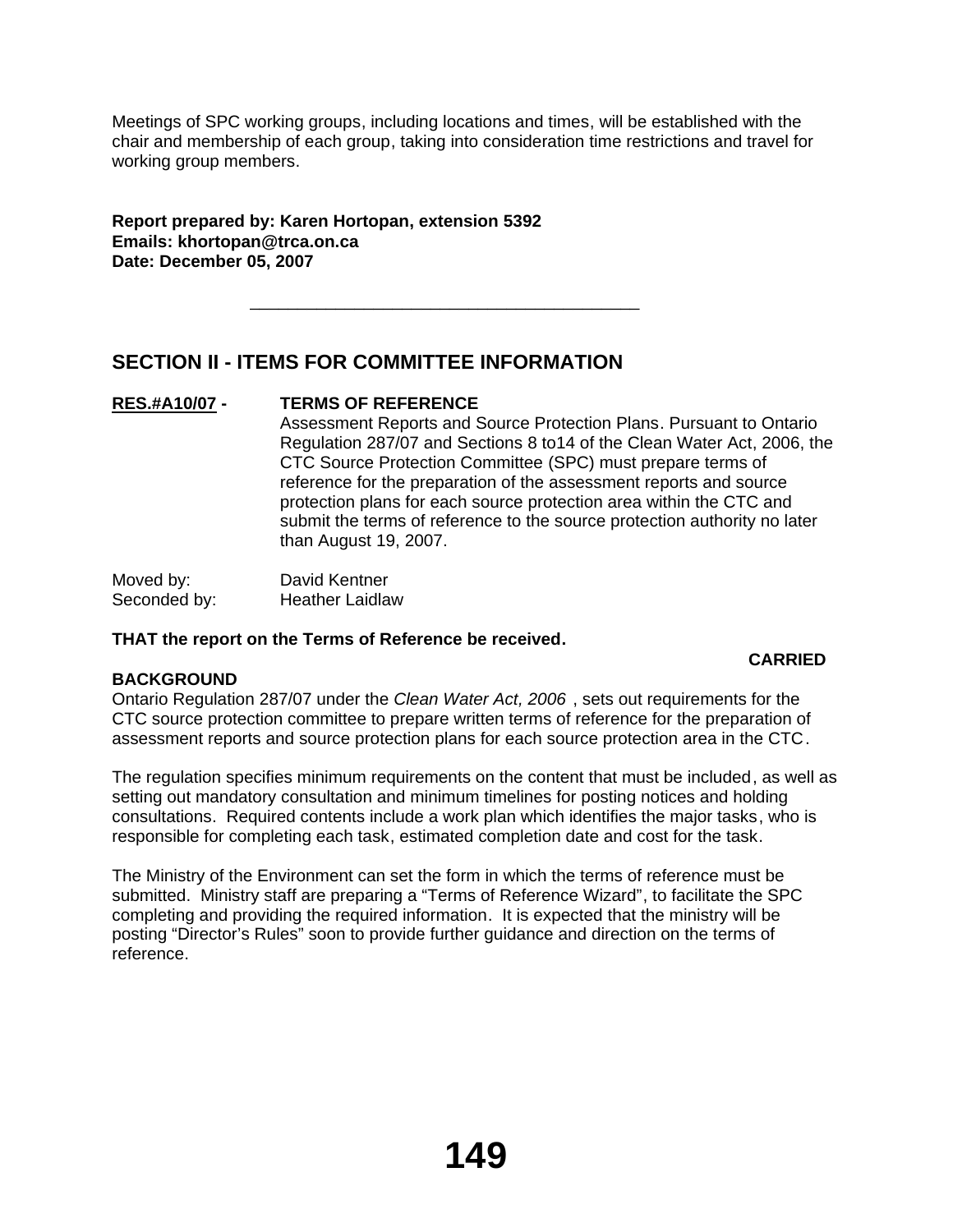After submission of the terms of reference by the SPC to the source protection authority (SPA), the SPA must post and provide 30 days for comments All comments must then be submitted by the SPA to the Minister of the Environment for approval of the terms of reference. The minister may approve the terms of reference as submitted or require the SPA to amend and resubmit within a specified time. Upon resubmission the minister may approve or make further amendments directly.

After approval by the minister, the SPC can amend the terms of reference under specific situations set out in Section 9 of the regulation. In the case of amendment, municipalities affected must be consulted by the SPC, the SPA must post for comment and review and the minister has the same approval powers as for the original terms of reference.

A copy of O. Reg. 287/07 is available on the internet at: http://www.e-laws.gov.on.ca/html/regs/english/elaws\_regs\_070287\_e.htm. A copy of the *Clean Water Act, 2006* is available at: http://www.e-laws.gov.on.ca/html/statutes/english/elaws\_statutes\_06c22\_e.htm

# **Timing**

The committee is required to submit the terms of reference to the source protection authority no later than August 19, 2008. Attachment 1 is a proposed timetable for completion of the SPC work.

Draft Terms of Reference must be posted for public review and at least one public meeting held at least 21 days after posting. Written comments must be accepted up to at least 35 days after posting.

All municipalities must be given copies of the draft terms of reference and provided the opportunity to make comments, along with the adjacent source protection committees affected by the terms of reference, along with every person or body established pursuant to the Great Lakes Water Quality Agreement and is involved in the development and implementation of a remedial action plan or lakewide management plan in accordance with Annex 2 of the Agreement.

Where a municipality or group of municipalities wish to undertake the work to complete parts of the assessment report or preparation of the source protection plan, the affected municipal councils must pass resolutions consenting to undertake the task(s). The SPC is required to consult with the municipality on the estimated date for completion of the task and estimated costs to be incurred. This information will become part of the proposed terms of reference.

**Report prepared by: Beverley Thorpe, 416-661-6600 extension 5577 For Information contact: Beverley Thorpe, 416-661-6600 extension 5577 Email: bthorpe@trca.on.ca Date: November 28, 2007 Attachments: 1**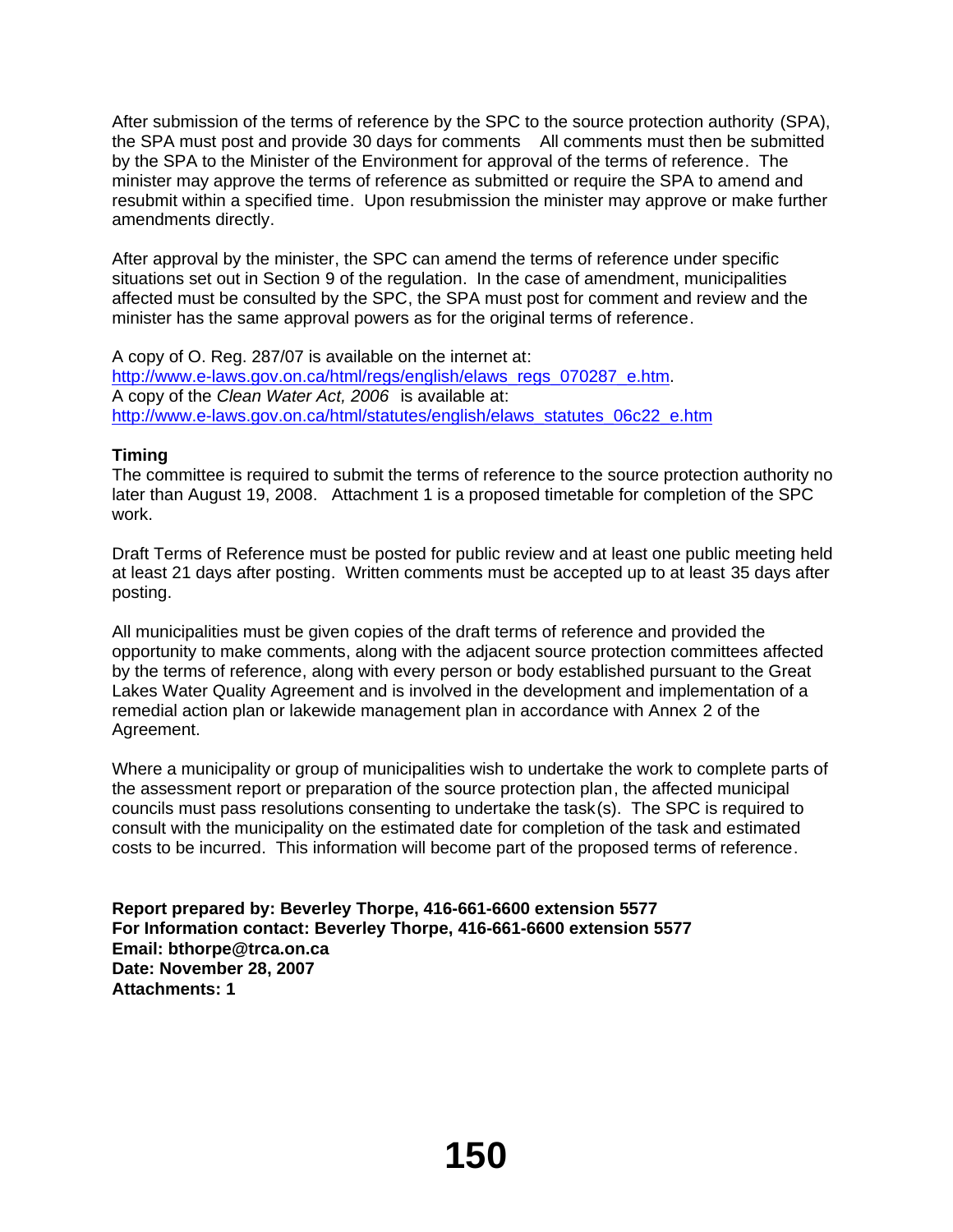Attachment 1 Proposed Timetable for Completion of the Terms of Reference

SPC Workplan Terms of Reference Milestones/Deliverables - December 2007 to August 2008

| Deliverable/Task                            | Nov-<br>07 | န် ခ<br><u>ရ</u> ိ | နဲ့ ဗွ | Mar-<br>08 | <u>ភ្នំ</u><br>ខ្ញុំ | រ<br>ទីខ | ຼ່ <sub>ງ</sub> ຮ | $\begin{array}{c}\n\frac{1}{3} \\ \end{array}$ | $rac{1}{4}$ 8 | န္တံ<br>အီ |                                 |
|---------------------------------------------|------------|--------------------|--------|------------|----------------------|----------|-------------------|------------------------------------------------|---------------|------------|---------------------------------|
| Terms of Reference                          |            |                    |        |            |                      |          |                   |                                                |               |            |                                 |
| rk Plans<br>Tech Reports and Municipal Wor  |            |                    |        |            |                      |          |                   |                                                |               |            |                                 |
|                                             |            |                    |        |            |                      |          |                   |                                                |               |            |                                 |
| First Draft consolidation                   |            |                    |        |            |                      |          |                   |                                                |               |            |                                 |
|                                             |            |                    |        |            |                      |          |                   |                                                |               |            |                                 |
| at SPC<br>First Draft                       |            |                    |        |            |                      |          |                   |                                                |               |            |                                 |
|                                             |            |                    |        |            |                      |          |                   |                                                |               |            |                                 |
| 30 days)<br>Municipal Consultation (suggest |            |                    |        |            |                      |          |                   |                                                |               |            | ៖<br>ក្នុង មិន់ ទីនុទ្ធិ<br>ក្ត |
| 35 days)<br>Public Consultation (require 3  |            |                    |        |            |                      |          |                   |                                                |               |            |                                 |
| hal Draft                                   |            |                    |        |            |                      |          |                   |                                                |               |            |                                 |
|                                             |            |                    |        |            |                      |          |                   |                                                |               |            | ್ದ ನಿ<br>ನ<br>ನಿ                |
| yto SPA<br>Finalization, delivery           |            |                    |        |            |                      |          |                   |                                                |               |            |                                 |

# Tasks for Municipalities in preparation of<br>ToR

- Provide vulnerability, threats inventories and hazard rankings from municipal studies<br>to CA to be included in ToR
	-
- Designate any non-municipal water supplies under the CWA and include in ToR
- Determine gaps in data
- Determine whether municipality or CA will undertake remaining technical work
- Scope and provide cost estimates for remaining technical work

# **Attachment 1**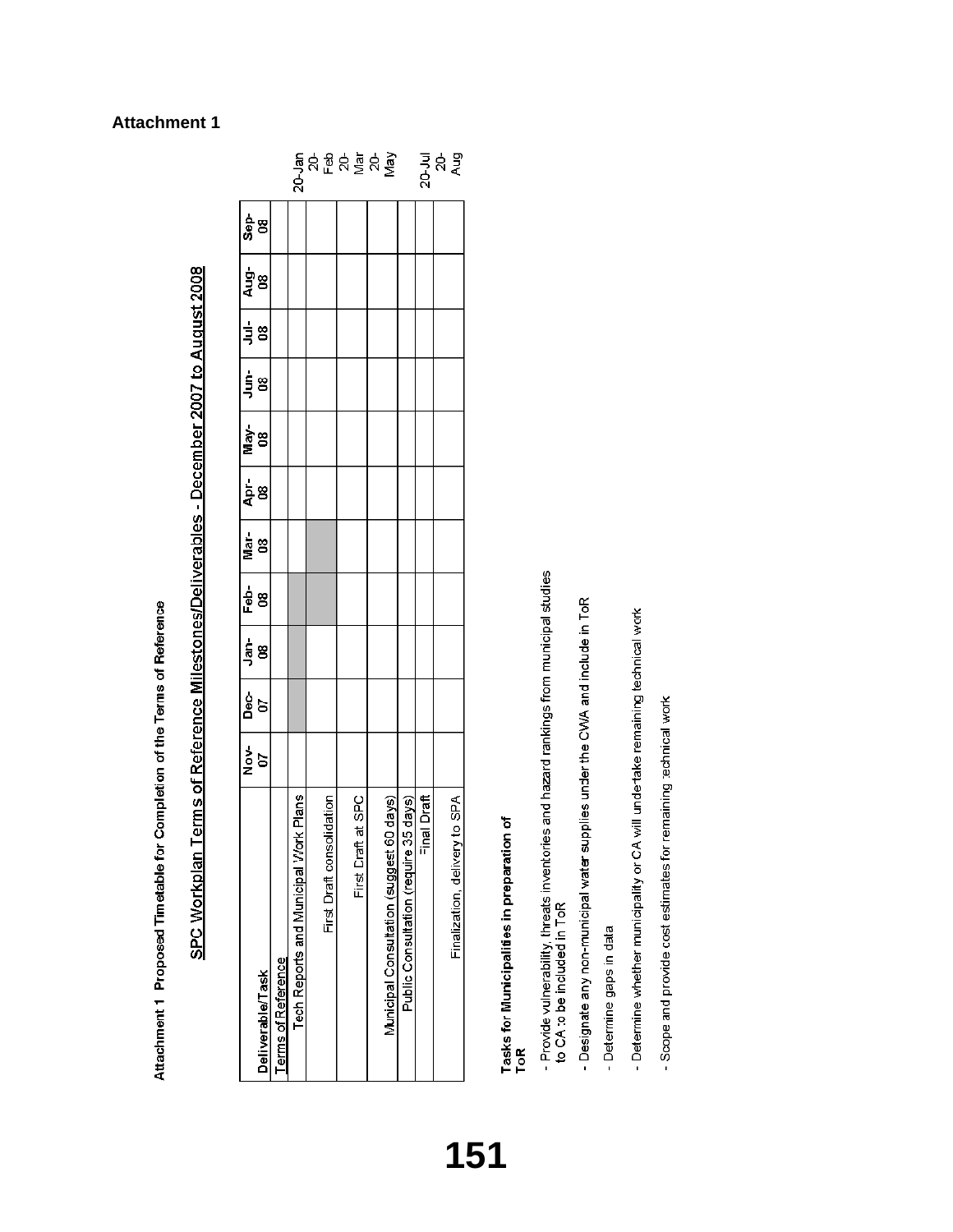# **INFORMATION REQUESTS**

Identification of information sought by members and topics for future meetings.

 $\overline{\phantom{a}}$  ,  $\overline{\phantom{a}}$  ,  $\overline{\phantom{a}}$  ,  $\overline{\phantom{a}}$  ,  $\overline{\phantom{a}}$  ,  $\overline{\phantom{a}}$  ,  $\overline{\phantom{a}}$  ,  $\overline{\phantom{a}}$  ,  $\overline{\phantom{a}}$  ,  $\overline{\phantom{a}}$  ,  $\overline{\phantom{a}}$  ,  $\overline{\phantom{a}}$  ,  $\overline{\phantom{a}}$  ,  $\overline{\phantom{a}}$  ,  $\overline{\phantom{a}}$  ,  $\overline{\phantom{a}}$ 

Suggestions for items of discussion at future meetings and requests for additional information were received and a proposed schedule of topics will be provided at the next meeting.

## **TERMINATION**

ON MOTION, the meeting terminated at 2:56 p.m., on Monday, December 10, 2007.

Susan Self **Chair** 

/ks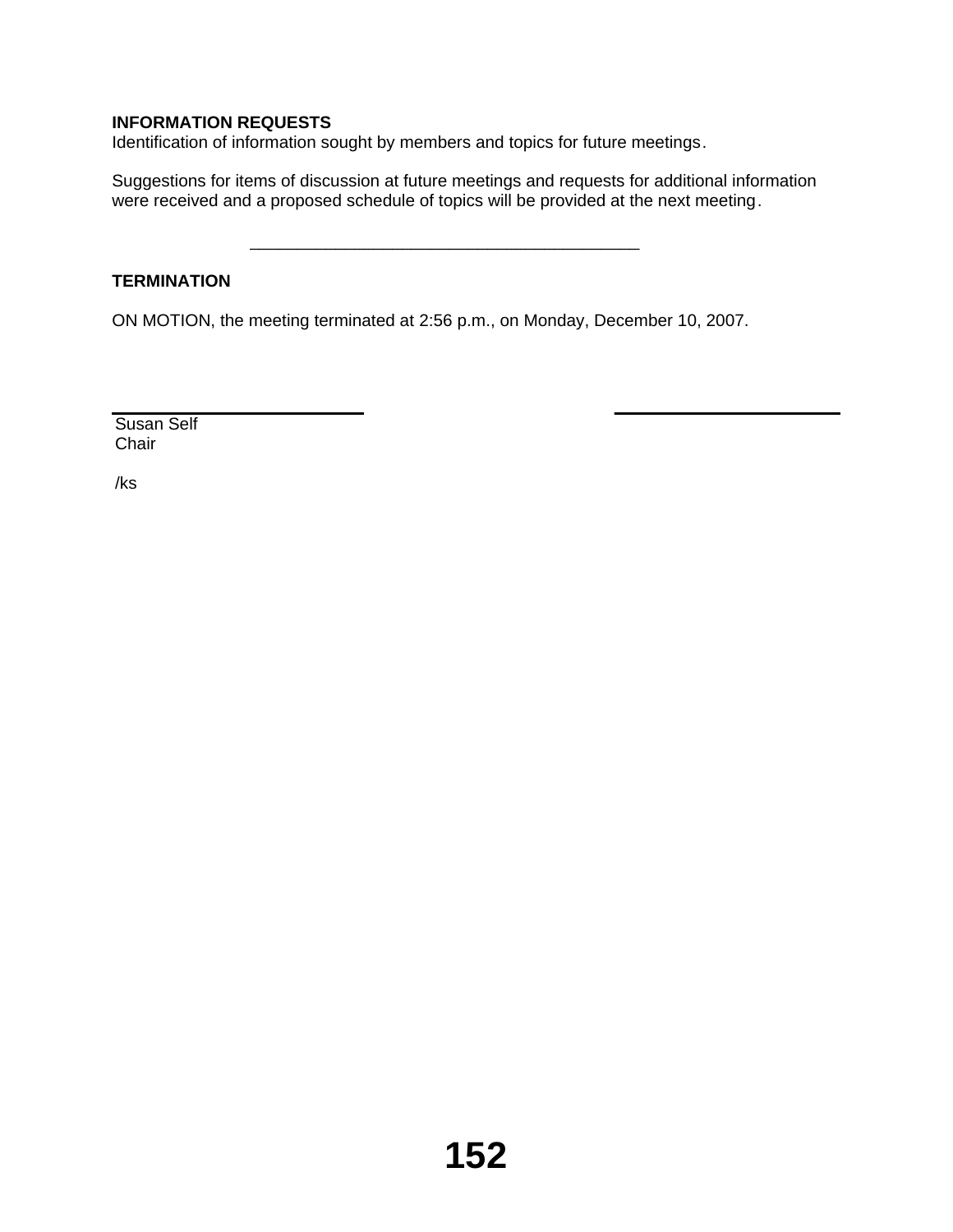COMMITTEE RULES OF PROCEDURE, CODE OF CONDUCT AND CONFLICT OF INTEREST POLICY

CTC SOURCE PROTECTION COMMITTEE MUNICIPAL TECHNICAL ADVISORY WORKING **GROUP** 

PER DIEMS AND MILEAGE EXPENSES

SCHEDULE OF SPC MEETINGS Report to Follow

TERMS OF REFERENCE Assessment Reports and Source Protection Plans

SCHEDULE OF SPC MEETINGS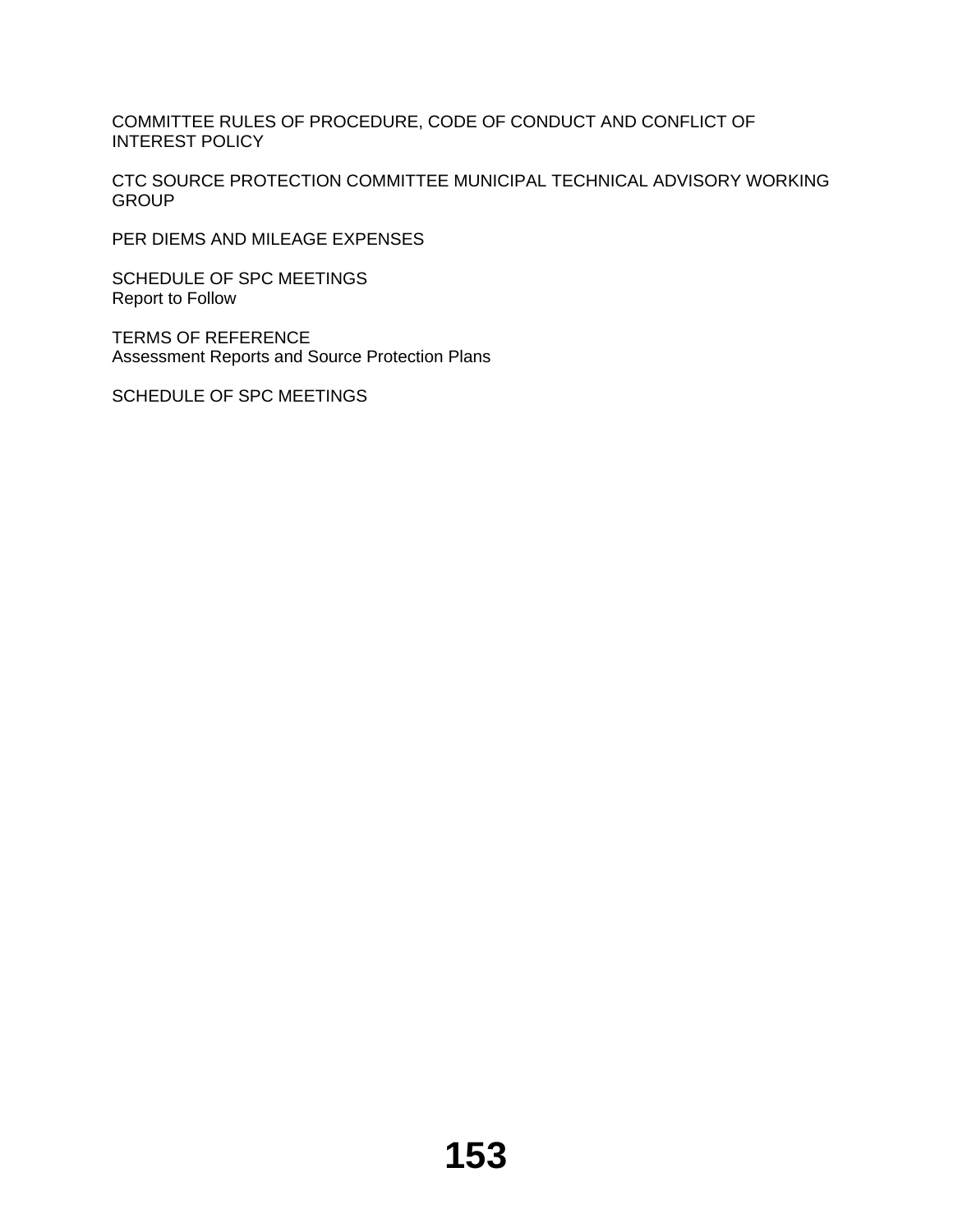

**CTC Source Protection Committee -**

**VISITOR'S SIGN-IN LIST** 

Meeting  $\#$   $\frac{1}{\sqrt{2}}$  DATE:  $\text{Dec.10, }2007$ .

TO OBTAIN A COPY OF THE MINUTES OF THIS MEETING PLEASE LEAVE YOUR ADDRESS/EMAIL

|                     | <b>VISITOR'S SIGN-IN LIST</b>          |
|---------------------|----------------------------------------|
| <b>NAME</b>         | <b>Company/Group and Address/Email</b> |
| SUDHAKAR KURLI      | HALTON REGION                          |
| Heather Brooks      | CAOCA                                  |
|                     |                                        |
| John Kinkead        |                                        |
| Rick Gerber         |                                        |
| Cayle 500-Chevr     |                                        |
| m Ford              |                                        |
| Kerry Mulchansingh. |                                        |
|                     |                                        |
|                     |                                        |